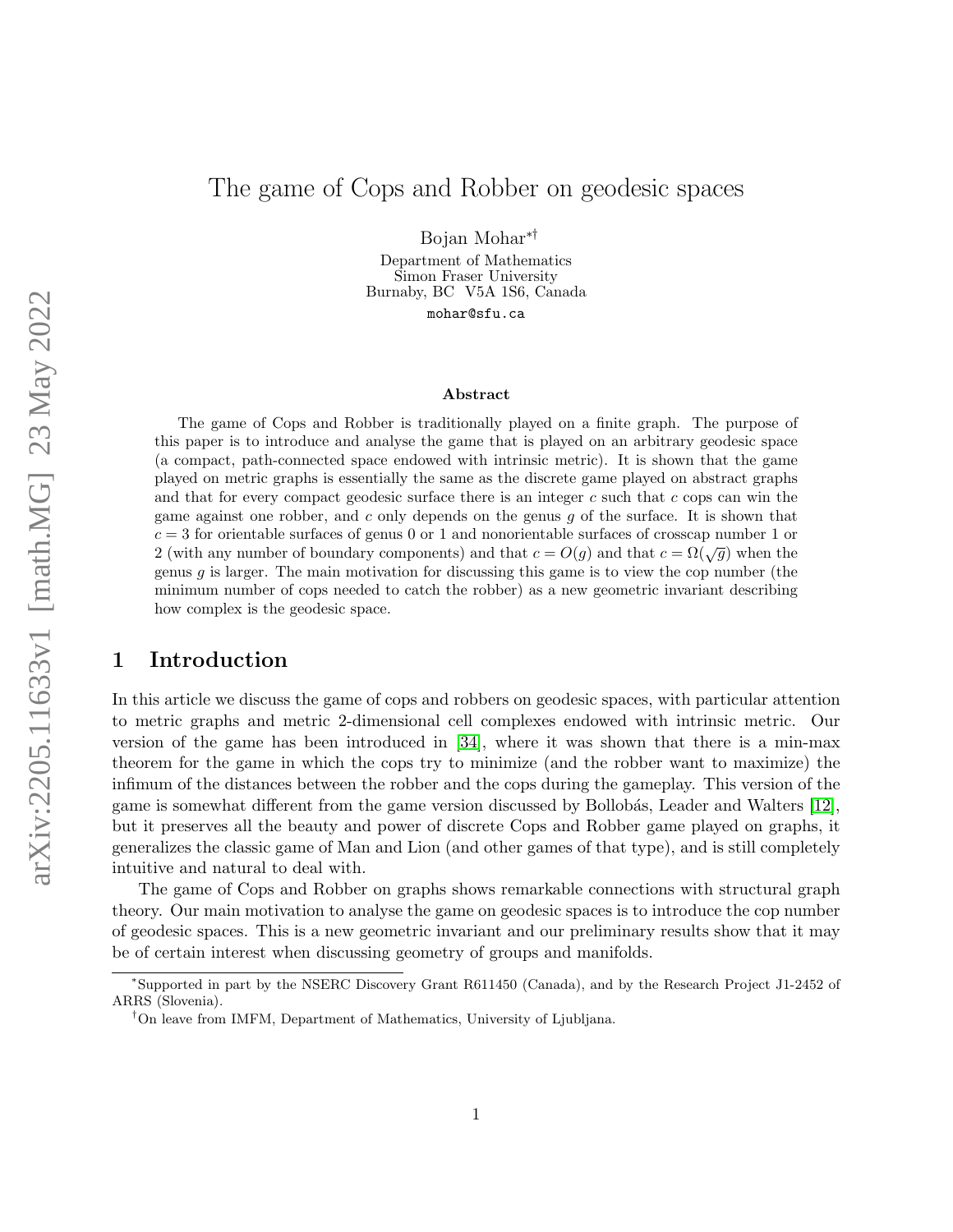#### 1.1 Pursuit-evasion games

Pursuit-evasion games have a long history, especially in the setup of differential games [\[27,](#page-29-1) [41,](#page-30-0) [31,](#page-29-2) [36,](#page-30-1) [37\]](#page-30-2). Differential games with more pursuers were introduced in the 1970s, see, e.g. [\[23,](#page-29-3) [19,](#page-29-4) [38,](#page-30-3) [30\]](#page-29-5) or a more recent paper [\[22\]](#page-29-6) and references therein. A more recent important application is design of robot movement in complicated environment, see e.g. [\[1\]](#page-27-0).

A general class of pursuit-evasion games has been devised in discrete setting, where the game is played on a finite graph. Nowakowski and Winkler [\[35\]](#page-29-7) and Quilliot [\[39\]](#page-30-4) independently introduced the game of Cop and Robber with a robber being chased by a single cop. Aigner and Fromme [\[3\]](#page-28-1) extended the game to include more than one cop. For each graph  $G$  and a positive integer  $k$ , the Cops and Robber game on  $G$ , involves two players. The first player controls  $k$  cops placed at the vertices of the graph, and the second player controls the robber, who is also positioned at some vertex. While the players alternately move to adjacent vertices (or stay at their current position), the cops want to catch the robber and the robber wants to prevent this ever to happen. The main question is how many cops are needed on the given graph  $G$  in order that they can guarantee the capture. The minimum such number of cops is termed as the *cop number*  $c(G)$  of the graph.

The game of cops and robbers gained interest because of its ties with structural graph theory. Classes of graphs that can be embedded in a surface of bounded genus [\[3\]](#page-28-1) and those that exclude some fixed graph as a minor [\[6,](#page-28-2) [7\]](#page-28-3) have bounded cop number. In particular, Aigner and Fromme [\[3\]](#page-28-1) proved that all graphs that can be embedded in the plane have cop number at most 3. We refer to the monograph by Bonato and Nowakowski [\[14\]](#page-28-4) for further details about the history of the game and for overview of the main results. Additionally, we refer to survey papers [\[13,](#page-28-5) [11\]](#page-28-6) which give more details about relations of the game to topological graph theory and cover details about Meyniel's Conjecture, which is considered the most outstanding open problem in this area.

The famous Lion and Man problem that was proposed by Richard Rado in the late 1930s and discussed in Littlewood's Miscellany [\[32,](#page-29-8) [33\]](#page-29-9) is a version of the game with one pursuer (the Lion) and one evader (the Man). The man and the lion are within a circular arena (unit disk in the plane), they run with equal maximum speed. It seems that in order to avoid the lion, the man would choose to run on the boundary of the disk. A simple argument then shows that the lion could always catch the man by staying on the segment joining the center of the disk with the point of the man and slowly approaching him. However, Besicovitch proved in 1952 (see [\[33,](#page-29-9) pp. 114–117]) that the man has a simple strategy, in which he will approach but never reach the boundary. That strategy enables him to avoid capture forever, no matter what the lion does. We refer to [\[12\]](#page-28-0) for more details.

One can prove that two lions are enough to catch the man in a disk. A recent work by Abra-hamsen et al. [\[1,](#page-27-0) [2\]](#page-28-7) discusses the game with many lions versus one man in an arbitrary compact subset of the plane whose boundary consists of finitely many rectifiable simple closed curves and prove that three lions can always get their prey. There are many extensions of the Man and Lion game [\[12\]](#page-28-0); the extension to "birds catching a fly" in the unit ball in  $\mathbb{R}^n$  [\[21\]](#page-29-10) is just one such example.

There is also a more recent study of differential games with many pursuers in convex compact sets in Euclidean spaces by Ferrara et al. [\[22\]](#page-29-6) and a study of the game on 1-skeletons of regular polytopes [\[8,](#page-28-8) [9,](#page-28-9) [10\]](#page-28-10) by Azamov, Kuchkarov, and Kholboev.

Klein and Suri [\[28\]](#page-29-11) discussed pursuit-evasion on polyhedral surfaces. In their setting, players make alternate discrete steps, all of same length t, and with  $t \to 0$ . This way, they approximate the continuous setting of the game. They proved that  $4g + 4$  pursuers can always catch evader on a polyhedral surface of genus g, thus approximately matching a result of Schröder [\[40\]](#page-30-5) that  $\frac{3}{2}g + 3$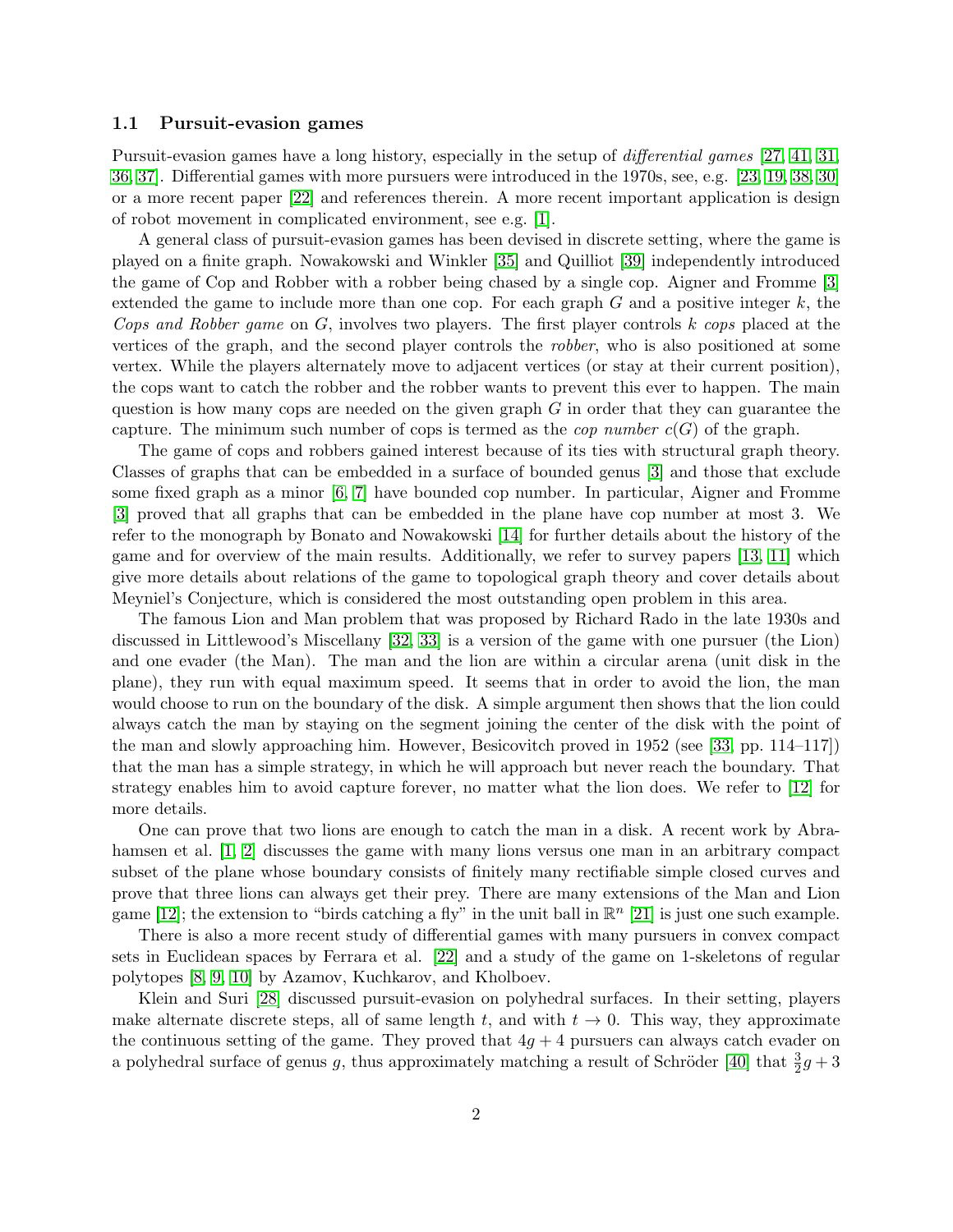cops suffice in the cops and robber game on graphs of genus g.

The game of cops and robbers can be defined on any metric space. It is far from obvious how such a game can be defined in order to be natural, resembling interesting examples and allowing for powerful mathematical tools. Subtleties of the various versions of the game are nicely outlined in an influential article by Bollobás, Leader, and Walters [\[12\]](#page-28-0), who were the first to provide a general framework for such games. In this paper we take a slightly different approach – following [\[34\]](#page-29-0) – which yields a common generalization of discrete type for all of the above-mentioned versions.

#### 1.2 Overview

The purpose of this paper is to analyse the game of cops and robber that is played on an arbitrary geodesic space (a compact, path-connected space endowed with intrinsic metric). It is shown (see Theorem [8\)](#page-9-0) that the game played on metric graphs is essentially the same as the discrete game played on abstract graphs and that for every surface there is an integer  $c$  such that  $c$  cops can win the game against one robber, and c only depends on the genus  $q$  of the surface. It is shown that three cops (i.e.  $c = 3$ ) are sufficient to win the game on any compact geodesic surface S if its genus is 0 or 1 (if S is orientable) or its crosscap number is 1 or 2 (when S is nonorientable) and with any number of boundary components. Genus 0 case is covered by our Theorem [14](#page-15-0) and genus 1 case is Theorem [16.](#page-20-0) The nonorientable surfaces are dealt easily through their orientable double cover. In general, when the Euler genus g is larger, we may need up to  $\Omega(\sqrt{g})$  cops. On the other hand, we prove that  $O(g)$  cops suffice.

### 2 Intrinsic metric and geodesic spaces

We consider a metric space  $(X, d)$  and the corresponding metric space topology on X. For  $x, y \in X$ , an  $(x, y)$ -path is a continuous map  $\gamma : I \to X$  where  $I = [0, 1]$  is the unit interval on R and  $\gamma(0) = x$ and  $\gamma(1) = y$ . We allow the paths to be parametrized differently and in particular we can replace I with any finite interval on R. The space is path-connected if for any  $x, y \in X$ , there exists an  $(x, y)$ -path connecting them.

One can define the length  $\ell(\gamma)$  of the path  $\gamma$  by taking the supremum over all finite sequences  $0 = t_0 < t_1 < t_2 < \cdots < t_n = 1$  of the values  $\sum_{i=1}^n d(\gamma(t_{i-1}), \gamma(t_i))$ . Note that  $\ell(\gamma)$  may be infinite; if it is finite, we say that  $\gamma$  is *rectifiable*. Clearly, the length of any  $(x, y)$ -path is at least  $d(x, y)$ . The metric space X is a *geodesic space* if for every  $x, y \in X$  there is an  $(x, y)$ -path whose length is equal to  $d(x, y)$ .

An  $(x, y)$ -path  $\gamma$  is *isometric* if  $\ell(\gamma) = d(x, y)$ . Observe that for  $0 \le t < t' \le 1$  the subpath  $\gamma|_{[t,t']}$  is also isometric. Therefore the set  $\gamma(I) = {\gamma(t) | t \in I}$  is an isometric subset of X. With a slight abuse of terminology, we say that the image  $\gamma(I) \subset X$  is an *isometric path* in X.

A path  $\gamma$  is a *geodesic* if it is locally isometric, i.e., for every  $t \in [0,1]$  there is an  $\varepsilon > 0$  such that the subpath  $\gamma|_J$  on the interval  $J = [t - \varepsilon, t + \varepsilon] \cap [0, 1]$  is isometric. A path with  $\gamma(0) = \gamma(1)$ is called a loop (or a closed path). When we say that a loop is a geodesic, we mean it is geodesic as a path and it is also locally isometric around its base point, i.e.  $\gamma|_{[1-\varepsilon,1]\cup[0,\varepsilon]}$  is isometric for some  $\varepsilon > 0$ . We will mainly deal with  $(x, y)$ -geodesics, which we define as shortest geodesics from x to y, and thus we implicitly assume that any  $(x, y)$ -geodesic is always isometric.

One can consider any path-connected compact metric space  $X$  and then define the shortest-path distance. For  $x, y \in X$ , the *shortest-path distance* from x to y is defined as the infimum of the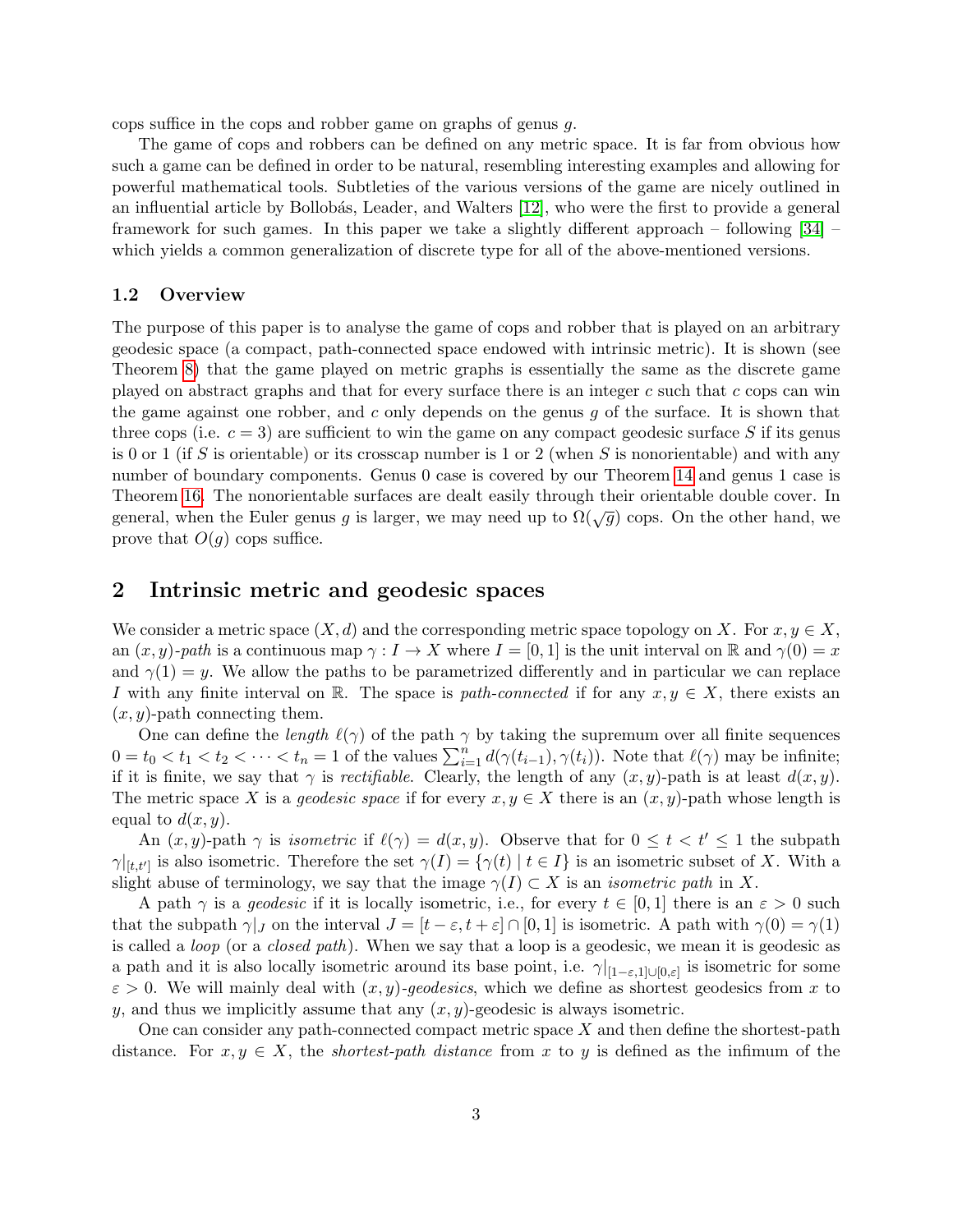lengths of all  $(x, y)$ -paths in X. If any two points in X are joined by a path of finite length, then the shortest path distance gives the same topology on  $X$ . Compactness implies that any sequence of  $(x, y)$ -paths of bounded length contains a point-wise convergent subsequence, and that the limit points determine an  $(x, y)$ -path. This implies that there is a path whose length is equal to the infimum of all path lengths. Hence, for this metric, which is also known as the *intrinsic metric*,  $X$ is a geodesic space.

If X is a geodesic space, each of its points appears on a geodesic. But some points only appear as the end-points of isometric paths in X and cannot appear as interior points of those. Such points will be referred to as *corners*. All other points appear as internal points on geodesics in  $X$  and are said to be regular. It is obvious that regular points are dense in  $X$ . On the other hand, the set of corners can also be very rich. It may contain the whole boundary component, but in the interior of X, it is totally path-disconnected in the sense that every path containing only corners is either trivial (a single point), or is contained in  $\partial X$ . Still, the set of corners in the interior of X can be uncountable (for example, it can contain the Cantor set).

We refer to [\[17\]](#page-28-11) and [\[18\]](#page-29-12) for further details on metric geometry, and on geodesic spaces in particular. From now on we will assume that  $X$  is a compact path-connected space, endowed with intrinsic metric; in other words,  $X$  is a compact geodesic space.

### 2.1 Metric cell complexes

If a metric space X is homeomorphic to a 1-dimensional cell complex (graph), then we say that X is a metric graph. If G is an abstract graph and  $w : E(G) \to \mathbb{R}_+$  is a function specifying the length of each edge, we define the metric graph  $X(G, w)$  corresponding to G and w as the metric graph G in which each edge e is represented by a real interval of length  $w(e)$ . We write  $X(G)$  if all edge-weights are equal to 1.

Metric graphs are just finite 1-dimensional complexes, endowed with intrinsic metric. We can consider intrinsic metric in any finite cell complex. Here we usually assume that each cell C is endowed with intrinsic metric inherited from some Euclidean space in which  $C$  is embedded. Such a geodesic space is said to be a piecewise-linear geodesic space. More generally, each cell may be a more complicated geodesic space, and then we consider the induced intrinsic metric of the cell complex.

In the special case of simplicial complexes we assume that the simplices are linearly embedded (as the convex hull of their vertices) in some  $\mathbb{R}^n$ , unless stated otherwise.

#### 2.2 Polyhedral surfaces

A polyhedral surface is a surface obtained from a set of disjoint polygons in the Euclidean plane  $\mathbb{R}^2$  by pairwise identifying their sides (which have to be of the same length for each identified pair). More precisely, let  $D_1, \ldots, D_m$  be a family of pairwise disjoint polygons, where  $D_i$  has  $k_i$  sides  $A_{ij}$   $(1 \leq j \leq k_i)$ . Let us take the set S of the  $k_1 + \cdots + k_m$  sides of these polygons,  $S = \{A_{ij} \mid i \in [m], j \in [k_i]\},\$ and consider an involution  $\mu : S \to S$ , called a matching of these sides, such that any matched pair of sides have the same length:  $\ell(\mu(A_{ij})) = \ell(A_{ij})$ . For each  $A_{ij}$ , whose matching side  $\mu(A_{ij})$  is not equal to  $A_{ij}$ , select an orientation and then identify the two sides by pasting them together according to the chosen orientations. It is easy to see that this way we always obtain a metric surface when we consider its intrinsic metric. It is clear that every geodesic path in a polyhedral surface consists of straight-line segments inside the polygons  $D_1, \ldots, D_m$ . The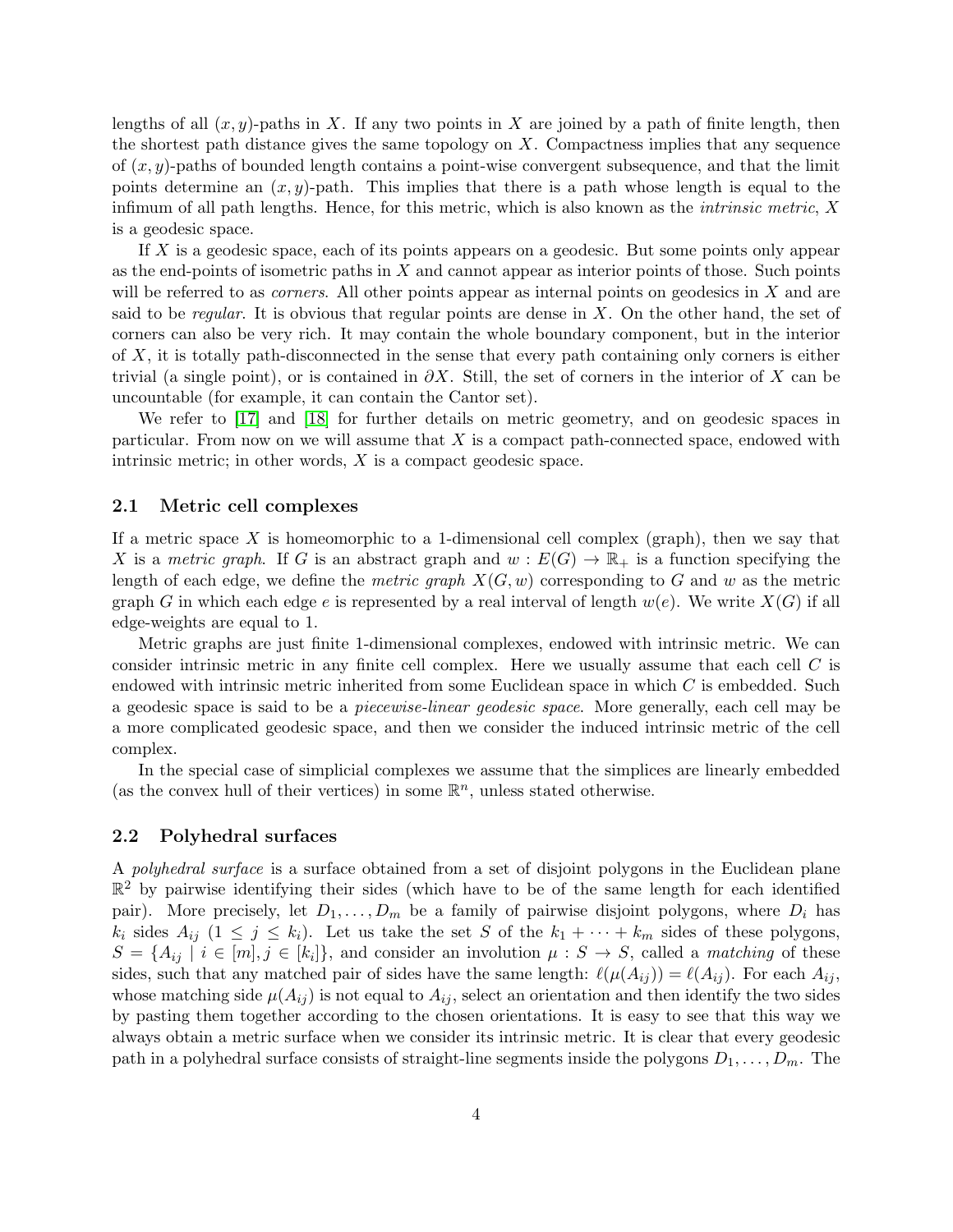edges of the polygons that are matched with themselves form the boundary of the resulting surface. We assume, though, that the polyhedral surface is connected. If all polygons forming a polyhedral surface are triangles, then we say that the surface is *triangulated*.

The polygons  $D_1, \ldots, D_m$  are said to be the faces (or sometimes 2-faces) of the polyhedral surface, each side  $A_{ij}$  identified with  $\mu(A_{ij})$  is an *edge* (or a 1-face), the endpoints of the edges are the vertices (or 0-faces). Each vertex has several polygons identified cyclically around it and may be part of the boundary or an interior vertex. The corners of the polyhedral surface are precisely those vertices, whose incident polygons make the total angle around the vertex smaller than  $2\pi$ . We refer to  $[5]$  for further treatment of polyhedral surfaces.

### 2.3 Geodesic triangulations of metric surfaces

If a geodesic space X is homeomorphic to a surface, we say that X is a metric surface.

Alexandrov and Zalgaller [\[4,](#page-28-13) [42\]](#page-30-6) have shown (with full proofs in their monograph [\[5\]](#page-28-12)) that every metric surface with bounded curvature can be partitioned into convex triangles with disjoint interiors that form a triangulation of the surface. With that result in hand, they also proved that every such surface can be approximated by a polyhedral surface and can also be approximated by a surface with Riemannian local geometry. Quite recently, these results have been extended to arbitrary geodesic surfaces with one caveat that the dissection of the surface into triangles need not form a triangulation in the sense that adjacent triangles need not intersect along entire edges (see Creutz and Romney [\[20\]](#page-29-13)).

A closed subset T of X is a *triangle* if it is homeomorphic to a disk and its boundary can be written as the union of three isometric paths. It is possible that the boundary of a triangle can also be written as the union of two isometric paths, in which case it is also called a digon. A triangle T is convex if for any  $x, y \in T$ , some  $(x, y)$ -geodesic is contained in T. It is non-degenerate if the lengths of its sides satisfy the strict triangular inequalities. We say that a family of subsets of  $X$  is non-overlapping if any two subsets in the family have disjoint interiors, and that it is locally finite if every point of  $X$  is contained only in finitely many of these subsets.

<span id="page-4-0"></span>**Theorem 1** ([\[20\]](#page-29-13)). Let X be a geodesic surface endowed with intrinsic metric such that every boundary component is a piecewise geodesic curve, and let  $\varepsilon > 0$ . Then X is the union of a locally finite collection of non-overlapping triangles  $(T_i)_{i\in J}$ , and each triangle  $T_i$   $(i \in J)$  has the following properties:

- (i)  $T_i$  is convex,
- (ii)  $diam(T_i) \leq \varepsilon$ ,
- (iii)  $T_i$  is non-degenerate, and
- (iv) if a point  $p \in \partial T_i$  is a corner, then  $p \in \partial X$ .

We will need an extension of this result to deal with boundary components that are not piecewise geodesic. See Theorem [26](#page-30-7) in the appendix.

### 2.4 Topological and metric properties of geodesic surfaces

Topologically, every compact surface is determined by three parameters: orientability (either being orientable or nonorientable), its genus, and the number of boundary components. The orientable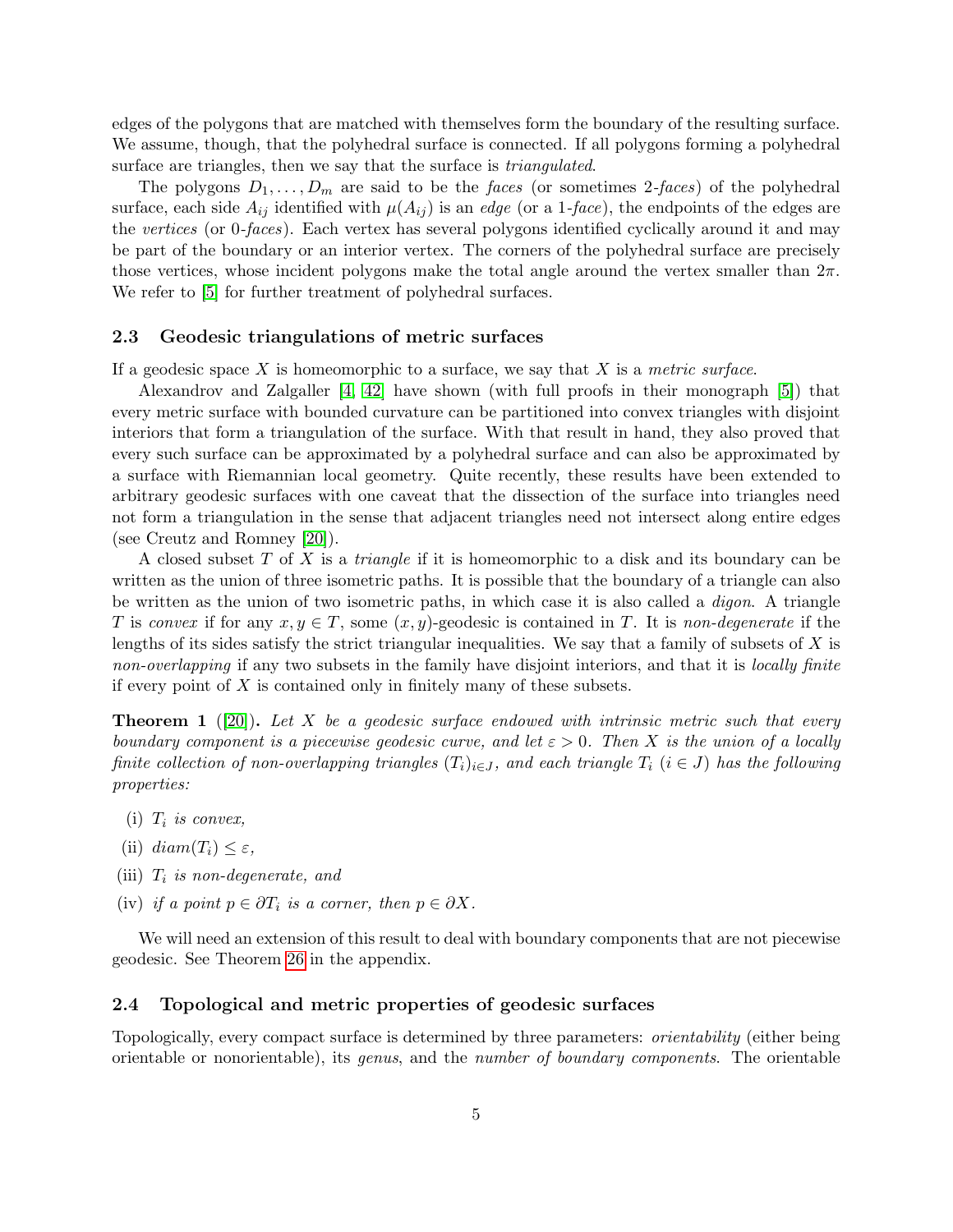surface  $S = S_{g,k}$  of genus g with k boundary components  $(g \geq 0, k \geq 0)$  has Euler characteristic  $\chi(S) = 2-2g - k$  and the nonorientable surface  $N = N_{g,k}$  of genus g with k boundary components  $(g \geq 1, k \geq 0)$  has Euler characteristic  $\chi(N) = 2 - g - k$ . In order to treat surfaces with the same Euler characteristic alike, we say that  $S_{g,k}$  and  $N_{g,k}$  have Euler genus equal to 2g and g, respectively.

However, when it comes to the intrinsic metric on geodesic surfaces, there are other parameters that distinguish them. We list some that we will use in the paper. Let  $X$  be a geodesic surface. Then we define:

• The *diameter* of X is the maximum distance between points in  $X$ ,

$$
diam(X) = \max\{d(x, y) \mid x, y \in X\}.
$$

- Boundary separation is the minimum distance between two distinct boundary components. We define the boundary separation be infinite if there is at most one boundary component.
- Systolic girth, denoted as  $sys(X)$ , is the length of a shortest noncontractible curve on the surface, and such a curve is said to be a *systole* in  $X$ . If the surface is simply connected  $(X = S_{0,0}$  or  $S_{0,1}$ ), then the systolic girth is infinite.
- Essential systolic girth, denoted as  $sys_0(X)$ , is the length of a shortest curve in X that is noncontractible on the surface  $\hat{X}$  that is obtained from X by capping off each boundary component of X.
- For a boundary component  $B \subseteq \partial X$ , the systolic girth for B, sys $(X, B)$ , is the minimum length of a noncontractible curve with its endpoints on  $B$  fixed. Here we say the curve with its endpoints  $x, y \in B$  is *contractible* if it can be deformed to one of the two  $(x, y)$ -segments on  $B$ , where the contraction homotopy keeps the two endpoints x and y fixed all the time.

It is easy to see that systole curves are geodesic in  $X$  and that each systole and essential systole is a simple closed curve.

# 3 Game of Cops and Robber on geodesic spaces

### Rules of the game

A more general setup for the game has been introduced in [\[34\]](#page-29-0). Here we only treat the standard *game.* Let  $X$  be a compact, path-connected metric space endowed with intrinsic metric  $d$ , and let  $k \geq 1$  be an integer. The *Game of Cops and Robber* on X with k cops is defined as follows. The first player, who controls the robber, selects the *initial positions* for the robber and for each of the k cops. Formally, this is a pair  $(r^0, c^0) \in X^{k+1}$ , where  $r^0 \in X$  is robber's position and  $c^0 = (c_1^0, \ldots, c_k^0) \in X^k$  are positions of the cops. The same player selects his *agility function*, which is a map  $\tau : \mathbb{N} \to \mathbb{R}_+$  and defines the lengths of the steps of the game. The agility function must allow for the total duration of the game to be infinite, which means that  $\sum_{n\geq 1} \tau(n) = \infty$ .

After the initial position and the agility function are chosen, the game proceeds as a discrete game in consecutive steps. Having made  $n-1$  steps  $(n \geq 1)$ , the players have their positions  $(r^{n-1}, c_1^{n-1}, \ldots, c_k^{n-1}) \in X^{k+1}$ . The *n*th step will have its duration determined by the agility: the move will last for time  $\tau(n)$ , and each player can move with unit speed up to a distance at most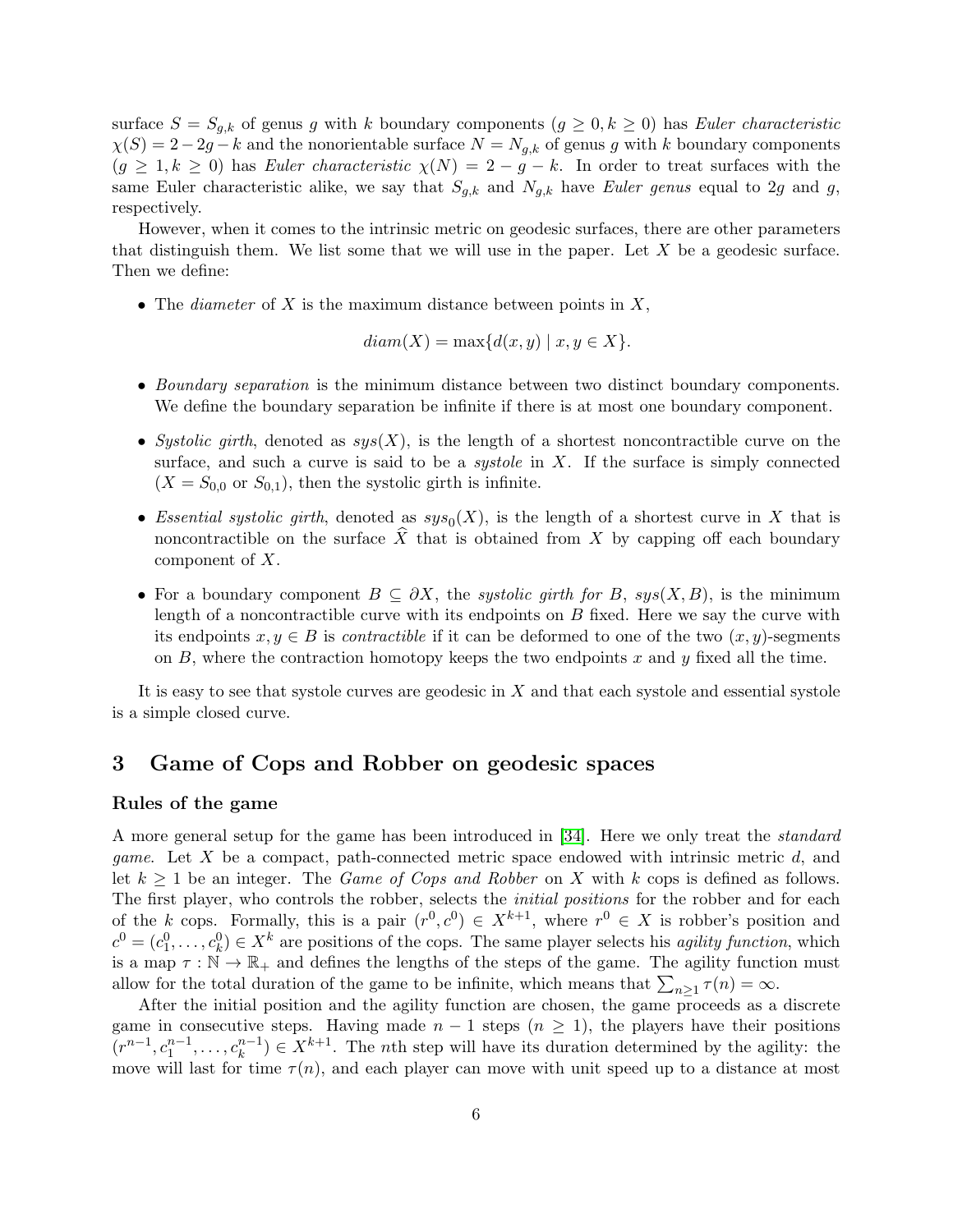$\tau(n)$  from his current position. So, the robber moves to a point  $r^n \in X$  at distance at most  $\tau(n)$ from its current position, i.e.  $d(r^{n-1}, r^n) \leq \tau(n)$ . The destination  $r^n$  is revealed to the cops. Then each cop  $C_i$   $(i \in [k])$  selects his new position  $c_i^n$  at distance at most  $\tau(n)$  from its current position, i.e.  $d(c_i^{n-1}, c_i^n) \leq \tau(n)$ . The game stops if  $c_i^n = r^n$  for some  $i \in [k]$ . In that case, the value of the game is 0 and we say that the cops have caught the robber. Otherwise the game proceeds. If it never stops, the value of the game is

<span id="page-6-0"></span>
$$
v = \inf_{n \ge 0} \min_{i \in [k]} d(r^n, c_i^n). \tag{1}
$$

If the value is 0, we say that the cops won the game; otherwise the robber wins. Note that the cops can win even if they never catch the robber.

#### The cop number of a game space

The compact geodesic space X on which we play the game of Cops and Robber will be referred to as the *game space*. Given a game space  $X$ , let k be the minimum integer such that k cops win the game on X. This minimum value will be denoted by  $c(X)$  and called the *cop number* of X. If such a k does not exist, then we set  $c(X) = \infty$ . Similarly we define the *strong cop number*  $c_0(X)$  as the minimum  $k$  such that  $k$  cops can always catch the robber.

Since X is compact, for every  $\varepsilon > 0$  there exists an integer k such that k cops can always achieve the value of the game be less than  $\varepsilon$ . (Place the cops at the centers of open balls of radius  $\varepsilon$  that cover X. Then, no matter where the robber is, he will be at distance less than  $\varepsilon$  from one of the cops.) Hence, with the growing number of cops, the value of the game tends to 0. This simple observation does not guarantee that  $c(X)$  is finite. However, we conjecture the following.

#### **Conjecture 2.** Every game space X has a finite cop number,  $c(X) < \infty$ .

However, there are geodesic spaces, whose strong cop number  $c_0(X)$  is infinite. One example that came out in [\[26\]](#page-29-14) is a particular compact subspace of the unit ball in  $\ell^2(\mathbb{N})$ , which is defined as the set of all infinite sequences  $(x_n)_{n\geq 1}$  with  $\ell^2$ -norm  $\sum_{n\geq 1} x_n^2 \leq 1$ . In this ball, one cop can use the radial strategy of Besicovitch (see [\[26\]](#page-29-14)) to approach the robber arbitrarily close. However, no finite number of cops can catch the robber. The message of this example is that  $c(X)$  says something about the global structure, but  $c_0(X)$  bears some information about the local properties, which is about the dimension in this case.

#### Strategies and value of the game

The value of the game when played in X is defined by  $(1)$ . Note that the strategy of a player depends not only on the current position but also on the agility chosen by the robber at the very beginning. To formalize this dependence, we define the *full strategy* of the robber in such a way that it includes the choice of initial position and agility. This choice is a formal part of his strategy, which is assumed implicitly, and having made this choices, we then treat the game as starting at some initial position and having a fixed agility  $\tau$ . The rest of the robber's strategy and a strategy of the cops can be defined as follows. A *strategy of the robber* is a function  $s: X \times X^k \times \mathbb{R}_+ \to X$ ,  $(r, c, t) \mapsto r'$ , such that  $d(r, r') \leq t$ . This can be interpreted as having the robber and the cops in position  $(r, c)$ , and having step of duration t. The strategy tells us to move the robber from r to r' along some geodesic of length  $d(r, r')$ . Then, each cop  $C_i$  moves from his current position  $c_i$  to a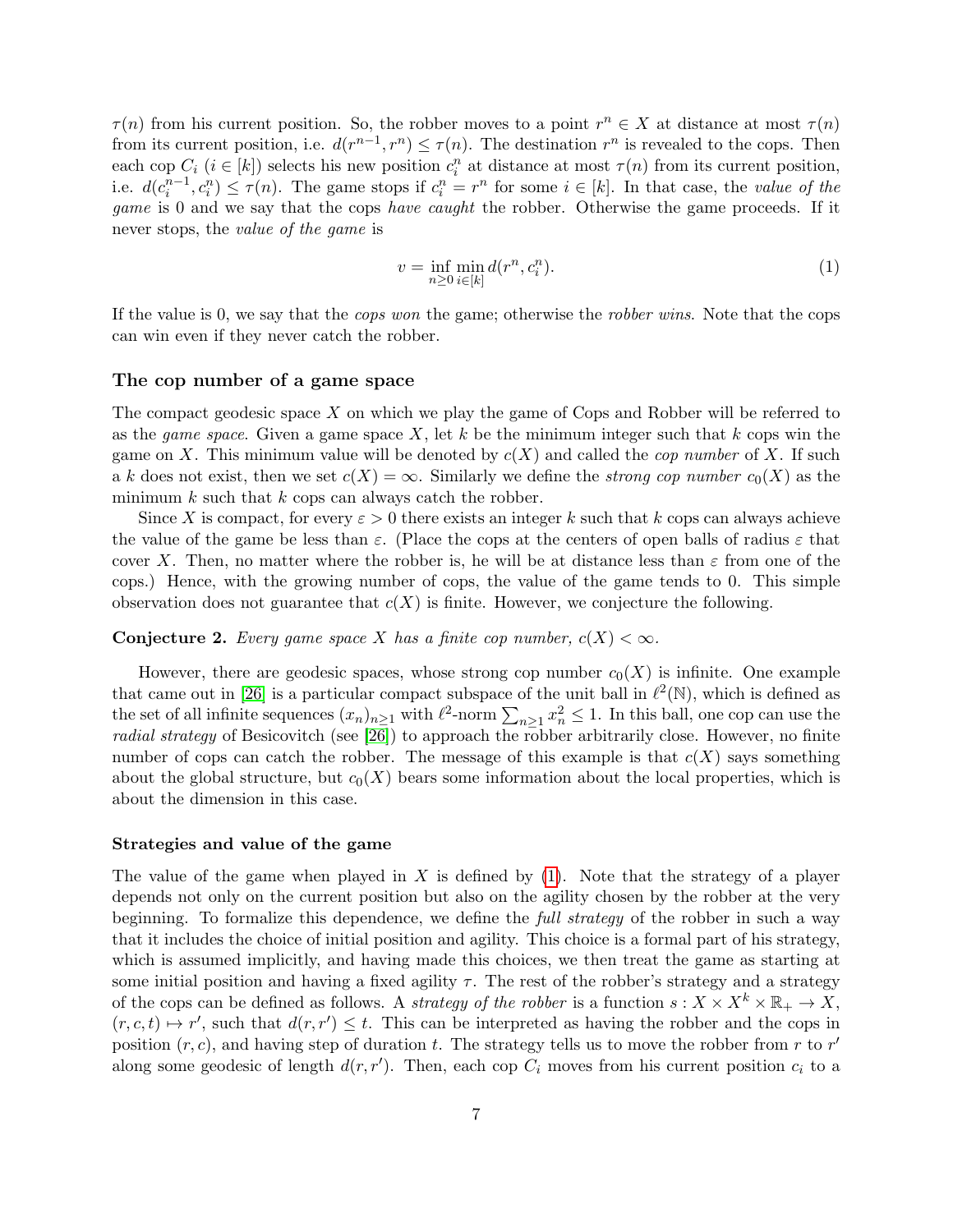point  $c'_i$  at distance at most t from  $c_i$ . The choice of such destinations  $c' = (c'_1, \ldots, c'_k)$  constitutes a strategy of cops. Formally, it is a function  $q: (r', c, t) \mapsto c'$ . Performing the game by using both strategies gives the new position  $(r', c')$ .

Using agility  $\tau$ , initial position  $(r^0, c^0)$  and strategies s, q of the robber and the cops, we denote by  $v_\tau(s, q)$  the value of the game when it is played using these strategies. Here we implicitly assume the initial position  $(r^0, c^0)$  and agility  $\tau$  selected by the robber are part of the strategy s. Now we define the guaranteed outcome for each of the players. First for the robber:

$$
\overline{\text{VAL}}_R(\tau) = \inf_q \sup_s v_\tau(s, q) \quad \text{and} \quad \overline{\text{VAL}}_R = \sup_\tau \overline{\text{VAL}}_R(\tau).
$$

The inf-sup is considered for an arbitrary fixed agility  $\tau$  and q and s run over all strategies of the cops and the robber (respectively). Similarly, the guaranteed outcome for the cops is

$$
\underline{\mathrm{VAL}}_C(\tau) = \sup_s \inf_q v_\tau(s,q) \quad \text{and} \quad \underline{\mathrm{VAL}}_C = \sup_\tau \underline{\mathrm{VAL}}_C(\tau).
$$

For each  $\varepsilon > 0$ , there is q such that for every s,  $v_\tau(s,q) < \overline{\text{VAL}}_R(\tau) + \varepsilon$ . This implies that

$$
\underline{\text{VAL}}_C(\tau) \le \overline{\text{VAL}}_R(\tau) \quad \text{and} \quad \underline{\text{VAL}}_C \le \overline{\text{VAL}}_R.
$$

If  $\underline{VAL}_C = 0$ , then we say that *cops win* the game. If  $\overline{VAL}_R > 0$ , then the *robber wins*.

It is an interesting question whether it can happen that  $\text{VAL}_{C} < \overline{\text{VAL}_{R}}$  for some game space X and some k. In particular, is it possible that both players, the cops and the robber win the game? This question was offered as the main open problem in the afore-mentioned work by Bollobás et al. [\[12\]](#page-28-0). For our version of the game, this cannot happen. Namely, the following "min-max theorem" was proved in [\[34\]](#page-29-0). In that paper it is first shown that it is always in favor of the robber to use decreasing agility functions (meaning  $\tau(n+1) \leq \tau(n)$  for all  $n \geq 1$ ), in which case one can prove that the values of  $\underline{VAL}_{C}$  and  $\overline{VAL}_{R}$  are the same.

**Theorem 3.** For every decreasing agility  $\tau$  we have  $\underline{VAL}_C(\tau) = \overline{VAL}_R(\tau)$ . Consequently,  $\underline{VAL}_C =$  $VAL<sub>R</sub>$ .

This "min-max theorem" implies that for every  $\varepsilon > 0$ , there are near-optimal strategies for both players, and if either one of them uses his strategy, the other player cannot do more than  $\varepsilon$  better than just using his own near-optimal strategy. The precise statement is given next.

**Corollary 4.** Suppose that  $\tau$  is a decreasing agility function and that  $\varepsilon > 0$ . There are strategies  $s_{\varepsilon}$  and  $q_{\varepsilon}$  for the robber and the cops (respectively) such that for any strategy s of the robber and any strategy q of the cops,

$$
v_{\tau}(s, q_{\varepsilon}) - \varepsilon < v_{\tau}(s_{\varepsilon}, q_{\varepsilon}) < v_{\tau}(s_{\varepsilon}, q) + \varepsilon.
$$

Consequently,

$$
\overline{\mathrm{VAL}}_R(\tau) - \varepsilon \le v_\tau(s_\varepsilon, q_\varepsilon) \le \underline{\mathrm{VAL}}_C(\tau) + \varepsilon.
$$

This corollary gives an important outcome that any cops and robber game can be described as a finite game within an arbitrary precision. This approximation result is described next.

Suppose that we fix agility  $\tau$  and a positive integer N. Then we can consider N steps of the game, and let  $T = T_N(\tau) = \sum_{i=1}^N \tau(i)$  be the duration of the game during these N steps. We say that these N steps present an  $\varepsilon$ -approaching game for agility  $\tau$  if the cops have a strategy  $q_{\varepsilon}$  such that within these N steps, their distance from the robber is at most  $\underline{\text{VAL}}_C(\tau) + \varepsilon$ .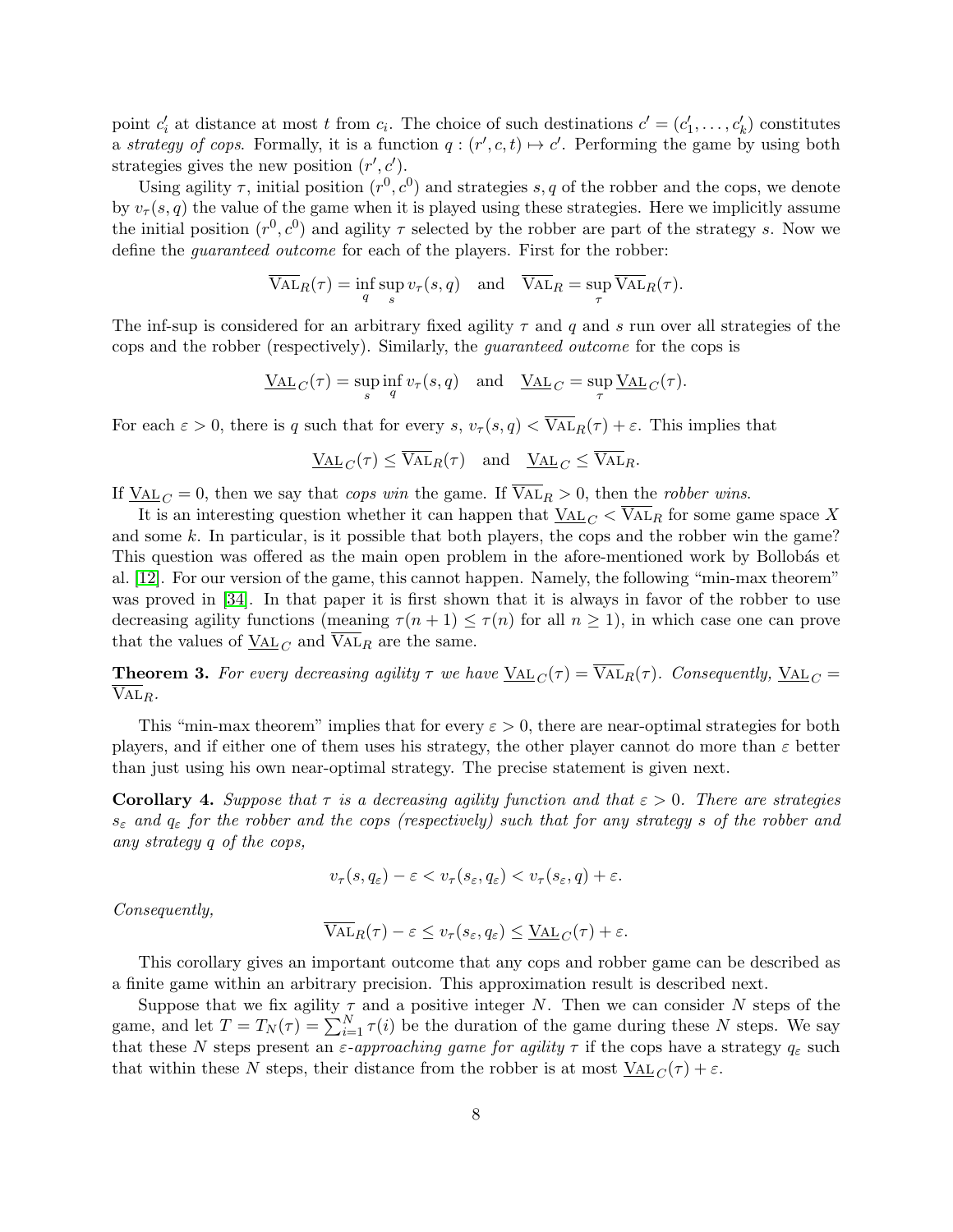**Proposition 5.** For every agility  $\tau$  and every  $\varepsilon > 0$ , there is an  $\varepsilon$ -approaching game with finitely many steps.

After making N steps of the  $\varepsilon$ -approaching game for agility  $\tau$ , using strategy  $q_{\varepsilon}$  of the cops, the players come to certain position and then they continue playing. Now, the cops can use  $\varepsilon/2$ approaching game for the remaining agility in steps  $N + 1, N + 2, \ldots$  using strategy  $q_{\varepsilon/2}$ . By definition of  $\varepsilon/2$ -approaching game, they come within distance  $\varepsilon/2$  from the value of the game. Next, they can use  $\varepsilon/3$ -approaching game for the remaining agility, and so on. If the agility  $\tau$  is decreasing, the strategies  $q_{\varepsilon}, q_{\varepsilon/2}, q_{\varepsilon/3}, \ldots$  can be combined into a single strategy that is optimal for the game on X since the cops come arbitrarily close to the value of the game.

Given an  $\varepsilon > 0$ , we define  $c_{\varepsilon}(X)$  as the minimum number of cops that guarantee to win the  $\varepsilon$ -approaching game on X. With this notation, we have the following consequence which we state for further reference.

<span id="page-8-0"></span>Corollary 6.  $c(X) = \sup\{c_{\varepsilon}(X) \mid \varepsilon > 0\}.$ 

### Game with a tail

When having one more cop does not matter, we may assume that one of the cops, called the tail, will just follow the trajectory of the robber, possibly making some shortcuts. More precisely, the strategy of the tail will be at each step to find a shortest path from its position  $T_0$  to the current position of the robber and start moving full speed along that geodesic. This will assure that the distance from the tail to the robber will never increase. It is clear that with this strategy of the tail, the robber cannot rest, he must almost all the time use almost full speed. We will make this fact more precise below.

Suppose that the robber has optimal strategy  $s_0$  for the *ε*-approximated game and that  $s_0$ includes the decision  $s_0(r, c, t) = r'$ , where  $d(r, r') < t$ . Then we say that the robber rested for  $t - d(r, r')$  time units. Suppose that k cops play optimal strategy for the game with k cops and that they add a tail to this strategy. Then they can come arbitrarily close to the robber. Once this is achieved, the cop that is closest to the robber becomes the tail and the other  $k$  players start the  $\varepsilon$ -approximated game from the start (of course, the agility is now different since the game continues with the next step). If the strategy of the robber would allow for the total rest of more than time  $\varepsilon$  during the remaining gameplay, the tail would catch him or would come closer to the robber than the value of the game allows. This would be a contradiction. As the conclusion we have the following statement.

**Theorem 7.** Suppose that the robber wins the game against k cops plus a tail on the game space X. Then the robber has  $\varepsilon$ -approximate strategy against k cops in which he never rests.

*Proof.* The robber can use the strategy where the total resting time is less than  $\varepsilon/2$ . This way his game value remains more than  $\overline{V_{A L}}_R - \varepsilon/2$ . Now, he can also keep going full speed without resting and will not make more than  $\varepsilon/2$  away from where he would end up playing the  $(\varepsilon/2)$ -approximate strategy with tiny bit of resting. So, he would be at most  $\varepsilon$  away from VAL<sub>R</sub>.  $\Box$ 

### 4 Game on metric graphs

In this section we show that the game of cops and robber on metric graphs is essentially equivalent to the combinatorial game played on abstract graphs.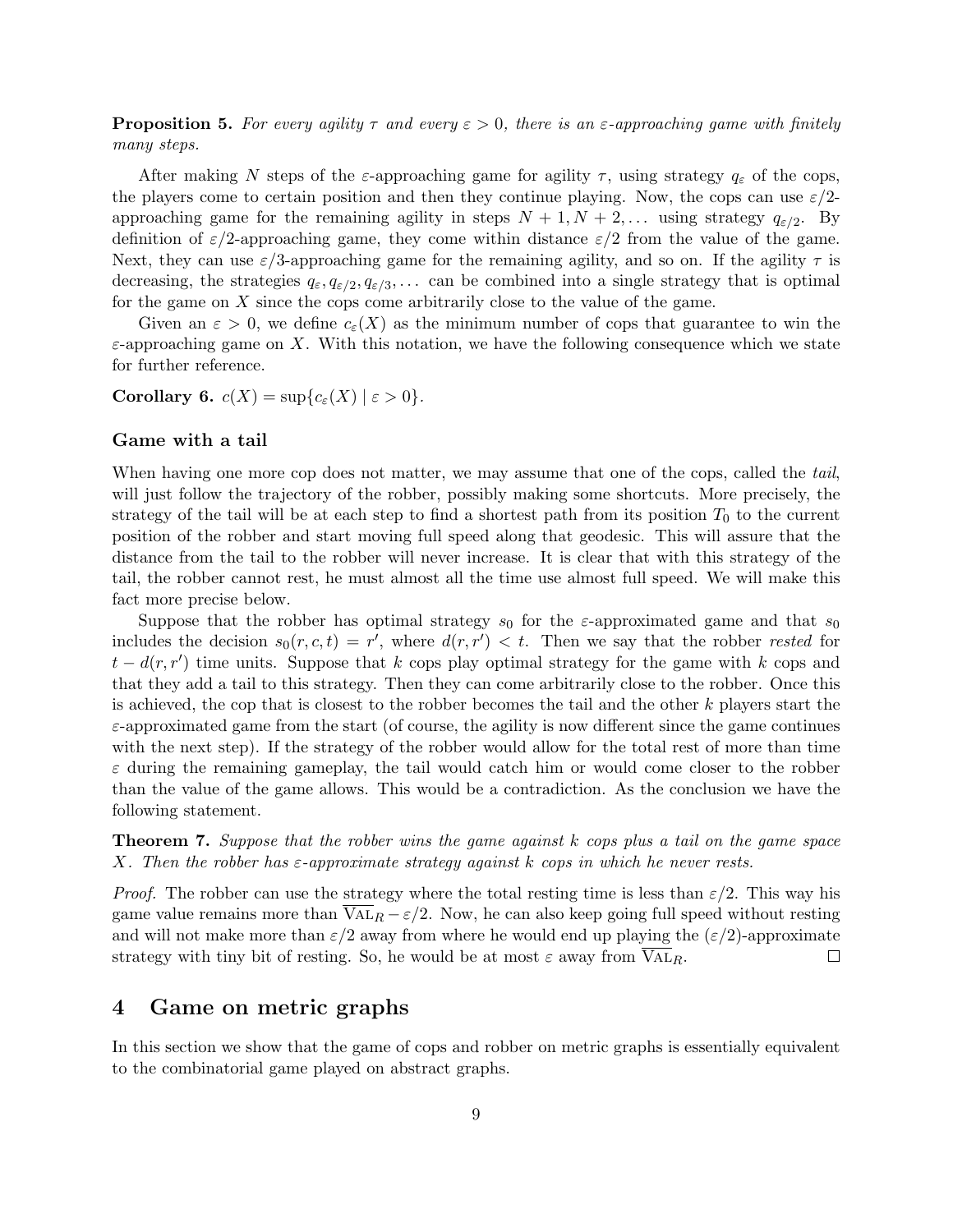Let G be a graph, and let  $X = X(G)$  be the metric graph obtained from G by considering each edge to be homeomorphic to the interval of length 1 with the metric induced from the real interval  $[0, 1]$ . Define  $c(G)$  and  $c(X)$  as the cop number of the graph G (as in [\[14\]](#page-28-4)) and the cop number for the metric graph  $X$  as defined in this paper, respectively.

### <span id="page-9-0"></span>**Theorem 8.**  $c(G) \leq c(X) \leq c_0(X) \leq c(G) + 1$ .

*Proof.* Let us consider a winning strategy of the robber played on the graph G against  $k = c(G) - 1$ cops. For the metric graph  $X$ , the robber chooses the same initial positions for himself and the cops at the vertices of X and chooses his agility so that he can make move of length 1 at each step. He will follow his discrete strategy in G and will be at a vertex at the completion of each move.

For each cop  $C_i$ , consider his position  $c_i$  at the end of the current move. Let v be the vertex of G that is closest to  $c_i$  in X. In the unlikely (but possible) event that  $C_i$  is at distance  $\frac{1}{2}$  from two vertices, we let  $v$  be the last vertex visited by  $C_i$  during the game. Since the cops start in vertices of X, this is well-defined. We call the vertex  $v \in V(G)$  determined by this rule the shadow of  $C_i$  in G. Now, the robber considers his position and the positions of the shadows of the cops in G and makes the move according to his strategy in  $G$ . After the cops move, their shadows move according to the rules of the game (either stay at the same position or move to an adjacent vertex). Since the strategy of the robber on  $G$  is a winning strategy, the shadows never catch the robber on  $G$ . It is easy to see that this means that the cops do not catch the robber on  $X$  and that the minimum distance from the robber to any of the cops is at least  $\frac{1}{2}$  at all times. This proves that  $c(X) \geq c(G)$ .

To prove the upper bound,  $k = c(G)$  cops (they will be called *regular cops*) will mimic their optimal strategy from  $G$ , and one additional cop will serve as a tail. The complicated ingredient in this part of the proof is that the robber chooses an agility that is hard to mimic in the discrete game on the graph. The game play is divided into two stages. In the first stage, the regular cops move into the vertices of  $X$  and stay there until the robber also enters a vertex. Note that this may happen in the middle of step n whose total duration is  $\tau(n)$ , but the robber arrives to a vertex v at time  $t' < \tau(n)$ , and proceeds by moving further to a point x that is not a vertex. We may assume that the distance of x from v is t, where  $0 < t < 1$ . Now we consider stopping phase 1 when the robber is at v and consider the rest of this move as a new step of duration t. But that step will follow the strategy from stage two, which we describe next.

In the second stage, the regular cops consider their positions in  $G$  after moving for a total length 1 into an adjacent vertex (or staying at the same vertex) following their strategy in G. If we know where the robber is going to move to, the strategy tells the cop  $C_i$  ( $1 \le i \le k$ ) to move from his current vertex  $v_i$  to an adjacent vertex  $u_i$  (possibly  $u_i = v_i$ ). Their movement is devised in such a way that after they achieve this, the robber will also be at a vertex. This is achieved as follows. The robber announces that he will start moving from  $v$  using the edge  $vu$  towards  $u$ . (If the robber announces that he will stay at  $v$ , the cops also stay put, except the tail approaches  $v$ , and thus we may assume the move towards  $u$  is real.) We may also assume that the robber does not go past the vertex during his move by splitting his move in the same way as we did in order to complete stage one. Thus the robber ends up at a point x on the edge vu at distance t form v, where  $0 \le t \le 1$ . According to their strategy (using u as the intended move of the robber), each cop  $C_i$  will mimic the movement of the robber along vu on the edge  $v_i u_i$ , so that he ends up at the same distance t from  $v_i$ . Sooner or later the robber reaches a vertex (or is caught by the tail). If the vertex is  $v$ , the cops are also back at their former positions, so all that has changed is that the tail is closer. We now repeat the strategy and we may assume that the robber reached  $u$ . At the same time the cops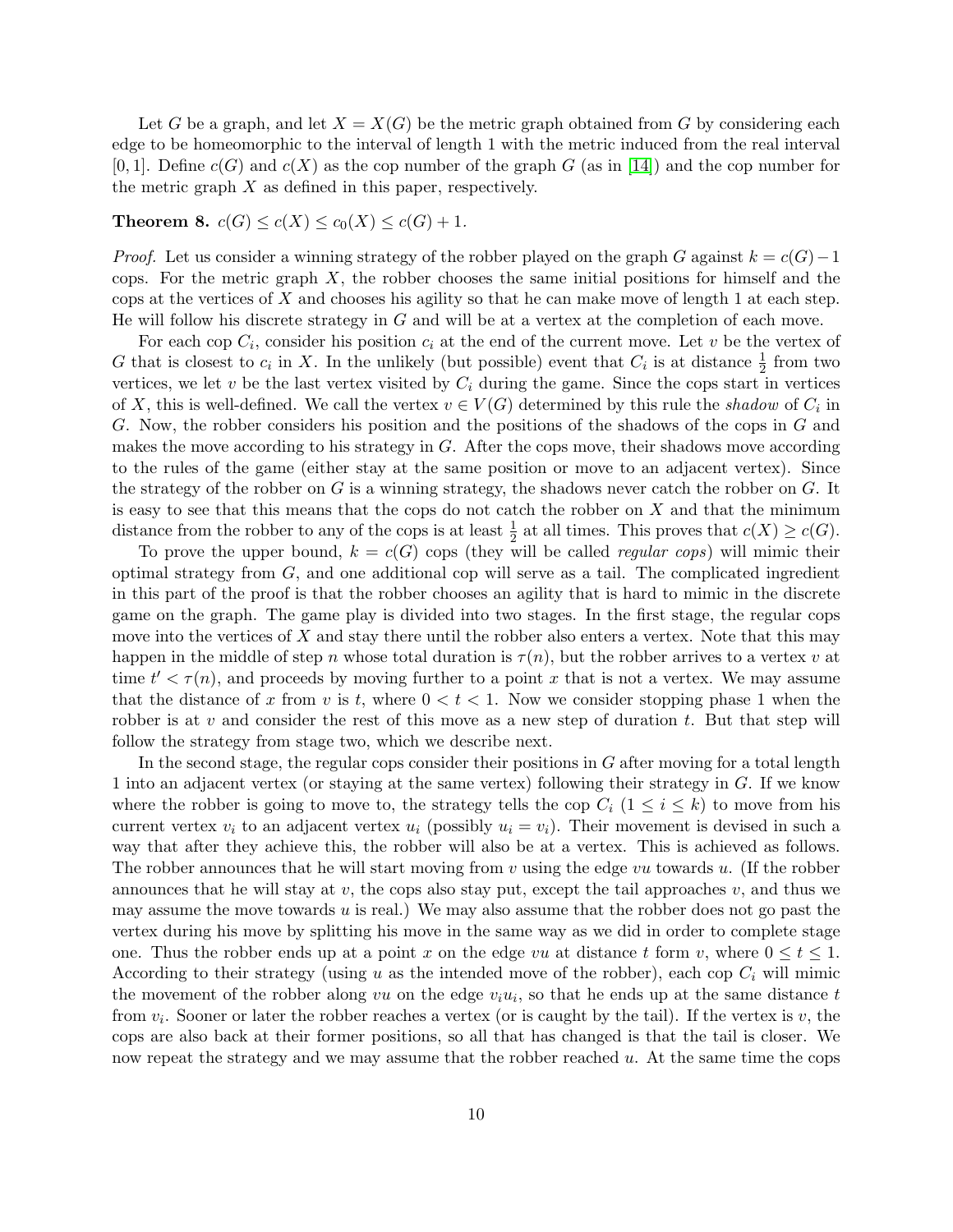reach their destinations  $u_i$ . This may be in the middle of the *n*th move, but the cops have known the rest of the move of the robber before the move, so they were able to plan their continuation according to their strategy in G.

Since the cops win in  $G$ , there is a time when they catch a robber in  $G$ , and then they also catch him in X (unless the tail catches the robber before). This shows that  $c(X) \leq c(G) + 1$ .  $\Box$ 

A discrete version of this theorem for the game on graphs, where each edge of a graph is replaced by a path of length  $r(r$  is the same for every edge), was proved by S. A. Hosseini in his PhD Thesis [\[24,](#page-29-15) Lemmas 5.7 and 5.8].

Let us observe that both bounds of Theorem [8](#page-9-0) are tight. Examples where the upper bound is attained are provided by any cop-win graph which is not a tree.

When we allow for general edge-weights, metric graphs generalize the game of cops and robbers. However, it seems that the generalization does not go far from the graph case. For example, if all weights are rational numbers, then we may as well assume the weights are integral, and in that case,  $X(G, w) = X(S_w(G))$ , where  $S_w(G)$  is a subdivision of G in which each edge e of G is replaced by a path of length  $w(e)$ , and then the edges in  $S_w(G)$  are considered of unit length. Nevertheless, metric graphs bring new problems that may be of interest. Let us describe some possible directions.

### How many more cops may be needed for capture

<span id="page-10-0"></span>**Problem 1.** Is there a metric graph  $X = X(G, w)$  such that  $c(X) < c_0(X)$ ? If strict inequality is possible, how large can  $c_0(X) - c(X)$  be?

It is possible that the answer to the second question in Problem [1](#page-10-0) is that the difference  $c_0(X)$  –  $c(X)$  is bounded above by a constant. However, having no answers to the first question, we are not able to make a good conjecture.

We have a partial result.

**Proposition 9.** For every metric graph  $X = X(G, w)$  with rational edge-lengths, we have  $c_0(X) \leq$  $c(X) + 1.$ 

*Proof.* Let  $S = S_w(G)$ . Then Theorem [8](#page-9-0) shows that  $k \le c(X) \le c_0(X) \le k+1$ , where  $k = c(S)$ . This implies that  $c_0(X) \leq c(X) + 1$ .  $\Box$ 

### Meyniel conjecture for metric graphs

One of the outstanding open problems about the cop number of graphs is the Meyniel Conjecture (see [\[11\]](#page-28-6)), which asserts that there is a constant c such that the cop number of any n-vertex graph is at most  $c\sqrt{n}$ . Here we propose a generalization.

<span id="page-10-1"></span>**Conjecture 10.** The cop number of any metric graph  $X(G, w)$  with  $n = |V(G)|$  vertices is  $O(\sqrt{n})$ . In other words, there is a constant  $\alpha$  such that

$$
c_0(X(G, w)) \le \alpha \sqrt{n}.
$$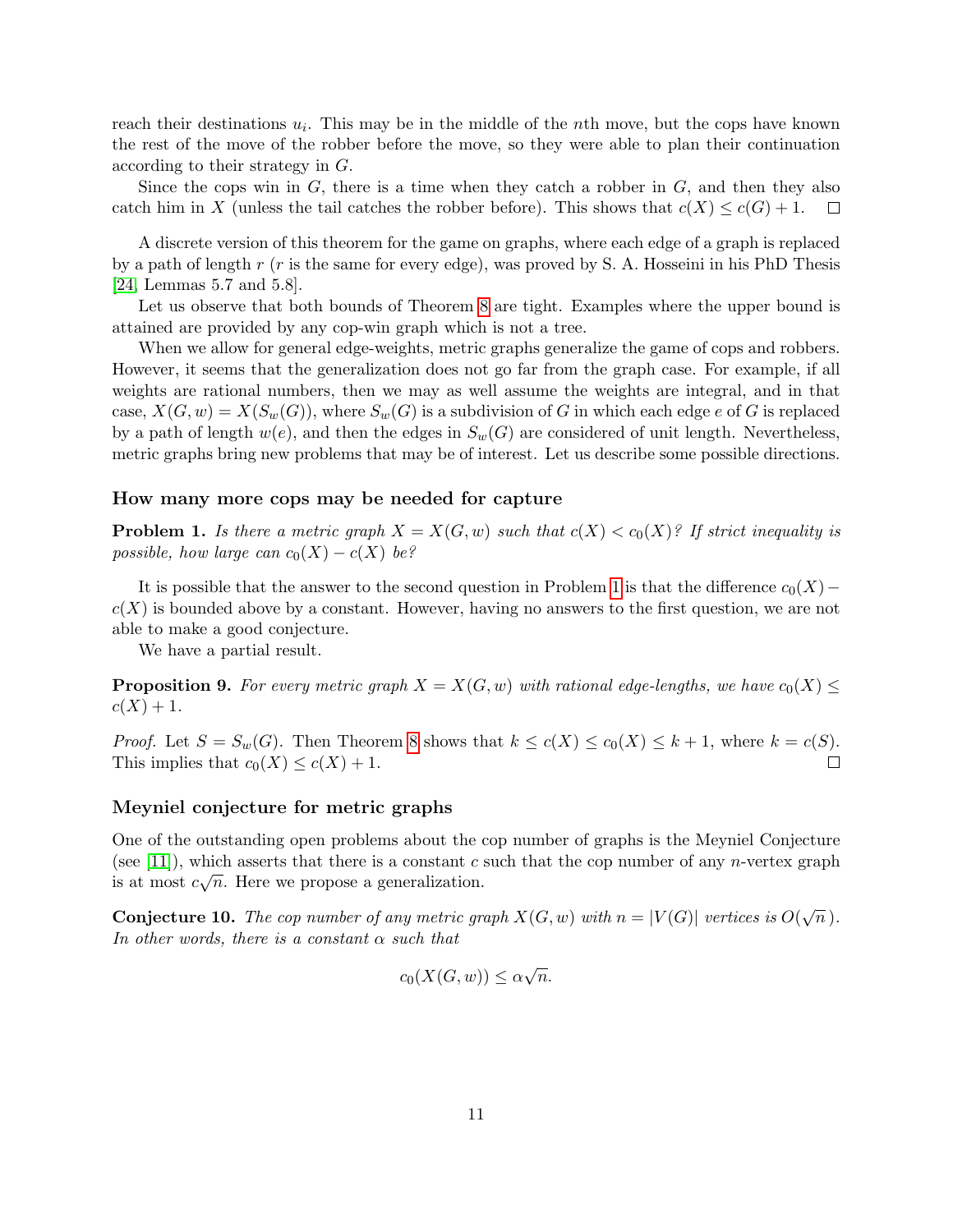### Graph minors

Let us consider a metric graph  $X = X(G)$  or  $X = X(G, w)$ . If we let one edge-weight to be increased to a very large value, this has the same effect on the cop number as deleting this edge (if the edge is not a cutedge and there are at least 2 cops). On the other hand, lowering the weight of the edge to 0 is the same as contracting the edge. Thus all possible weightings describe somewhat more general set than all minors of the graph G.

We believe that considering the following question would be worthwhile.

**Problem 2.** Let G be a graph. What is the maximum of  $c(X(G, w))$  taken over all metric graphs based on the graph G?

The set of all metric graphs  $X(G, w)$  with all weights in [0, 1] is a polytope. Can we describe where the maximal values of  $c(X(G, w))$  occur? In particular, the following is a problem that asks about the same as Conjecture [10.](#page-10-1)

**Problem 3.** What is the maximum of  $c(X(K_n, w))$  taken over all metric graphs based on the complete graph  $K_n$ ?

# 5 Tools

The basic strategy of cops, the isometric path lemma of Aigner and Fromme [\[3\]](#page-28-1), works in our setting as well.

<span id="page-11-0"></span>**Lemma 11.** Let I be an isometric path in X. Then one cop can guard I. More precisely, after the cop reaches I and spends time equal to the length of I on the path to adjust himself, whenever the robber will steps on  $I$  or cross it, he will be caught by the cop in the same step.

*Proof.* The proof is essentially the same as in the case of geodesic paths in graphs. Let  $a, b$  be the ends of I, and let L be the length of I. Then we define, for each point  $r \in X$ , its shadow  $\sigma(r) \in I$ as follows. If  $d(r, a) \geq L$ , then we set  $\sigma(r) = b$ . Otherwise, we let  $\sigma(r)$  be the point on I whose distance from a is equal to  $d(r, a)$ . Initially, the cop moves to a and then progresses towards b until he reaches the shadow of the robber. From that point on, he stays at the shadow all the time. This can be maintained since for any  $r, r' \in X$ ,  $d(\sigma(r), \sigma(r')) \leq d(r, r')$ . This strategy works well in the continuous and in the discrete version. In our setting, if the robber moves from  $r_0$  to r, and his path contains a point  $r_1 \in I$ , then  $d(r_0, r_1) \geq d(\sigma(r), r_1)$ . Thus, after the move of the robber is complete, the cop can move from  $\sigma(r_0)$  to  $r_1$  on I and then follow the path of the robber from  $r_1$ to  $r$ , capturing him.  $\Box$ 

This result has been generalized to graph retracts in the graph case. In the case of geodesic spaces, we can generalize it to the following notion adapted to metric geometry.

A map  $\sigma: X \to X$  is a 1-Lipschitz function if for every  $x, y \in X$ ,

$$
d(\sigma(x), \sigma(y)) \le d(x, y).
$$

Having such a function, the image  $\sigma(x)$  of x will be referred to as the  $\sigma$ -shadow of x (or simply a shadow of x if  $\sigma$  is clear from the context). Note that every 1-Lipschitz function is continuous, thus  $Y = \sigma(X)$  is a connected geodesic space. Suppose now that k cops can catch the robber in Y.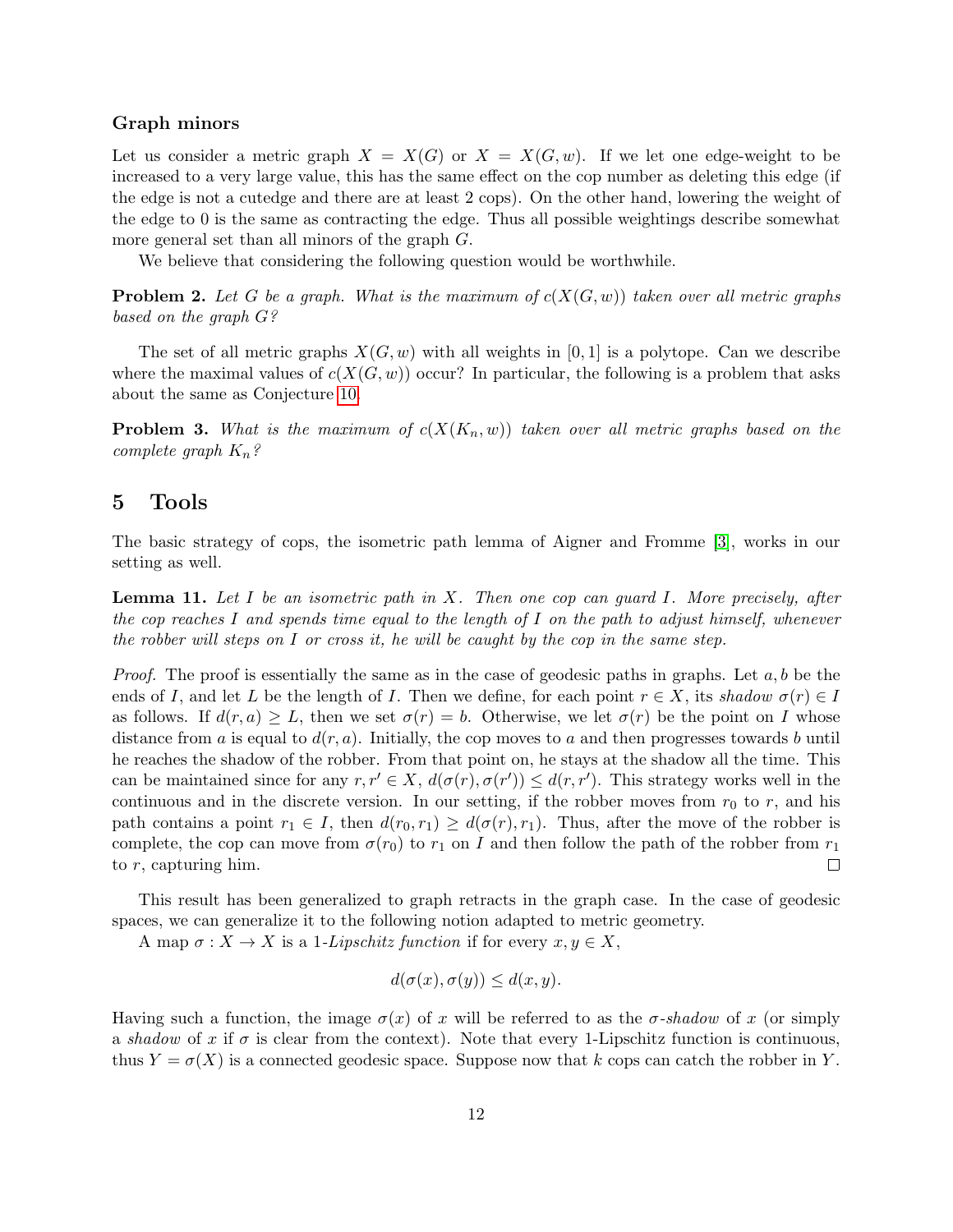A strategy to catch the robber in Y can be used to catch the shadow of the robber when playing the game on X. This means the following gameplay. Let  $r \in X$  be the position of the robber. If there is a cop whose position is  $\sigma(r)$ , then there is nothing to do, as we already have a cop at the shadow of r. Having achieved this, the shadow has been caught. If not, then we first bring  $k$  cops into Y and then we consider the position  $\sigma(r)$  as being a robber in Y and use the cops to catch that robber. While r is moving in X,  $\sigma(r)$  is moving in Y. Since  $\sigma$  is 1-Lipschitz, any move of the shadow is consistent with the rules of the game in  $Y$ , and by our assumption, the cops can catch the shadow.

Once the cops catch the shadow of  $r$  in  $Y$ , the cop at the shadow can follow every move of the robber and stay in the shadow of r indefinitely. Let us now consider the set of fixed points of  $\sigma$ :

$$
\Phi(\sigma) := \{ x \in X \mid \sigma(x) = x \}.
$$

If a cop follows the shadow, then whenever the robber passes through a point in  $\Phi(\sigma)$ , the cop in the shadow will catch the robber. (This is true also if the robber just passes through such point in the interior point of a geodesic defining his current move.) Thus we say that the cop following the shadow can *guard* the set  $\Phi(\sigma)$ .

For the above setup of catching the shadow, more than one cop may be used, but once the shadow has been caught (or approached within distance  $\varepsilon$ ), just one cop can remain in the shadow (or stay within distance  $\varepsilon$ ), the rest of them can be released.

Note that guarding an isometric path (Lemma [11\)](#page-11-0) is a special case of guarding the fixed-point set of a 1-Lipschitz function.

Let us look at some additional examples of 1-Lipschitz functions that can be used to guard a subset  $Y$  of a game space.

(a) Suppose that  $X \subset \mathbb{R}^n$  and that H is a hyperplane (of any codimension) in  $\mathbb{R}^n$ . Let  $\sigma(x) =$  $proj_H(x)$  be the orthogonal projection onto H. If for each  $x \in X$ , the projection  $\sigma(x)$  is also in X, then  $\sigma$  is 1-Lipschitz and  $\Phi(\sigma) = X \cap H$ . This shows that we can guard the intersection of the hyperplane with X with one cop as long as we can catch the shadow in  $X \cap H$ .

(b) More generally, suppose that  $X \subseteq Y \times Z$  with  $Y_0 := Y \times \{z_0\} \subseteq X$  for some  $z_0$  and that the metric in the product satisfies:  $d_X((y, z), (y', z')) \ge d_Y(y, y')$  and that  $Y_0$  is isometric with Y. Then the projection to  $Y_0$  is 1-Lipschitz and one cop can guard  $Y_0$ .

(c) Any isometry  $\sigma: X \to X$  is 1-Lipschitz. So we can guard the fixed-point-set of the isometry as long as we can catch the shadow. The task of catching the shadow on  $X$  in this case is equivalent to catching the robber. But there are some game spaces with a rich group of isometries, and catching the shadow of some of these isometries may be easier than catching the robber.

Let us observe that the same shadow strategy applies in the  $\varepsilon$ -approaching games, where the goal is to approach the robber to within distance  $\varepsilon$  from the optimal value  $\underline{VAL}_{C}$ . In this paper, we will only use it for the case when  $\underline{VAL}_{C} = 0$ , thus we will talk about being at distance  $\varepsilon$  from the robber but the setup applies also for the case when  $\underline{VAL}_C > 0$ . For the 2 $\varepsilon$ -approaching game on X, we can use  $\varepsilon$ -approaching strategy on Y and with this we can  $2\varepsilon$ -quard the set

$$
\Phi_{\varepsilon}(\sigma) := \{ x \in X \mid d(x, \sigma(x)) \le \varepsilon \}.
$$

Again, 2ε-guarding the set means that whenever the robber steps on this set, there will be a cop at distance at most  $2\varepsilon$  from him, thus achieving the goal in the  $2\varepsilon$ -approaching game.

Suppose that  $\sigma$  is a 1-Lipschitz mapping that is of bounded order on a subset  $Z \subseteq Y$ , where  $Y = \sigma(X)$ . More precisely, let us assume that for each  $z \in Z$  there is an integer  $m, 1 \le m \le p$ ,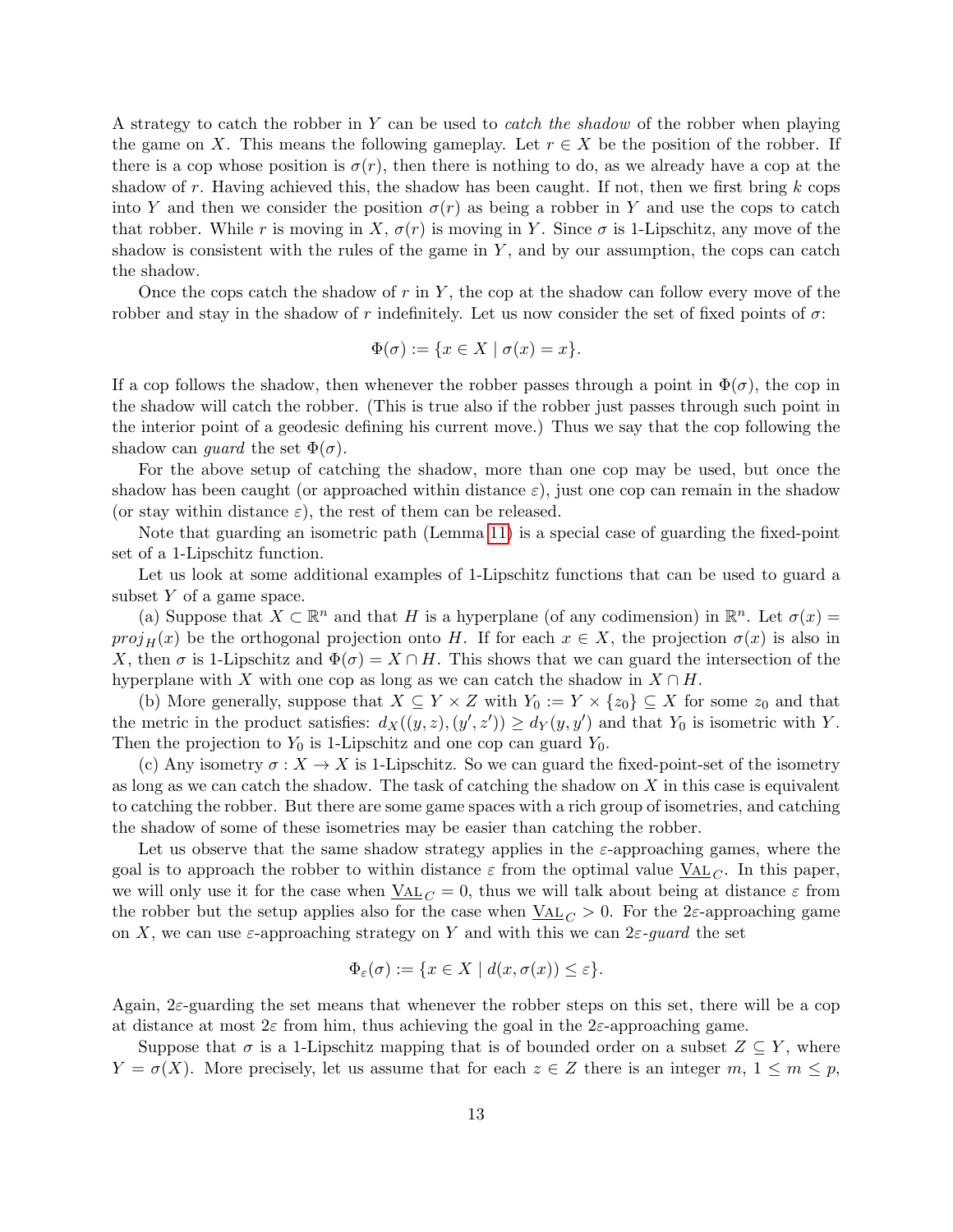such that  $\sigma^m(z) = z$ . Suppose that we have  $p + q - 1$  cops  $C_1, \ldots, C_{p+q-1}$  and that we are able to catch the robber in  $Y$  with  $q$  cops. Then we can do the following:

1) Catch the shadow of the robber and use one cop (say  $C_1$ ) to stay in the shadow.

2) Next, we catch the shadow of  $C_1$  using q cops different from  $C_1$ , while  $C_1$  follows the robber. Then we keep another cop, say  $C_2$ , in the shadow of  $C_1$ .

3) Continue this process with the remaining cops so that at the end, the cop  $C_{i+1}$  is in the shadow of  $C_i$  for  $i = 1, \ldots, p - 1$ .

After we reach this situation, whenever the robber steps in  $Z$ , he will be caught because if his position is z, then we have cops at positions  $\sigma^m(z)$  for  $m = 1, 2, \ldots, p$ , and one of these points is equal to z. Thus, we can guard Z.

### 6 Geodesic surfaces and their boundary

In the rest of the paper we will develop bounds on cop numbers for compact geodesic surfaces. Topological classification of surfaces tells us that every compact surface is homeomorphic to a closed surface  $S_{q,k}$  or  $N_{q,k}$  of finite genus  $q \geq 0$  (either orientable or nonorientable, respectively) from which a finite collection of  $k \geq 0$  open disks (whose closures are pairwise disjoint disks) is removed.

When dealing with the game on geodesic surfaces, we will use Theorem [1](#page-4-0) to triangulate the surface and will therefore need to assume that the boundary is piecewise geodesic. In order to do that, we will first replace the surface X with a different surface  $X'$ , whose boundary will be piecewise geodesic. Formally, this will be achieved by the following results.

<span id="page-13-0"></span>**Theorem 12.** Let X be a compact geodesic surface and  $\varepsilon > 0$ . Then X contains a geodesic surface  $X' \subseteq X$  that is homeomorphic to X and has the following properties:

- (i)  $X'$  is isometric in X.
- $(ii)$  X' has piecewise geodesic boundary.
- (iii) There is a 1-Lipschitz mapping  $\sigma : X \to X'$  that is identity on X', and for each  $x \in X \setminus X'$ , we have  $\sigma(x) \in \partial X'$  and  $d(x, \sigma(x)) < \varepsilon$ .

Proof. The topological part of the proof can be found in the appendix, see Theorem [26.](#page-30-7) There it is shown that we may restrict our attention separately to each boundary component B and it is shown that there is a finite set of points  $w_1 < w_2 < \cdots < w_s < w_1$  and  $z_1 < z_2 < \cdots < z_s < z_1$ on B (where  $\lt$  denotes the cyclic order around B) and there are  $(w_j, z_j)$ -geodesics  $\gamma_j$  ( $1 \leq j \leq s$ ) with the following properties (for every  $1 \leq j \leq s$ ), where all indices are considered modulo s:

- (1) The pairs  $(w_j, z_j)$  and  $(w_{j+1}, z_{j+1})$  interlace on B, i.e.  $w_j < w_{j+1} \le z_j < z_{j+1}$ , and the union of all segments  $B[w_i, z_i]$  covers B.
- (2) The  $(w_j, z_j)$ -geodesic  $\gamma_j$  bounds a (possibly degenerate) disk  $D_j$  together with  $B[w_j, z_j]$ ,  $\gamma_j$ is the unique geodesic from  $w_j$  to  $z_j$  contained in  $D_j$ , and  $\gamma_j[w_j, z_j] \cap B \subseteq B[w_j, z_j]$ .
- (3) The length of  $\gamma_i$  is less than r,  $\ell(\gamma_i) < r$ , and the diameter of  $D_i$  is smaller than  $\varepsilon$ . (Here the constant r satisfies  $0 < r < \varepsilon/4$  is such that the diameter of each  $D_i$  is less than  $\varepsilon$ .)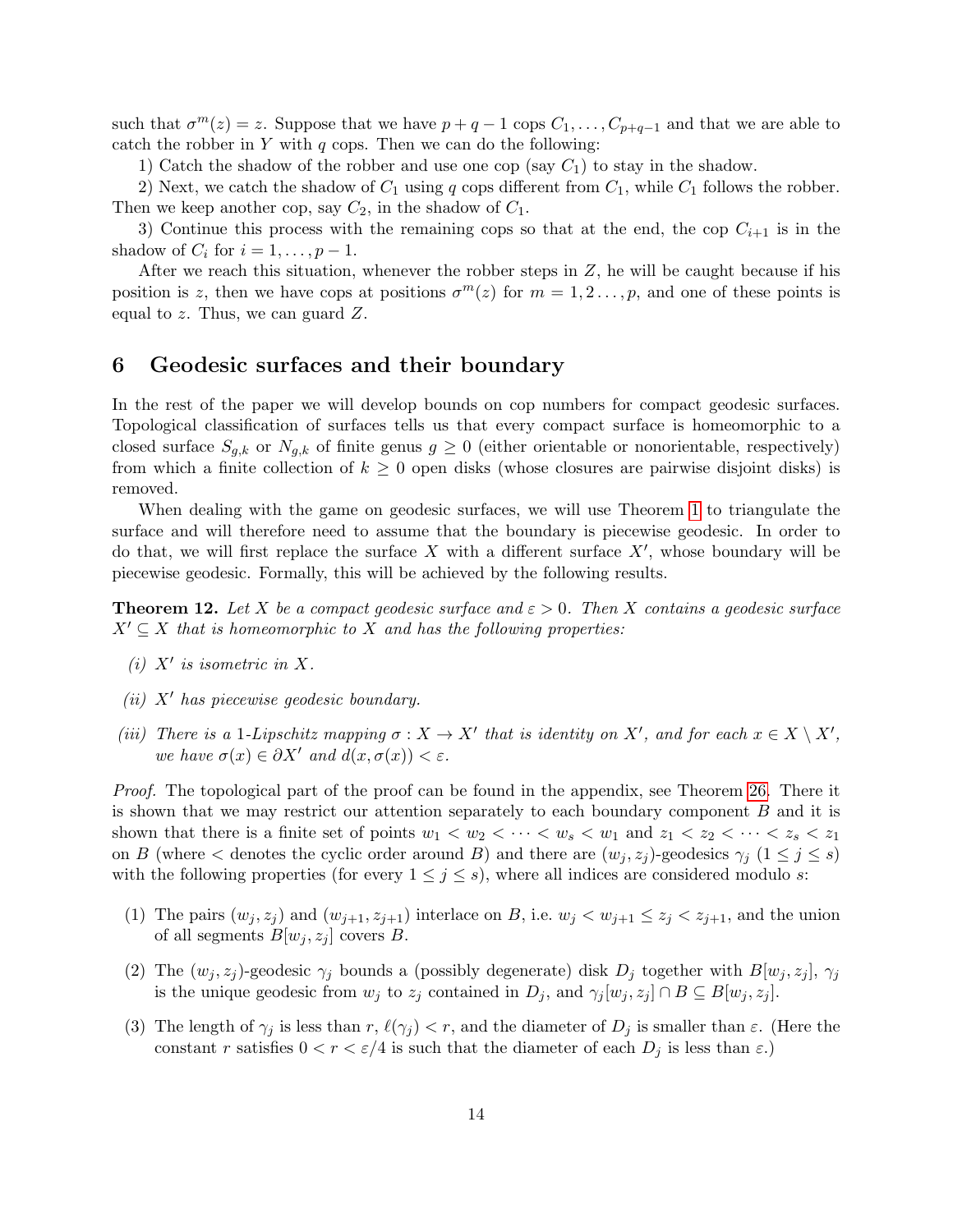

<span id="page-14-0"></span>Figure 1: Some degenerate situations when defining  $B'$ .

- (4)  $\gamma_j$  intersects  $\gamma_{j-1}$  and  $\gamma_{j+1}$ , but is disjoint from all other  $\gamma_m$ ,  $m \notin \{j-1, j, j+1\}$ .
- (5) Let  $x'_j$  be the first point on  $\gamma_{j-1}$  that belongs to  $\gamma_{j-1} \cap \gamma_j$ , when  $\gamma_{j-1}$  is traversed from  $w_{j-1}$ towards  $z_{j-1}$ . Then the union  $\cup_{j=1}^s \gamma_j [x'_j, x'_{j+1}]$  forms a simple closed curve B' in X that is homotopic to B.

The surface  $X'$  is obtained from X by removing (for each boundary component  $B$ ) the (degenerate) cylinder between B and B' (while keeping points in B'). The above construction defines  $X'$ and the proof of Theorem [26](#page-30-7) verifies properties (i) and (ii). It remains to prove (iii).

Some degenerate situations of the above are shown in Figure [1:](#page-14-0) The disk  $D_i$  can be "degenerate" as is the case with  $D_2$  in the figure; the consecutive geodesics  $\gamma_i$  and  $\gamma_{i+1}$  can intersect more than once; however the latter case is restricted to look like the case of  $\gamma_3$  and  $\gamma_4$  in Figure [1](#page-14-0) because of property (2) which implies that  $D_j$  cannot be made smaller. If that happens, we replace  $\gamma_j$  with  $\gamma_j[w_j, x'_{j+1}] \cup \overline{\gamma}_{j+1}[x'_{j+1}, w_{j+1}],$  where  $\overline{\gamma}_{j+1}$  denotes the path that is reverse to  $\gamma_{j+1}$ . In that case we also change  $D_j$  correspondingly.

Since each  $\gamma_j$  is a geodesic, the following defines a 1-Lipschitz mapping  $\sigma_j: D_j \to X'$ :

$$
\sigma_j(x) = \begin{cases} z_j, & \text{if } d(w_j, x) \ge d(w_j, z_j); \\ \gamma_j(t), & \text{where } d(w_j, x) = d(w_j, \gamma_j(t)), \text{ otherwise.} \end{cases}
$$

Note that for each  $x \in X \setminus X'$ , there is  $j \in [s]$  such that x belongs to  $D_j$  and possibly also to  $D_{j+1}$ , but not to any other  $D_i$ ,  $i \in [s] \setminus \{j, j + 1\}$ . In that case we define

$$
\sigma(x) = \begin{cases} \sigma_j(x), & \text{if } \sigma_j(x) \in \gamma_j[x'_j, x'_{j+1}]; \\ x'_j, & \text{if } \sigma_j(x) \in \gamma_j[w_j, x'_j]; \\ x'_{j+1}, & \text{if } \sigma_j(x) \in \gamma_j[x'_{j+1}, z_j]. \end{cases}
$$

This defines  $\sigma(x)$  for every  $x \in X \setminus X'$ , and for  $x \in X'$ , we define  $\sigma(x) = x$ . To see that the mapping  $\sigma$  defined above is 1-Lipschitz, note first that  $\sigma$  restricted to  $D_i \setminus D_{i-1}$  is 1-Lipschitz. Also,  $\sigma|_{X'} = id_{X'}$  is 1-Lipschitz since X' is isometric in X. The only thing to confirm is that it is continuous in the intersection of  $D_j \setminus D_{j-1}$  and  $D_{j+1} \setminus (intD_j)$ . To see this, consider a point  $y \in \gamma_j[x'_{j+1}, z_j]$ . Then  $\sigma(y) = x_{j+1}$ . If we are approaching to y from  $D_{j+1} \setminus D_j$ , the values of  $\sigma_{j+1}$ approach y and  $\sigma$ -values all become equal to  $x'_{j+1} = \sigma(y)$  once the points are close enough to y. This completes the proof.  $\Box$ 

The corollary for the game of cops and robber on surfaces is that for the  $\varepsilon$ -approaching game on X, we can always reduce our attention to the game played on the isometric homeomorphic subsurface  $X'$  that has piecewise geodesic boundary.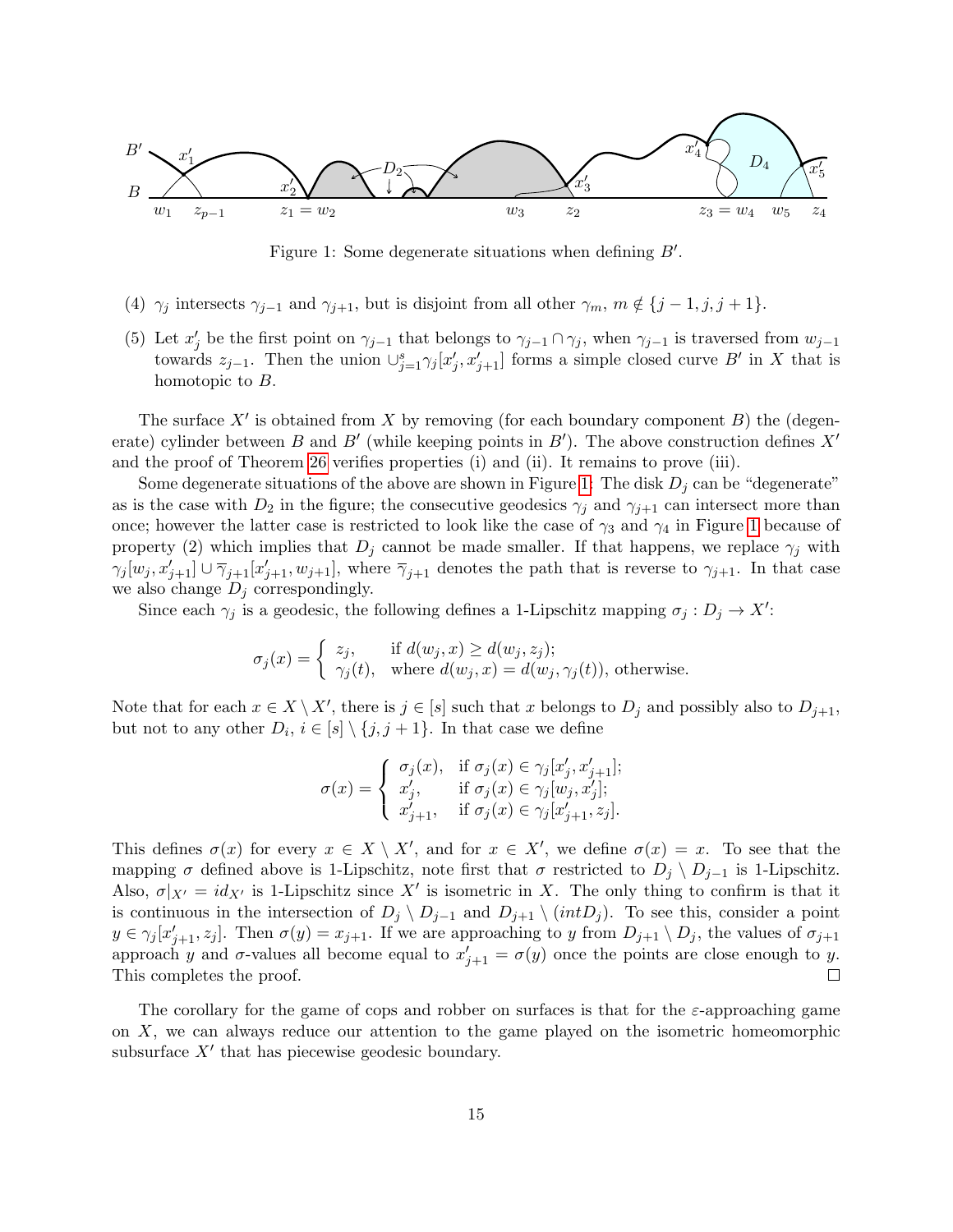<span id="page-15-1"></span>Corollary 13. Let  $X, \varepsilon > 0$ , and  $X'$  be as in Theorem [12.](#page-13-0) Then

$$
c_{2\varepsilon}(X) \leq c_{\varepsilon}(X') \leq c_{\varepsilon}(X).
$$

Proof. Let  $\sigma : X \to X'$  be the 1-Lipschitz mapping from Theorem [12.](#page-13-0) If  $x \in X$  is a position of a player on X, then we may consider player's shadow  $\sigma(x) \in X'$ . Since  $\sigma$  is 1-Lipschitz, the movements of the shadows can be viewed as the game played in  $X'$ .

Suppose that  $k = c_{\varepsilon}(X')$  cops are playing against the robber on X. The cops can use their winning strategy for  $\varepsilon$ -approaching game on X' against the shadow  $\sigma(r)$  of the robber. When they are at distance at most  $\varepsilon$  from  $\sigma(r)$  in X', their distance from r in X is at most  $2\varepsilon$  because  $d(r, \sigma(r)) \leq \varepsilon$ . This shows that  $c_{2\varepsilon}(X) \leq c_{\varepsilon}(X')$ .

To prove the other inequality, consider the robber using his strategy in  $X'$  for staying more than  $\varepsilon$ away from the shadows of  $k-1 = c_{\varepsilon}(X') - 1$  cops. Since  $\sigma$  is 1-Lipschitz, any cop C at any time of the gameplay must be more than  $\varepsilon$  away from the robber since  $d(C, r) \geq d(\sigma(C), \sigma(r)) = d(\sigma(C), r) > \varepsilon$ . This implies that  $c_{\varepsilon}(X) \geq c_{\varepsilon}(X')$ .  $\Box$ 

# 7 Surfaces of genus 0 and 1

Aigner and Fromme [\[3\]](#page-28-1) proved that the cop number of any planar graph is at most 3. Abrahamsen et al. [\[1\]](#page-27-0) extended their result to arbitrary compact subsets of the plane with rectifiable boundary components. Their version of the game uses the intrinsic metric induced by distances in  $\mathbb{R}^2$  and constant agility functions (with the step length tending to 0). Here we extend their result to arbitrary geodesic spaces that are homeomorphic to a compact subset of the sphere and endowed with arbitrary geodesic intrinsic metric. They are topologically determined by the number  $k \geq 0$ of boundary components, but the intrinsic metrics making them into geodesic spaces can be very different and complicated. Locally we may have lots of "hills and valleys", the curvature can be positive or negative and need not be bounded, the surface itself may not be intrinsically isometrically embeddable in  $\mathbb{R}^3$ .

<span id="page-15-0"></span>**Theorem 14.** If X is a compact geodesic surface that is topologically homeomorphic to a subset of the 2-dimensional sphere, then  $c(X) \leq 3$ .

By Corollary [6,](#page-8-0) it suffices to prove the following.

**Lemma 15.** If X is a compact geodesic surface that is topologically homeomorphic to a subset of the 2-dimensional sphere, then for every  $\varepsilon > 0$ , we have  $c_{\varepsilon}(X) \leq 3$ .

*Proof.* By Corollary [13,](#page-15-1) we may assume that X has piecewise geodesic boundary. Let us now consider the  $\varepsilon$ -approaching game with 3 cops. By Corollary [13](#page-15-1) we may assume that each boundary component of X is piecewise geodesic. Since X is compact, it has only finitely many boundary components. If the boundary is nonempty, let  $\delta$  be the maximum distance from a point in X from the boundary of X and let  $p_0 \in X$  be a point whose distance from the boundary is at least  $2\delta/3$ . We may assume that  $\varepsilon < \delta/3$ . By Theorem [1,](#page-4-0) X is the union of a finite collection T of non-overlapping triangles, and each triangle in  $\mathcal T$  is convex and non-degenerate, its diameter is less than  $\varepsilon/2$ , and if a vertex p of one of these triangles is a corner, then  $p \in \partial X$ . Let us denote by  $\mathcal{T}_0$  and  $\mathcal{T}_1$  the set of vertices and edges (respectively) of triangles in  $\mathcal{T}$ . (We will consider  $\mathcal{T}_0$  and  $\mathcal{T}_1$  as the set of vertices and edges but also as subsets of X. Thus, if we say that a point  $p \in X$  is in  $\mathcal{T}_1$ , we mean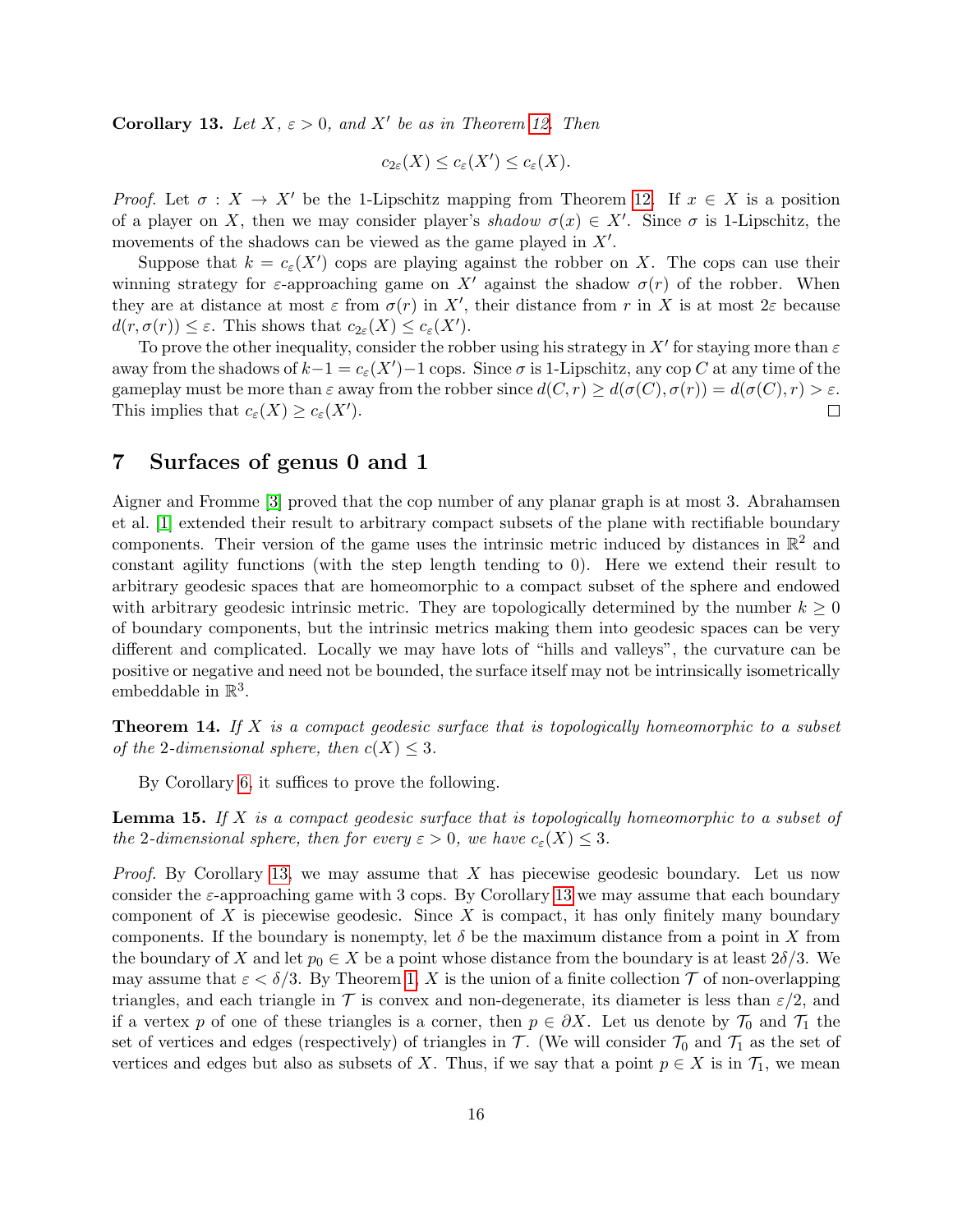

<span id="page-16-0"></span>Figure 2: A cage for the robber encloses robber's territory  $R$ . Each cage is bounded by two "internally geodesic" paths P and Q (geodesic inside  $\overline{R}$ ), four short geodesics  $\gamma(u)$ , with  $\ell(\gamma(u)) \leq$  $\varepsilon/2, u \in \{x, y, w, z\}$ , and two boundary segments  $\beta(x) = \beta(w)$  and  $\beta(y) = \beta(z)$  (shown as bold lines). Each of the constituents can be a single point. Moreover,  $\beta(x)$  (and  $\beta(y)$ ) can be empty, in which case  $\gamma(x) = \gamma(w)$  ( $\gamma(y) = \gamma(z)$ , respectively). Each of the points depicted as a small circle is either a vertex in  $\mathcal{T}_0$  or a point on an edge in  $\mathcal{T}_1$ . The paths P, Q, and  $\gamma(u)$  need not be contained in the 1-skeleton of  $\mathcal{T}$ .

it is a point on one of the edges (geodesic curves) in  $\mathcal{T}_1$ .) We may assume that  $p_0 \notin \mathcal{T}_0 \cup \mathcal{T}_1$  is an interior point of one of the triangles, say  $T_0 \in \mathcal{T}$ . Let  $x_0, y_0, w_0$  be the vertices of  $T_0$ . The above assumptions guarantee that  $T_0$  is disjoint from  $\partial X$ . Now we view  $X - p_0$  as a subset of the plane and view  $\mathcal T$  as a planar graph, whose outer face corresponds to  $T_0$ . This gives a homeomorphism of  $X - p_0$  with the plane with k open disks removed. Note that this is a topological representation of X and that we still consider the geodesics in X defining the distances between the points in X.

Given a closed curve  $\gamma$  in X which is piecewise geodesic and is not crossing itself (but may touch itself), we define the interior  $int(\gamma)$  and the exterior  $ext(\gamma)$  of  $\gamma$  in the same way as we define it for curves in the plane, except that we take the intersection with  $X - p_0$ . Thus the holes in the surface are not included in  $int(\gamma)$  ( $ext(\gamma)$ ), but their boundary or parts of their boundary may be included in  $int(\gamma)$  ( $ext(\gamma)$ ). And, to clarify, note that  $\gamma \cap int(\gamma) = \emptyset$  and  $\gamma \cap ext(\gamma) = \emptyset$ .

The strategy of three cops chasing the robber in  $X$  will involve the following configuration using two geodesic paths in X. (In fact, a weaker condition – see the last item in the definition of a cage below – will be imposed on these two paths.) One cop will guard a path  $P$  joining a point  $x \in \mathcal{T}_0 \cup \mathcal{T}_1$  with a point  $y \in \mathcal{T}_0 \cup \mathcal{T}_1$ . The second cop will guard a path Q from a point  $w \in \mathcal{T}_0 \cup \mathcal{T}_1$ to a point  $z \in \mathcal{T}_0 \cup \mathcal{T}_1$ . A closed curve F in X containing P and Q will be called a cage for the robber if the following conditions hold:

- F consists of  $P \cup Q$  and of up to six additional paths as shown in Figure [2.](#page-16-0)
- Among the six additional paths contained in F are two boundary segments  $\beta(x) = \beta(w)$  and  $\beta(y) = \beta(z)$ , whose endpoints are joined to points x, w and y, z (respectively), as shown in Figure [2,](#page-16-0) by four *short geodesics*  $\gamma(u)$ ,  $u \in \{x, y, w, z\}$ , each of which is contained in a single triangle in T (and hence the length of each of them is at most  $\varepsilon/2$ ). If  $\gamma(u)$  contains more than just one point, then the points in  $int(F)$  close to  $\gamma(u)$  are in X, i.e.,  $\gamma(u)$  is not part of a boundary of a hole inside  $int(F)$ . Each boundary segment  $(\beta(x)$  and  $\beta(y))$  may be a single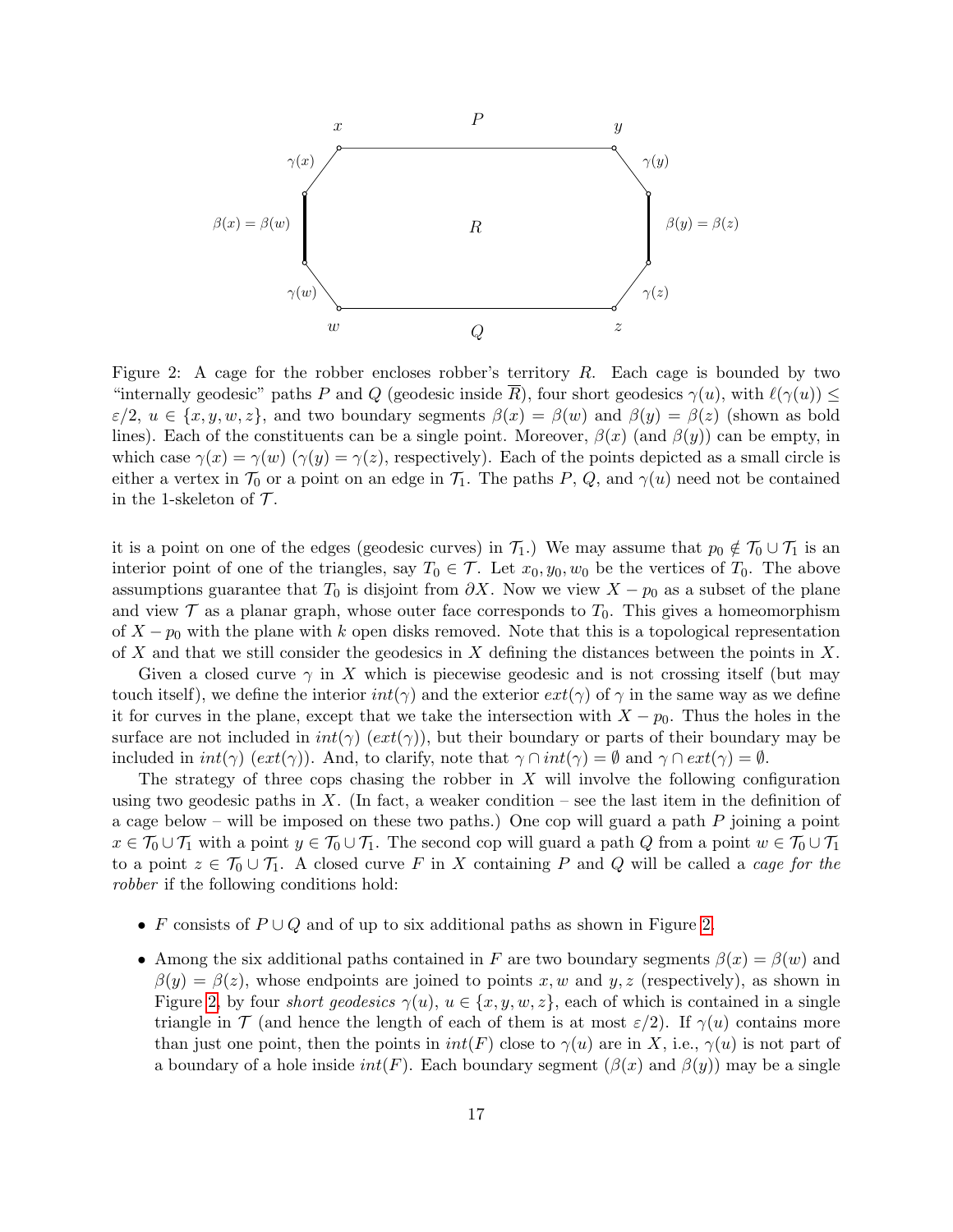point on one of the boundary components and may also be absent (empty), in which case the corresponding two short geodesics coincide (i.e.,  $\gamma(x) = \gamma(w)$  or  $\gamma(y) = \gamma(z)$ ).

- The points  $x, y$  are endpoints of P and  $w, z$  are the endpoints of Q.
- The closed curve  $F = P \cup \gamma(y) \cup \beta(y) \cup \gamma(z) \cup Q \cup \gamma(w) \cup \beta(w) \cup \gamma(x)$  does not cross itself (but may touch itself either inside or outside of the idealised drawing in Figure [2\)](#page-16-0), and encloses a region  $R = int(F)$  containing the position of the robber. The region R will be called the territory of the robber. Let  $\overline{R} = R \cup F$  be the closure of R.
- The paths P and Q are geodesic in  $\overline{R}$ , by which we mean that no path in  $\overline{R}$  joining two points of P (or two points in Q) can be shorter than the subpath on P (subpath on Q, respectively) joining the same two points.

Just for clarity, let us repeat that R is an open set,  $x, y, w, z$  are points in  $\mathcal{T}_0 \cup \mathcal{T}_1$ , while P and  $Q$  need not be contained in the 1-skeleton of  $\mathcal T$ . See also the remarks at the caption of Figure [2.](#page-16-0)

Let us first show that if one cop guards  $P$  and another path guards  $Q$  (and guarding is defined with respect to the intrinsic distance in  $\overline{R}$ ), then the robber cannot escape from the cage. More precisely, if the robber ever steps on F, one of the cops will be at distance at most  $\varepsilon$  and so the cops will win the  $\varepsilon$ -approaching game, or he will be on  $\beta(x) \cup \beta(y)$  and unable to exit R. If the robber steps on  $P \cup Q$ , he will be caught since these two geodesics are guarded; if he steps on  $\beta(x) \cup \beta(y)$ then he either has to step on some  $\gamma(u)$  before, or he will not be able to leave  $\overline{R}$  since  $\beta(x)$  and  $\beta(y)$  are both segments on the boundary of S. Thus it suffices to see that he cannot step on  $\gamma(x)$ (the proof for  $\gamma(u)$ ,  $u \in \{y, w, z\}$ , is the same). Since  $\gamma(x)$  has length at most  $\varepsilon/2$ , any point on  $\gamma(x)$  is at distance  $t \leq \varepsilon/2$  from x. The distance from x of the cop who is guarding P must be less or equal to t in order to prevent the robber to reach x without being caught. This means that the distance from that cop to the robber is at most  $\varepsilon$ .

To start, we need to find the initial cage for the robber. To get it, we take the triangle  $T_0 = x_0y_0w_0$  in T and let P be the edge  $x_0y_0$  and Q be the edge  $w_0y_0$  (so that  $x = x_0, y = z = y_0$ , and  $w = w_0$ ) of this triangle. The edge  $x_0y_0$  serves as  $\gamma(x) = \gamma(y)$  and the boundary segments  $\beta(x)$ and  $\beta(y)$  are empty. This configuration clearly forms a cage for the robber, where P, Q and  $\gamma(x)$ are the only nontrivial ingredients of the cage. When we bring two cops on  $P$  and  $Q$  (respectively), the robber must be in the region bounded by the boundary of the triangle  $T_0$  since all points outside are in  $T_0$  and hence at distance at most  $\varepsilon$  from any point on  $P \cup Q$ . Next, we make sure that the two cops on the paths guard P and Q according to the shadow strategy. This is how we start.

The outline of the proof is now as follows. Having and guarding a cage for the robber, we will show that we can change the cage and *shrink robber's territory* if R has nonempty intersection with at least one edge in  $\mathcal{T}_1$ . By *shrinking* we mean that the new territory of the robber intersects fewer edges in  $\mathcal{T}_1$ . Once R intersects no edges, R will be contained in the interior of a single triangle of T. Since that triangle has diameter less than  $\varepsilon$ , the robber is at distance at most  $\varepsilon$  from the boundary of R, and since there is a cop on P, the cops win the  $\varepsilon$ -approaching game.

In the first step we change the cage so that it is *tame*, which means having the following properties:

- If  $\beta(x) \neq \emptyset$ , then the hole containing  $\beta(x)$  lies in  $ext(F)$ ; the same holds for  $\beta(y)$ .
- If an edge  $e$  in  $\mathcal{T}_1$  intersects F and also contains a point in R, then one of the vertices of this edge is in R.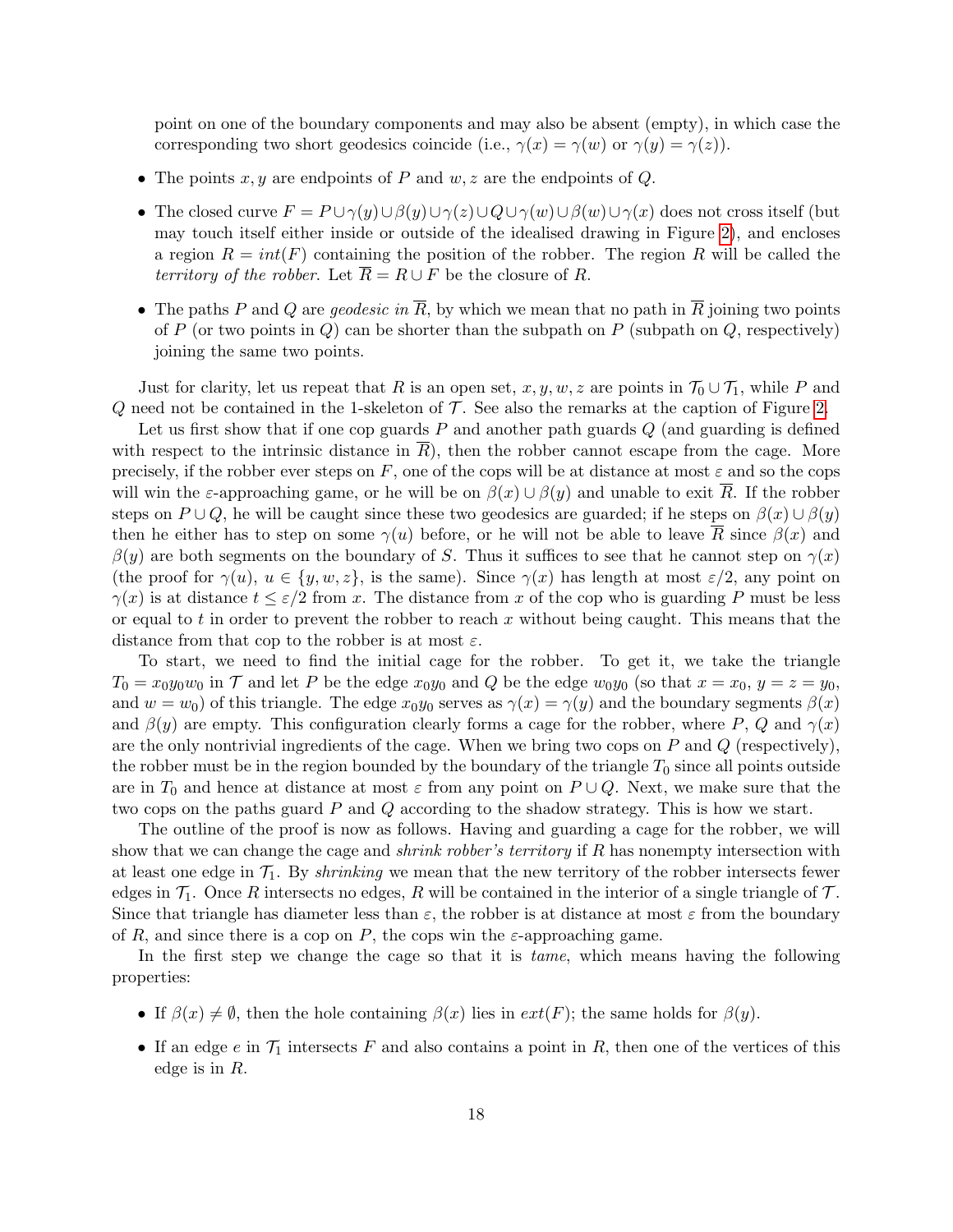

<span id="page-18-0"></span>Figure 3: Chords from P to  $Q \cup \beta(x) \cup \beta(y)$  split the cage into subcages.

• We neglect the possibility that F may touch itself in  $ext(F)$ . If it does, we cut the surface along the touching points or touching segments and consider the touching parts to be disjoint after cutting. With this convention,  $F$  is a simple closed curve.

Having a cage for the robber, we first tame it. The *taming process* is as follows. Suppose that  $\beta(x) \neq \emptyset$  and let H be the hole in the interior of F whose boundary B contains  $\beta(x)$ . Let  $\beta'(x) = B \setminus int(\beta(x))$ . By replacing  $\beta(x)$  with  $\beta'(x)$ , F changes into another cage F', and the hole H moves to the exterior of F'. Note that  $\beta'(x)$  may contain the whole boundary component (if  $\beta(y)$  was a single point), but this is not forbidden. The new cage shrinks robber's territory. Note that the condition on  $\gamma(x)$  and  $\gamma(w)$  from the second property of cages guarantee that  $\beta'(x)$  does not intersect internal points of  $\gamma(x)$  or  $\gamma(y)$ . This establishes the first property of tame cages.

To establish the second tame condition, consider any edge having a segment  $S$  joining two points a, b in F and otherwise being contained in R. Then S splits R into two regoins and is called a *chord* in F. If we were able to replace our cage with another cage containing the region with the robber and that region would not contain the edge e anymore, we would shrink robber's territory. The technical problem here is that the same edge can have many (possibly infinitely many) chords in F. Let us consider the components of the intersection of  $e$  with  $P$ . If we traverse  $e$ , these components proceed on P monotonically in the direction from x towards  $y$  (or vice versa), since both P and e are geodesics. By replacing the segment of P between any two consecutive components of  $P \cap e$  by the corresponding segment of e, we obtain another  $(x, y)$ -geodesic  $P'$  containing all chords that connect two points on P. We can bring the third cop and guard this geodesic. If the robber is in one of the components bounded by  $P$  and  $P'$ , then we can replace the cage with the cage consisting of parts of P and  $P'$  and then release the cop who was previously guarding Q. This clearly shrinks robber's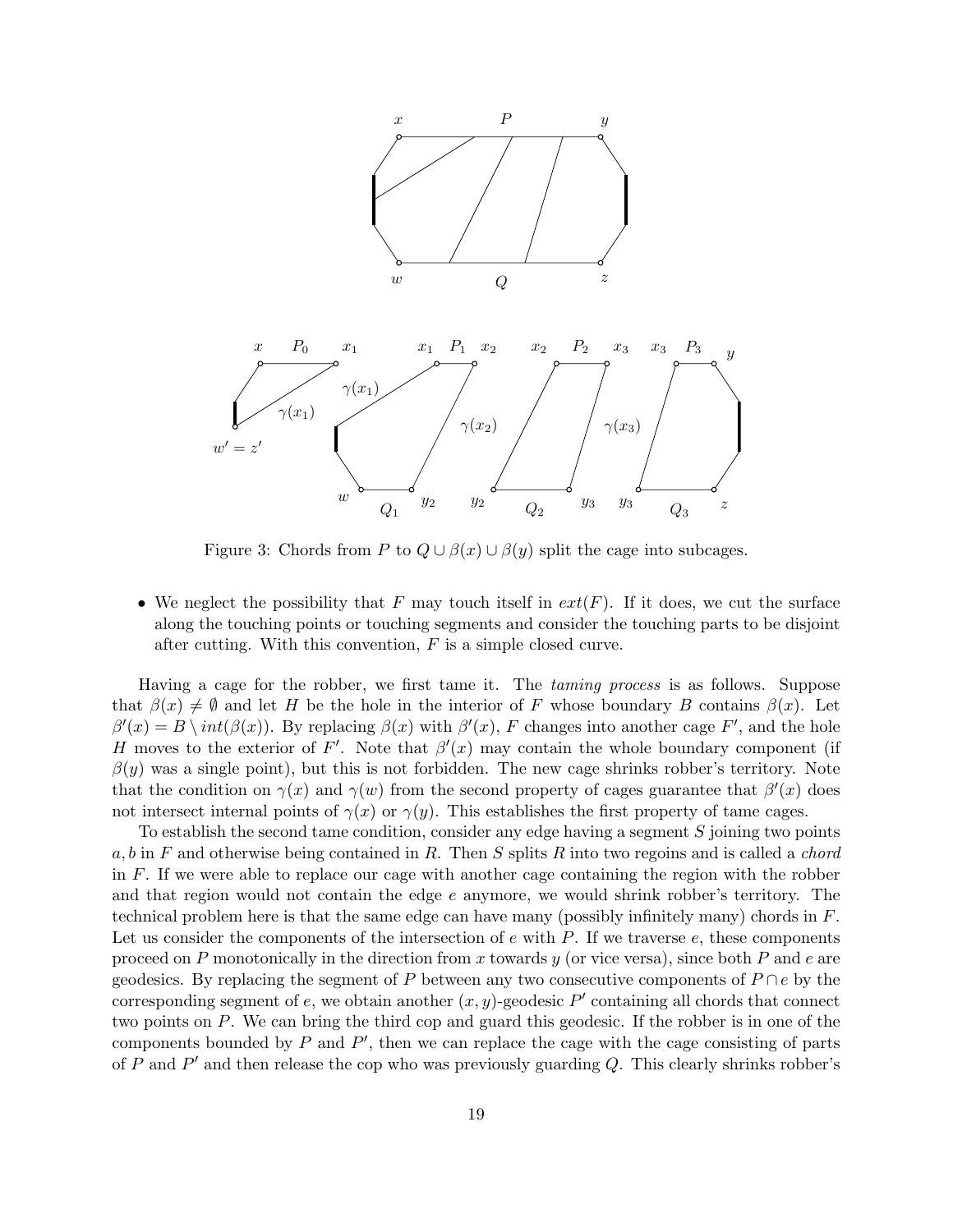

<span id="page-19-0"></span>Figure 4: To win the  $\varepsilon$ -approaching game on a surface of genus 0, we guard the territory of the robber with two cops forming a cage and make the territory smaller by using the third cop.

territory. On the other hand, if the robber is not in any such component, we may replace  $P$  with  $P'$ . Now, we may assume that  $e$  no longer has a chord joining two points on  $P$ . Similarly, no chord joins two points on Q. Note that e cannot intersect the internal points on any  $\gamma(u)$ ,  $u \in \{x, y, w, z\}$ by the definition of the cage. But it can have a point on  $\beta(x)$ . Consider now all chords of e in R that contain a point in P. The other endpoints of such chords are in  $Q \cup \beta(x) \cup \beta(y)$ . Any such chord from a point  $a \in P$  to a point  $b \in Q \cup \beta(x) \cup \beta(y)$  splits the cage into two subcages (the left and the right side as shown in Figure [3,](#page-18-0) where we have three chords and the first, the last and any two consecutive chords give rise to subcages). We may have infinitely many chords but any two consecutive chords form a smaller cage and we only need the one that contains the robber. Since two cops guard P and Q, they also guard all these smaller subcages in which one or two chords of e play the role of short segments  $\gamma(u)$ . Note that each chord has length less than  $\varepsilon/2$ , thus the argument given above that the robber cannot escape from a cage shows that the robber will have to stay in the cage he is currently in.

Lastly, we argue how to make  $F$  be simple. By our convention,  $F$  does not touch itself in the exterior, but it may touch itself one or multiple times (even infinitely many times) in  $\overline{R}$ . This case works in the same way as the case with the chords treated above since the self-touchings split R into subcages.

After the cage is tame, the proof of the general step is simple. The step to shrink robber's territory is as follows. Starting at x, we find the first point  $p \in P$  such that  $p \in \mathcal{T}_0 \cup \mathcal{T}_1$  and from this point we have an edge leading into  $R$ . If there are more than one such edges, we take the one that is closest in the clockwise order around p to the face containing  $\gamma(x)$  (with the obvious meaning when  $\gamma(x)$  is just a point). Then we traverse this edge from p into R until we reach a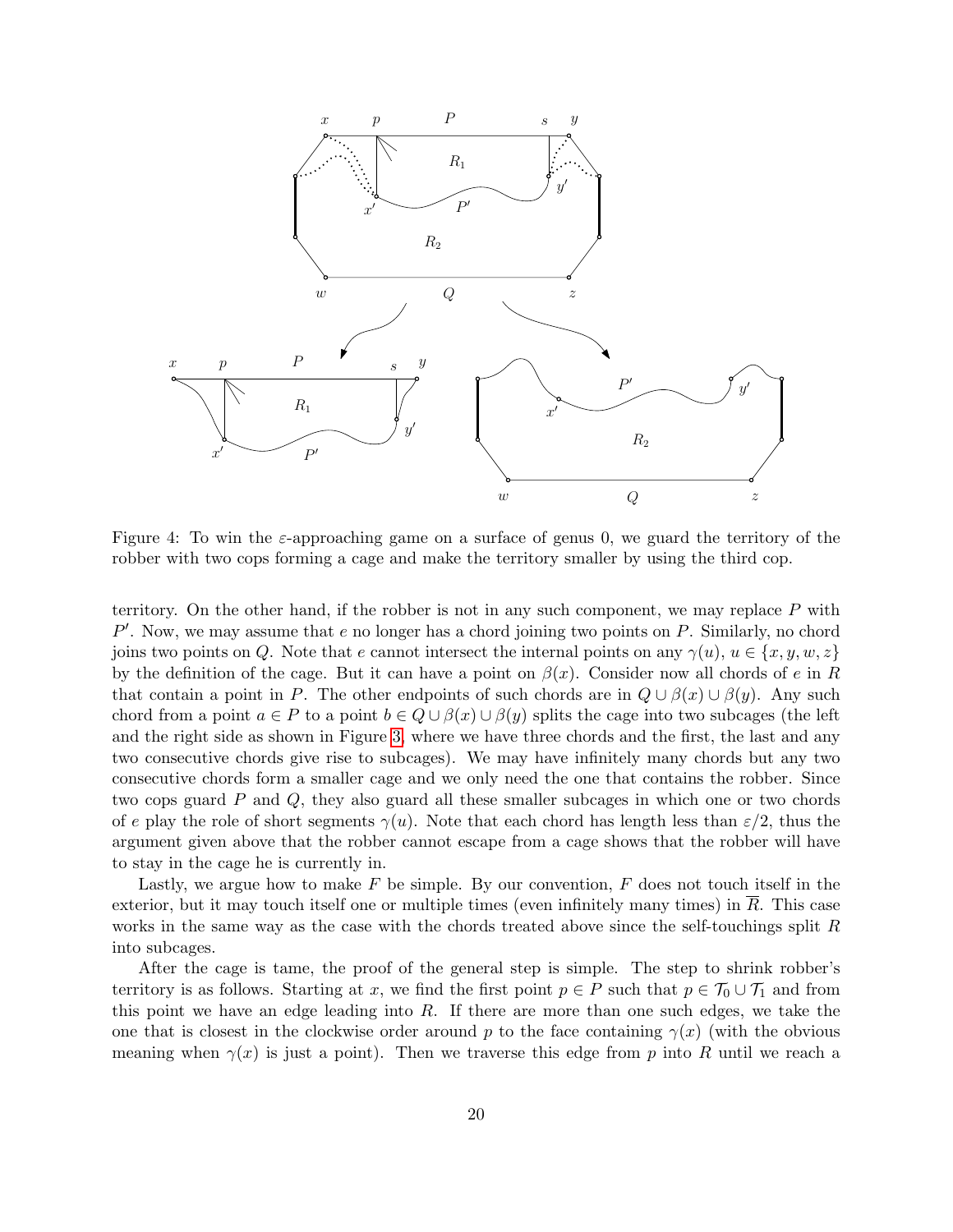vertex  $x'$ . This vertex is in R since the cage is tame. The traversed edge is in the same triangle  $T \in \mathcal{T}$  as  $\gamma(x)$ , hence the distance of x' from the point  $t = \gamma(x) \cap \beta(x)$  (or  $t = w$  when  $\beta(x) = \emptyset$ ) is at most  $\varepsilon/2$ . We let  $\gamma(x')$  be a geodesic from x' to t. Since the triangle T is convex,  $\gamma(x')$  is contained in T. We repeat the similar process at y, obtaining vertex  $y'$  and a short geodesic from y' to  $\gamma(y) \cap \beta(y)$ . See Figure [4,](#page-19-0) where the geodesics are shown with dotted lines. We also consider geodesics from  $x'$  to x and from  $y'$  to y as shown in the figure. The cage is now split into two subcages. There is part of the triangle  $T$  on the left and part of the triangle on the right between the two dotted short geodesics that is not covered by these subcages. But each of these parts is contained in a single triangle and is thus at distance at most  $\varepsilon/2$  from x (or from y); thus, if the robber is there, the cop guarding P is at distance at most  $\varepsilon$  from the robber. Now we bring the third cop to guard the  $(x', y')$ -geodesic P' in  $\overline{R}$ . Once this is established, the robber is confined in one of the two subcages and we can now release one of the cops and continue shrinking robber's territory.

One detail has to be added. Namely, the point p may not exist. In that case, either  $P\cup \gamma(x)\cup \gamma(y)$ is contained in single triangle  $T_1 \in \mathcal{T}$ , or there is a "hole" inside the disk bounded by F, and P is on the boundary of that hole. In the latter case,  $\beta(x) = \emptyset$  since otherwise  $\beta(x)$  would be part of the boundary of the same hole inside F (because of the assumption that  $\varepsilon < \delta/3$ ) and this would contradict tameness of the cage. Thus, we may assume that  $T_1$  exists. When this happens, we try to use the geodesic Q instead of P. Again, if we are unsuccessful in shrinking the territory of the robber, then  $Q \cup \gamma(w) \cup \gamma(z)$  is contained in single triangle  $T_2 \in \mathcal{T}$ . So, we have both triangles  $T_1$ and  $T_2$ . If  $R \subseteq T_1 \cup T_2$ , the  $\varepsilon$ -approaching game stops with cops winning. Thus, we may assume that there are edges and vertices of  $\mathcal T$  inside R. Since the graph  $\mathcal T_0 \cup \mathcal T_1$  is connected, there is a point  $p \in \beta(x)$  (say) that is incident with an edge  $e \in \mathcal{T}_1$  leading into R. Let x' be the endvertex of e in R. As before, we choose p and e as close as possible to x so that x and  $x'$  are in the same triangle in  $\mathcal T$ . We do the same from the other side (starting at y and clockwise around F until we get a point s with an edge leading into  $R$ . We now proceed in the same way as in the generic version (Figure [4\)](#page-19-0) to shrink robber's territory.

We have shown that we either end the game or succeed in shrinking robber's territory. This completes the proof.  $\Box$ 

It is interesting that the strategy of cages used in the above proof can also be used for surfaces of genus 1. For the proof we need to recall some definitions.

Given a geodesic surface X, its systole, denoted by  $sys(X)$ , is defined as the least length of a noncontractible loop in X. Similarly, the *essential systole, sys*<sub>0</sub> $(X)$ , is defined as least length of a loop in X that is noncontractible in the capped surface  $\tilde{X}$  (when we cap off all boundary components of  $X$ ).

<span id="page-20-0"></span>**Theorem 16.** If X is a compact geodesic surface that is topologically homeomorphic to a subset of the 2-dimensional torus, then  $c(X) \leq 3$ .

*Proof.* Again, we may assume that each boundary component of X is piecewise geodesic. Let  $\hat{X}$ be the torus obtained by "capping off" all boundary components and using a metric on these caps so that the intrinsic metric in  $\hat{X}$  induces the original intrinsic metric in X. To start with, we first cut X along a shortest noncontractible closed curve  $\gamma_1$ , which is easily seen to be a closed geodesic. After cutting, we obtain a cylinder (with additional holes of  $X$  inside), whose boundary consists of the two copies of  $\gamma_1$ . Next, we take a shortest geodesic  $\gamma_2$  joining the two copies of  $\gamma_1$  in the cylinder. By cutting along  $\gamma_2$ , we obtain a fundamental polygon of X. By tessellating the plane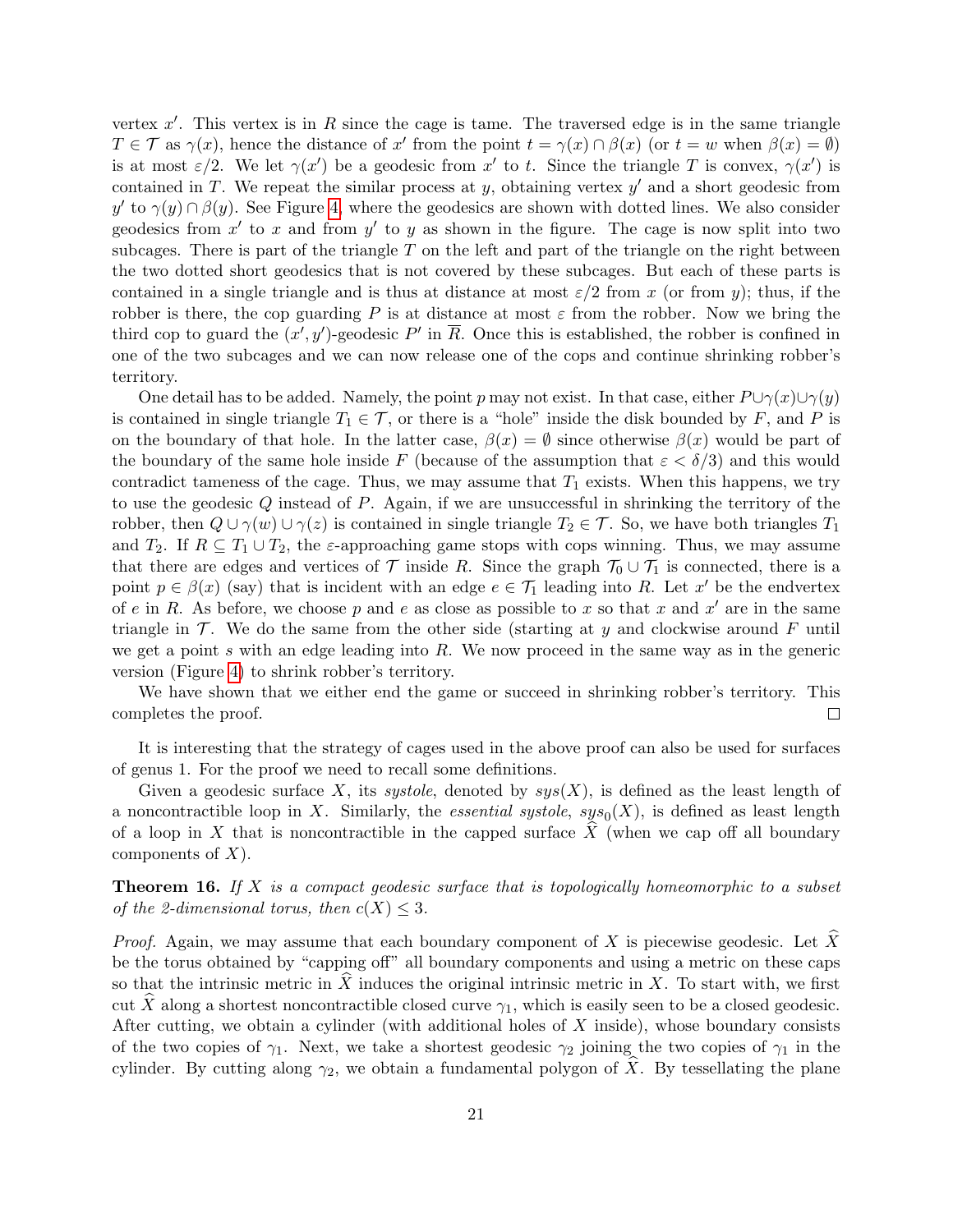

<span id="page-21-0"></span>Figure 5: Lehner's trick to get the robber into a cage.

with copies of this fundamental polygon, we obtain the universal cover of  $\hat{X}$ . Our assumption on the metric in the capped discs implies that  $\gamma_1$  and  $\gamma_2$  are both contained in X. Now we consider the cover X of X obtained from the tessellation by removing all capped discs. Let  $\pi : X \to X$ denote the covering projection.

We will play the game in X but will make the strategy based on what happens in  $\widetilde{X}$ . For the initial positions of players in X we lift them to the same fundamental polygon in  $\tilde{X}$ . Now the cops look at what is going on in X. When any player in X moves, his move is lifted to  $\tilde{X}$ . In addition to this, the cops can at any time move their position x in  $\tilde{X}$  into any other point  $x' \in \pi^{-1}(\pi(x))$ , but they will consider the robber's lifted position in  $\tilde{X}$  following the normal rules of the game. If the cops with this added "teleporting" ability can approach the robber in X to a distance  $\varepsilon$ , they will win the  $\varepsilon$ -approaching game in X. We fix a small  $\varepsilon > 0$  and consider X dissected into a set of triangles  $\mathcal T$  satisfying conditions of Theorem [1.](#page-4-0) We consider  $\tilde X$  to be triangulated with the set of triangles  $\widetilde{\mathcal{T}} = \pi^{-1}(\mathcal{T}).$ 

Let  $D = diam(X)$  and  $D_0 = sys_0(X)$ , and let n be an integer such that

$$
n \ge 1 + \frac{D}{D_0} \log_2(20nD\varepsilon^{-1}).
$$

In the strategy of three cops in  $\tilde{X}$ , we will use the trick of Lehner [\[29\]](#page-29-16) to obtain a bounded cage in  $\tilde{X}$  containing the position of the robber. The copies  $Q_{ij}$  of the fundamental polygon can be enumerated by using integer pairs  $(i, j) \in \mathbb{Z}^2$  by considering the way they tessellate the plane. Let n be sufficiently large and consider a shortest closed curve Γ through all polygons  $Q_{ij}$  with  $\max\{|i|,|j|\} = n$  that contains  $Q_{00}$  in its interior. Let  $N = \lceil 2\ell(\Gamma)/\varepsilon \rceil$  and let  $x_1, x_2, \ldots, x_N$ be points that appear on  $\Gamma$  in this cyclic order such that  $d(x_i, x_{i+1}) \leq \varepsilon/2$  for  $i \in [N]$  (where  $x_{N+1} = x_1$ ). Since  $\ell(\Gamma) \leq 4(2n+1) \max{\ell(\gamma_1), \ell(\gamma_2)}$  and  $\ell(\gamma_i) \leq 2D$  for  $j = 1, 2$ , we have

$$
N = \lceil 2\ell(\Gamma)/\varepsilon \rceil \le 20n D\varepsilon^{-1}.
$$

Let  $x_0 \in Q_{00}$ , and let  $P_i$  be a shortest path from  $x_i$  to  $x_0$  in  $\overline{X}$ ,  $i \in [N]$ . We may assume that these paths do not cross each other (but they may touch). The situation is sketched in Figure [5.](#page-21-0)

Suppose that the robber is at distance t from  $x_0$ . Let  $P_i$  be any of the paths in our collection. Then we can teleport any cop to a point that is at distance at most D from the point p on  $P_i$  whose distance from  $x_0$  is equal to  $t + D$ . This cop can reach p in time D and at that time his distance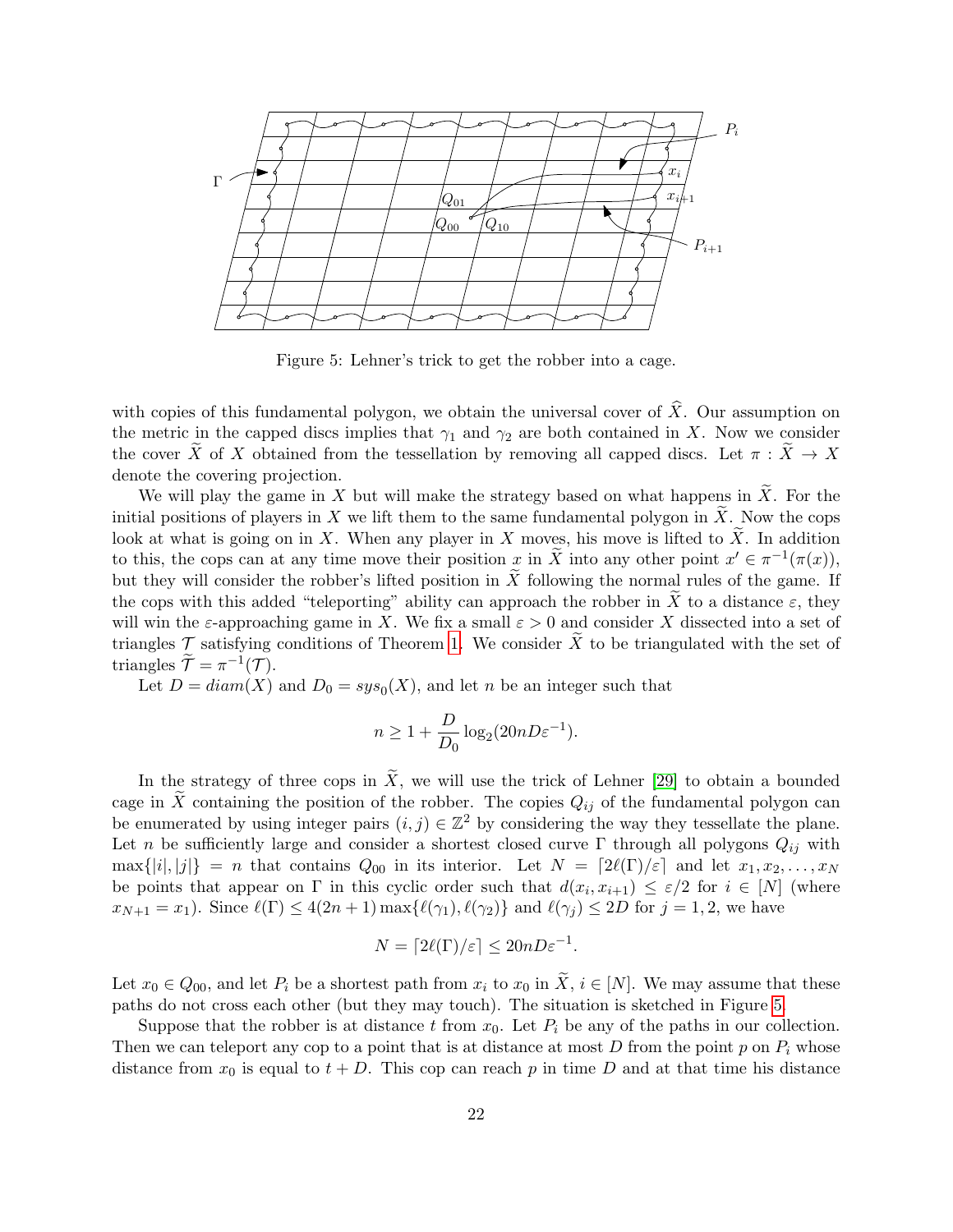from  $x_0$  will be at least the distance of the robber from  $x_0$ . Thus the cop can start approaching  $x_0$ along  $P_i$  until he reaches the shadow of the robber on this path (see the proof of Lemma [11\)](#page-11-0). Once he achieves this, he and the robber will be at distance at most  $t + D$  from  $x_0$ . If the point  $x_0$  is chosen to be the initial point of the robber in  $Q_{00}$ , then after catching the shadow of the robber m times (for various paths  $P_i$ ), the distance of the robber from  $x_0$  will be at most  $mD$ . Now, three cops perform the bisection process. Two of them first catch the shadow on  $P_1$  and  $P_{n/2}$ . Then, depending in which part of the disk  $int(\Gamma)$  is the robber, the third cop sets to guard the path in the middle. Once he guards that path, one of the cops can be released and the bisection process may continue. In  $\log_2 N$  steps, there will be two cops guarding two consecutive paths  $P_i$  and  $P_{i+1}$ . Since  $d(x_i, x_{i+1}) \leq \varepsilon/2$ , these two paths together with the short segment on  $\Gamma$  form a cage for the robber, and now the planar strategy can be used to win the  $\varepsilon$ -approaching game in that cage.

All that needs to be added is to verify that the robber cannot escape  $int(\Gamma)$  before two of the cops control consecutive paths. After  $m = \lceil \log_2 N \rceil$  steps of the bisection, the robber is at distance at most  $mD$  from  $x_0$ . In order to come from  $Q_{ab}$  into adjacent polygon further away from  $Q_{00}$ , the robber needs at least  $D_0$  time units. So, after m steps, he will be in some  $Q_{ab}$  with  $\max\{|a|, |b|\} \leq mD/D_0 + 1 < n$  and this polygon is still inside  $\Gamma$ . П

To summarize, we have the following result.

<span id="page-22-1"></span>**Corollary 17.** Let X be a compact geodesic surface homeomorphic to a subset of the sphere, the torus, the projective plane, or the Klein bottle. Then  $c(X) \leq 3$ .

Proof. Theorems [14](#page-15-0) and [16](#page-20-0) give the corollary for the two orientable surfaces. For the projective plane and the Klein bottle, we consider their double cover which is the sphere or the torus and let the three cops use the strategy on the covering space (lifting the initial position and the moves of the robber in  $X$ ).  $\Box$ 

### 8 Cops and robbers on surfaces of higher genus

Now we shall deal with arbitrary geodesic surfaces. First, we will provide lower bounds on the cop number. The main outcome in Section [8.1](#page-22-0) is that there are surfaces of genus q whose cop number is at least  $\Theta(g^{1/2-o(1)})$ , where the asymptotics for  $o(1)$  is with respect to g. We will end up with an  $O(q)$  upper bound.

### <span id="page-22-0"></span>8.1 Lower bounds

In providing examples of surfaces whose cop number is large, we will use examples of metric graphs with large cop number combined with some special polyhedral discs that we will introduce next.

Let  $d_1, \ldots, d_k$  and h be positive real numbers. For  $i \in [k]$ , let  $Q_i$  be the rectangle with side lengths  $d_i$  and h. Then we define the polygonal cylinder  $C = C(h; d_1, \ldots, d_k)$  by consecutively identifying the sides of length h of  $Q_1, \ldots, Q_k$ , so that the "left" side of  $Q_i$  is identified with the "right" side of  $Q_{i+1}$  for  $i = 1, ..., k$ , where  $Q_{k+1} = Q_1$ . The union B of all "bottom" sides of the rectangles used to obtain C is called the base of C. A similar construction, using a product  $B\times[0,h]$ , gives us a *cylinder of height h over B* for any rectifiable simple closed curve  $B$ . Equivalently, we can split B into k geodesic segments of lengths  $d_1, \ldots, d_k$  and use the same construction as described above. Then the cylinder  $C = B \times [0, h]$  is also a geodesic space that is isometric to the  $\ell(B) \times h$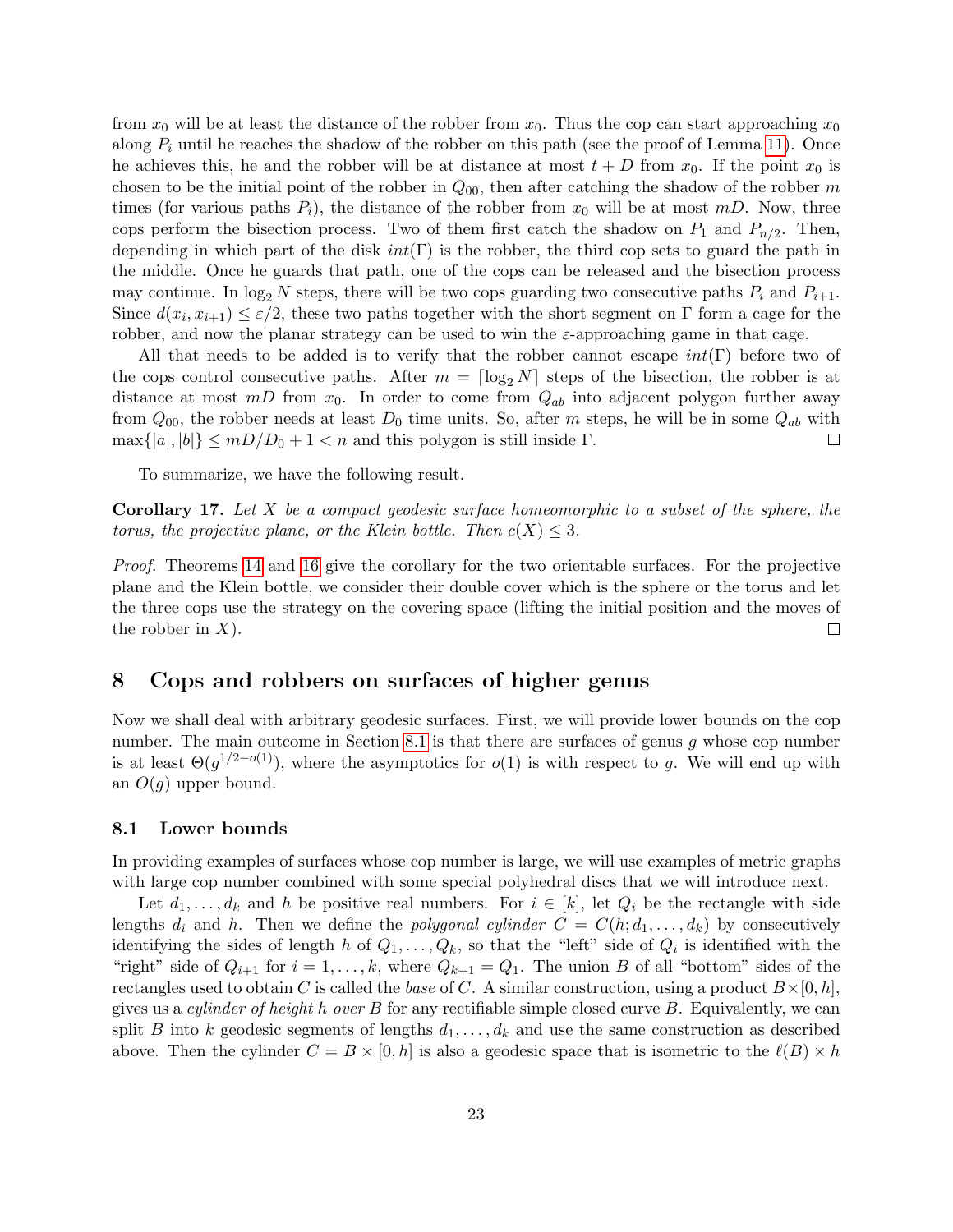

Figure 6: A polyhedral cylinder C with base B and height h, the capped cylinder  $\widehat{C}$ , and a cylinder over a closed curve. The apex point of the capped cylinder has the same distance  $h' = \ell(B)/(2\pi)$ to each point at the top of the cylinder. The projection  $\pi(x)$  of a point x into B is depicted.

rectangle having its sides of length h identified. Herewith, we will use the intrinsic  $\ell_2$ -metric on C, when viewed as the product of B and the interval  $[0, h]$  of length h:

$$
d_C((b, t), (b', t')) = (d_B(b, b')^{2} + (t - t')^{2})^{1/2}.
$$

For every point  $x \in C$ , we define the point  $\pi(x) \in B$  as the closest point to x in B (the projection to B), i.e.  $\pi(b, t) = (b, 0)$ .

If we contract the set  $B \times \{h\}$  into a point, we obtain the *cone of height h over B*. The cone  $D = B \times [0, h]/(B \times \{h\})$  is a topological disk and we consider the local Euclidean distance in D, in which the length of  $B \times \{t\}$  is equal to  $(1 - \frac{t}{b})$  $\frac{t}{h}$ ) $\ell(B)$ . If  $h = \ell(B)/(2\pi)$ , the cone is isometric to the disk of radius h in the Euclidean plane and we call it the flat cone over  $B$ .

If X is a geodesic space and B is a piecewise geodesic closed curve in X, we add the cylinder over B by taking the union  $X \cup C$ , identifying  $B \subset X$  with  $B \times \{0\} \subset C$ , and then combining the metrics into the intrinsic metric in the resulting geodesic space  $X$ . If we now cap off the cylinder C by adding a flat cone D over  $B' = B \times \{h\}$ , and identify  $B \times \{h\}$  with the base of the cone, we say that we have added a capped cylinder over  $B$ , or simply that we have capped off  $B$ . Usually we will use this term when  $B$  is a boundary component of a geodesic surface  $X$ . See Figure [7.](#page-24-0)

<span id="page-23-0"></span>**Lemma 18.** Let  $Y = C \cup D$  be a capped cylinder over a piecewise geodesic boundary  $B \subseteq X$ , where  $C$  is a cylinder of height h and  $D$  is the flat cone used to define the capped cylinder. Suppose that the height h of the cylinder is at least  $\ell(B)$  and that we have three cops positioned in B. Suppose that the robber is in Y and if he is at a point  $y \in C$ , then one of the cops is at  $\pi(y)$ . Then the cops can catch the robber, and during the gameplay, the robber will not be able to come to B without being caught.

*Proof.* Note that the metric in Y is locally Euclidean (see Figure [7\)](#page-24-0), so the cages in the pursue of the robber will consist of two geodesic segments  $P\cup Q$ , without the need for added short geodesics. We may assume that  $\ell(B) = 2\pi$ , so that D is isometric to the unit disk and C is isometric to the flat cylinder obtained from the rectangle  $[0, 2\pi] \times [0, h]$  by identifying the left and the right side.

Having initial conditions stated in the lemma, two of the cops can position themselves on B and guard  $B$ . In this way they make a cage, preventing the robber from entering  $B$ . Now we start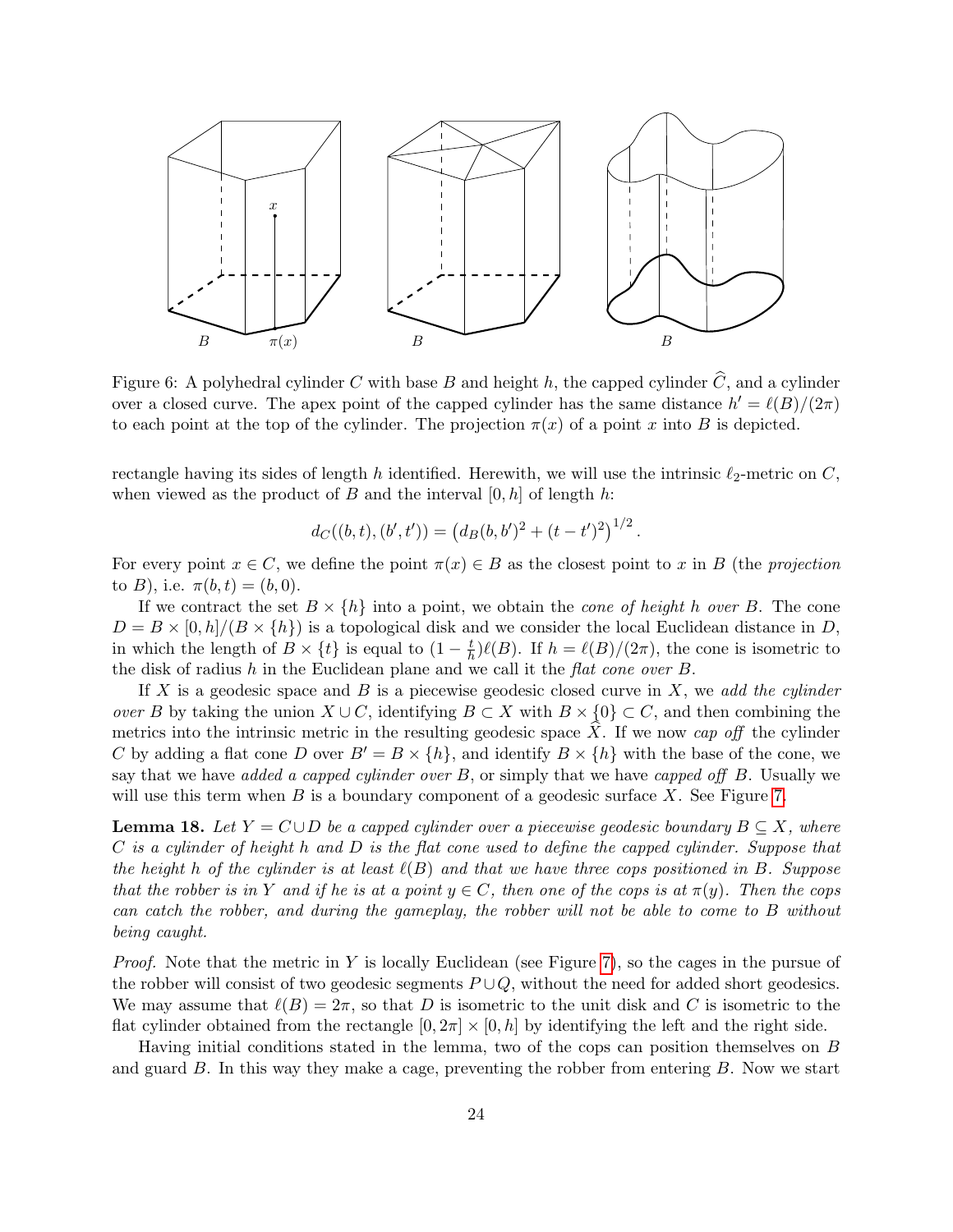$$
h \n\begin{array}{c}\n\begin{array}{c}\n\begin{array}{c}\n\end{array} \\
\hline\nC = B \times [0, h] \\
\hline\nB \times \{0\}\n\end{array}
$$

<span id="page-24-0"></span>Figure 7: The intrinsic metric in a capped cylinder over B uses the Euclidean metric of the  $(\ell(B) \times$ h)-rectangle in C and the Euclidean distance within the disk D of radius  $\ell(B)/(2\pi)$ . The left and right sides of C are identified, and the top side of C is identified with the perimeter of  $D$ .

with the strategy of shrinking the territory of the robber. First we keep 2 cops in B. If the robber is in C or if he ever enters C from the interior of D, these two cops can catch his shadow in B before he could enter B. The third cop now positions himself so that he guards a geodesic from the center z of the cap D to a point  $b_0 \in B$ . He will be at the same distance from z as the robber all the time from now on. Reaching this situation, a single cop on  $B$  will be able to guard  $B$  from now on. Now the released cop can position himself so that he guards a geodesic from  $z$  to the point  $b_1 \in B$  that is opposite to  $b_0$  on B. Now the robber's territory is half smaller than before. From this point on, the three cops start using a strategy that has been discovered in [\[26\]](#page-29-14), and we refer to that paper for the proof on how they eventually catch the robber.  $\Box$ 

<span id="page-24-1"></span>**Lemma 19.** Let X be a compact geodesic space with diameter d and let  $B \subset X$  be a piecewise geodesic simple closed curve of length b in X. Let  $\hat{X}$  be the geodesic space obtained by adding a capped cylinder  $C \cup D$  over B, whose height is greater or equal to  $b + d$ . If  $c(X) \geq 3$ , then  $c(\hat{X}) \leq c(X)$  and  $c_0(\hat{X}) \leq c_0(X)$ .

*Proof.* The cops will play the game on X trying to approach (or catch) the robber. If the robber moves into the cylinder to a point  $y \in C$ , they consider  $\pi(y)$  as the position of the robber when applying their strategy. If the robber never enters the disk  $D$  used to cap off the cylinder, the strategy will enable the cops to approach the shadow of the robber to within distance  $\varepsilon$  (or catch the shadow when we consider  $c_0(X)$ ). When this happens, if the robber is at the same point as his shadow, the game is over and the cops win (either the  $\varepsilon$ -approaching game or catching the robber).

So, we may assume that either the robber is at a point  $y \in C$  and there is a cop in B at distance  $\varepsilon$  from  $\pi(y)$  (with  $\varepsilon = 0$  when catching), or that the robber is in D. In the latter case, the robber is so far from  $B$  that we can bring another cop onto  $B$  and achieve that two cops guard  $B$  (since B is composed of two isometric paths in  $C$ ) before the robber is able to come close to B.

We may thus assume that  $y \in C$  and there is a cop in B at distance  $\varepsilon$  from  $\pi(y)$ . From now on, the cop can keep this distance (unless the robber enters D in which case  $\pi(y)$  becomes undefined). In the continuation of the game we can bring another cop to  $B$  and together with the first one they can catch  $\pi(y)$ . Moreover, they can position themselves on B so that they guard B from the robber entering it.

In any case, now the robber is in the topological disk  $C \cup D$  and two cops guard its boundary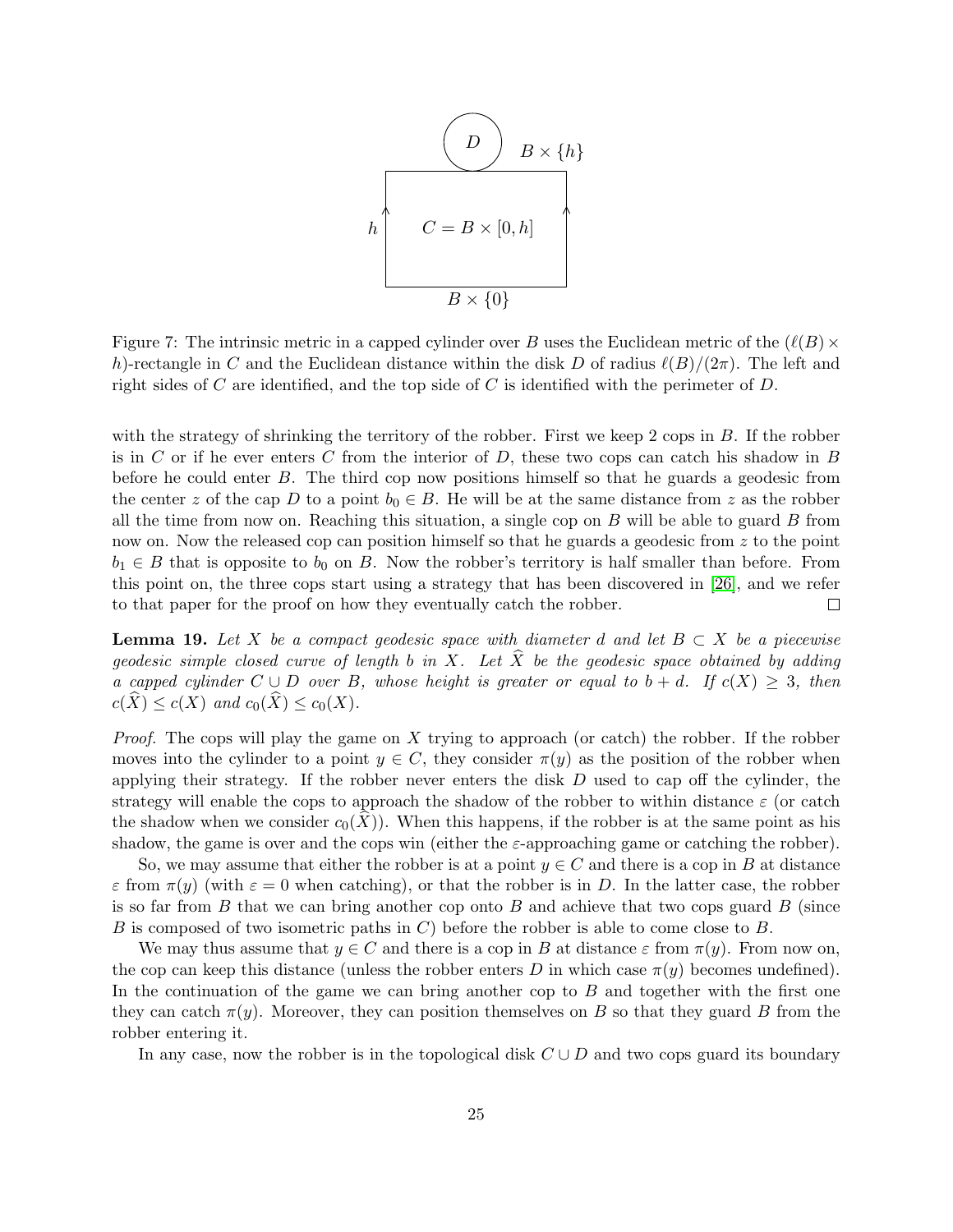

<span id="page-25-0"></span>Figure 8: The intrinsic metric in the expanding cylinder of height h over  $B$  uses the Euclidean cylinder metric of the cylinder C between the circles of radii  $r_0 = \ell(B)/(2\pi)$  and  $r_1 = r_0 + h$ , and uses the Euclidean distance within a disjoint disk D of radius  $(\ell(B) + h)/(2\pi)$  in the cap D.

B. Next, we bring the third cop into the cylinder and catch the robber by using the strategy of Lemma [18.](#page-23-0) This shows that  $c(\widehat{X}) \leq c(X)$  and  $c_0(\widehat{X}) \leq c_0(X)$ .  $\Box$ 

In the proof of Lemma [19](#page-24-1) we could argue that  $c(X)$  and  $c(\hat{X})$  are equal if h is large enough, but this will be easier to do with a different capping arrangement, which will be described next.

Let us define the *expanding cylinder of height h over B* as the cylinder  $C$  shown in Figure [8,](#page-25-0) whose boundary consists of two concentric circles of radii  $r_0 = \ell(B)/(2\pi)$  and  $r_1 = r_0 + h$ . By capping this cylinder we mean adding the Euclidean disk  $D$  of radius  $r_1$  and identifying the perimeters of C and D.

<span id="page-25-1"></span>**Lemma 20.** Let X be a compact geodesic space with diameter d and let  $B \subset X$  be a piecewise geodesic simple closed curve of length b in X. Let  $\tilde{X}$  be the geodesic space obtained by adding a capped expanding cylinder C over B, whose height is greater or equal to  $b + d$ . If  $c(X) \geq 3$ , then  $c(\widehat{X}) = c(X)$  and  $c_0(\widehat{X}) = c_0(X)$ .

*Proof.* We prove that  $c(\widehat{X}) \leq c(X)$  and  $c_0(\widehat{X}) \leq c_0(X)$  in the same way as in Lemma [19.](#page-24-1)

The converse inequality will be established by considering the robber, playing the game in  $\hat{X}$ , mimicking his strategy in  $X$ . By this strategy, the robber will never enter the capped disk. There is an obvious 1-Lipschitz mapping  $C \rightarrow B$  which will define the shadow of any cop in C. The robber will in his strategy stay away from the cops in  $X$  and away from their shadows. The only nontrivial detail is what to do if a cop enters  $D$ . In that case, the goal of the cop must be to eventually come back into X (or at least  $\varepsilon$ -close to X) in order to help catching the robber. When the cop enters D, his shadow  $x \in B$  will be "frozen" until he returns to C again; let  $y \in C \cap D$  be the point of his entry into C. In order to use the shadow-escape strategy of the robber, it now suffices to see that for every point  $y \in C \cap D$  and every point  $x \in B$ , there is a 1-Lipschitz map  $\psi : C \to B$ , which is identity on B and satisfies  $\psi(y) = x$ . To see this, we may assume that the center of C in the plane is the point  $(0,0)$  and that  $x = (r_0, 0)$  and  $y = (a, b)$ , where  $b \ge 0$ . The mapping  $\psi$  rotates the circle  $C \cap D$  clockwise by angle  $\alpha$  (see Figure [9\)](#page-26-0), so that y moves to the point  $(r_1, 0)$ , and then radially projects the circle onto B. For points on any intermediate circle of radius  $r (r_0 \leq r \leq r_1)$ , we do the rotation by the angle  $\frac{r-r_0}{r_1-r_0}\alpha$  and then project the circle onto B. Now it is easy to see if  $h = r_1 - r_0$  is sufficiently large  $(h \ge b$  suffices), the mapping  $\psi$  defined this way is 1-Lipschitz. The details are left to the reader.  $\Box$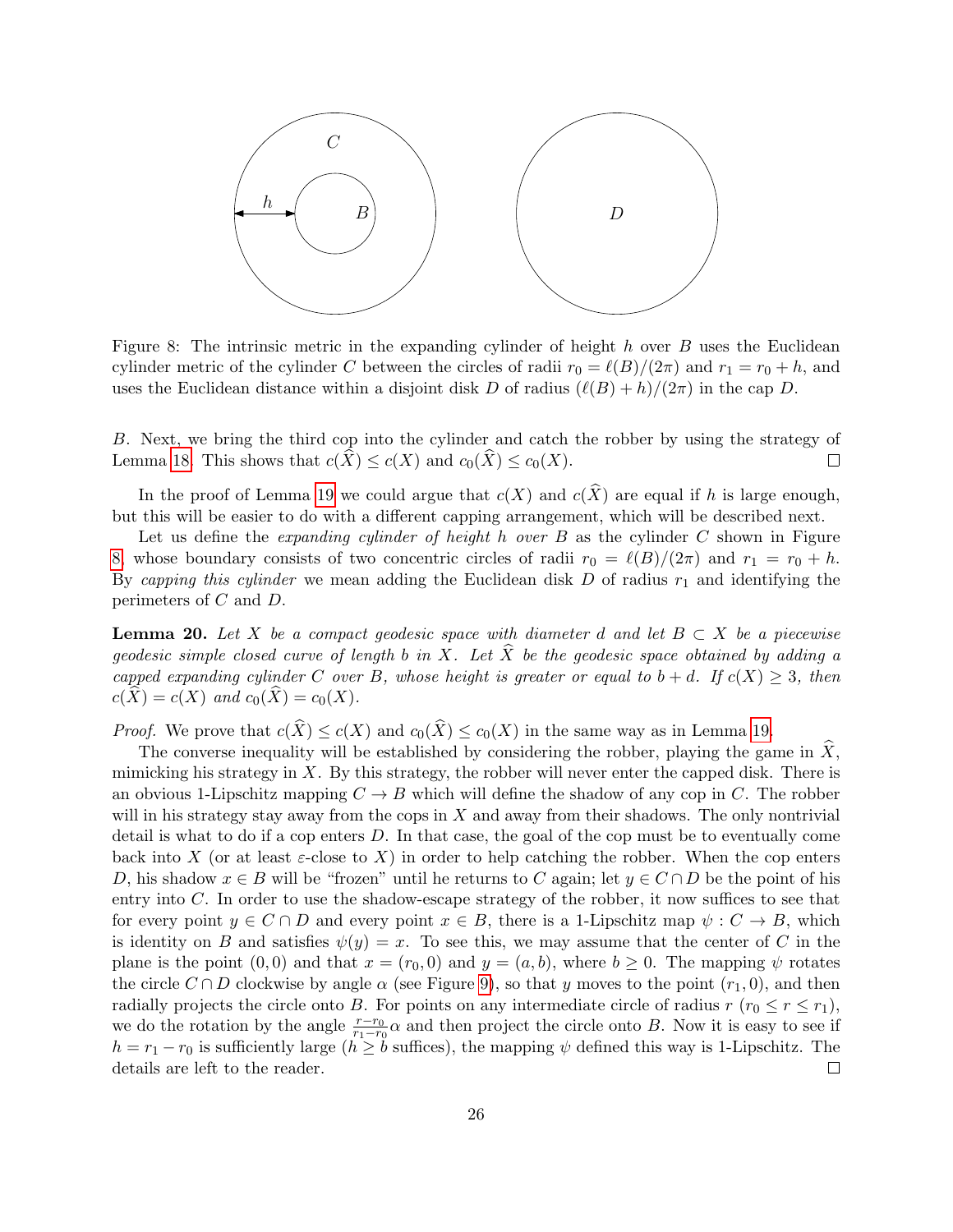

<span id="page-26-0"></span>Figure 9: The schematics showing the 1-Lipschitz mapping  $\psi : C \to B$  such that  $\psi(y) = x$ . The points that lie on the depicted dashed curve leading from  $y$  to  $x$  are all mapped to  $x$ . The shown dotted circles are first rotated by angle  $\frac{3}{4}\alpha$  and  $\frac{1}{2}\alpha$ , respectively, and then radially projected onto B.

**Theorem 21.** Suppose that  $X = X(G, w)$  is a metric graph that can be topologically 2-cell embedded into a surface S and that  $c(G) \geq 3$ . Then there is a polyhedral metric surface  $\hat{S}$  homeomorphic to S, such that  $c(\hat{S}) = c(X)$  and  $c_0(\hat{S}) = c_0(X)$ .

*Proof.* The proof uses the following construction. Let  $D$  be the diameter of the metric graph  $X(G, w)$  and let p be the maximum length of a facial walk in the 2-cell embedding of G in S. By the length we mean the sum of the lengths of the edges participating in the facial walk. Set  $h = D + p$ .

Now take the metric graph  $X(G)$  and cap each facial walk B with an expanding capped cylinder over B of height h. This yields a metric surface  $\hat{S}$  homeomorphic to S in which X is an isometric subset. Note that  $B$  is not necessarily a simple closed curve, but Lemma [20](#page-25-1) still applies because in that lemma we have considered distances in the capped cylinder only and have assumed that the distances in  $B$  are along the curve. This was in fact used by both, the cops and the robber, when they have mimicked the strategy from X.  $\Box$ 

<span id="page-26-2"></span>**Corollary 22.** For every  $g \ge 0$  (and every  $k \ge 0$ ) there is an orientable (non-orientable) geodesic surface X of genus g (and with k boundary components) such that  $c(X) \geq g^{1/2-o(1)}$ , where the asymptotics of  $o(1)$  is considered for  $g \to \infty$ .

*Proof.* The proof will only give a surface of genus at most  $q$ , but it is not hard to change it to genus exactly g (which is left to the reader).

Hosseini et al. [\[25\]](#page-29-17) proved that for every sufficiently large n, there is a subcubic<sup>[1](#page-26-1)</sup> graph  $G_n$  of order *n*, whose cop number is  $c(G_n) = \Theta(n^{1/2-o(1)})$ . Since a subcubic graph of order *n* has at most  $3n/2$  edges, it can be 2-cell embedded in a surface (orientable or nonorientable) of genus  $g' \leq n/2$ . Lemma [20](#page-25-1) shows that there is a capped surface of genus g' whose cop number is  $\Theta(n^{1/2-o(1)})$ . This completes the proof.  $\Box$ 

<span id="page-26-1"></span> ${}^{1}$ A graph is *subcubic* if all vertices have degree at most 3.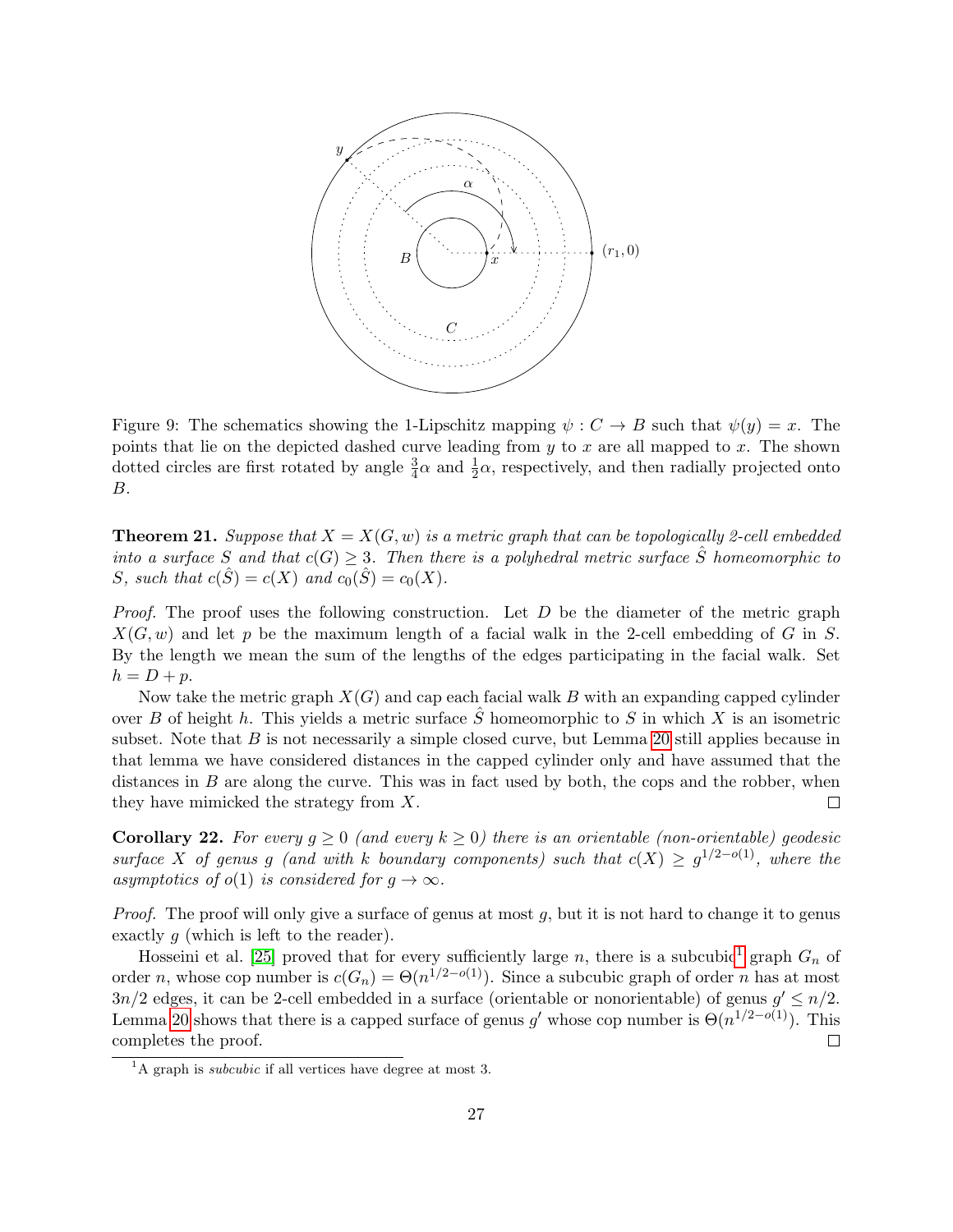### 8.2 Upper bounds

Concerning graphs that are embeddable in a surface of genus  $g$ , it was proved by Schroeder [\[40\]](#page-30-5) that their cop number is at most  $\frac{3}{2}g + 3$ . He conjectured that the constant  $\frac{3}{2}$  can be replaced by 1. The currently best bound towards the Schroeder Conjecture was obtained recently by Bowler, Erde, Lehner, and Pitz [\[16\]](#page-28-14), who proved that Schroeder's bound can be improved to  $\frac{4}{3}g + 3$ . Another, asymptotic improvement has been announced in an extended abstract at EuroComb 2019 [\[15\]](#page-28-15).

We will not try to optimize the genus bounds as precisely as in the above-mentioned works since the author believes that the linear bound given in our next theorem is far from best possible (asymptotically). But we give a simple linear upper bound.

<span id="page-27-1"></span>**Theorem 23.** Let X be a compact geodesic surface of genus  $g \ge 1$  (homeomorphic to  $S_{g,k}$  or  $N_{g,k}$ for some  $k \geq 0$ ). Then  $c(X) \leq 2g + 1$ .

*Proof.* If  $g = 1$ , we either have the torus  $S_{1,k}$  or the projective plane  $N_{1,k}$ . The bound for this case has been proved earlier (see Corollary [17\)](#page-22-1).

If  $g > 1$ , we take an essential systole of the capped surface, which is a geodesic noncontractible simple closed curve in  $X$  and can be written as the union of two isometric paths in  $X$ . By using two cops to guard the systole, we essentially cut the surface into a geodesic surface of smaller genus, and the result follows by induction.  $\Box$ 

The natural question is whether the linear upper bound of Theorem [23](#page-27-1) or the  $\sqrt{g}$  lower bound of Corollary [22](#page-26-2) gives the right asymptotics. In parallel to a conjecture of the author about graphs of genus g, we propose the following generalized conjecture.

**Conjecture 24.** Let X be a geodesic surface of genus g. Then  $c(X) = O(\sqrt{g})$ .

# 9 Where to go next?

The main question that arises from our work is which geometric properties force the cop number to be large. Here we propose a very basic conjecture.

**Conjecture [2](#page-27-2)5.** Suppose that X is an n-dimensional simplicial pseudomanifold<sup>2</sup>, whose homology group  $H_i(X)$  has rank  $r_i$  for  $i = 1, \ldots, n$ . Then  $c(X) = O(n)$  $\frac{1}{\sqrt{r_1 + \cdots + r_n}}$ .

It may be that  $c_0(X)$  would fall within the same bound as conjectured above. In fact, in the examples that we understand, the factor n of the conjecture seems to be necessary only for  $c_0(X)$ .

# References

<span id="page-27-0"></span>[1] Mikkel Abrahamsen, Jacob Holm, Eva Rotenberg, and Christian Wulff-Nilsen. Best laid plans of lions and men. In 33rd International Symposium on Computational Geometry, volume 77 of LIPIcs. Leibniz Int. Proc. Inform., pages Art. No. 6, 16. Schloss Dagstuhl. Leibniz-Zent. Inform., Wadern, 2017.

<span id="page-27-2"></span> ${}^{2}$ By a simplicial pseudomanifold we mean a simplicial complex in which each simplex is contained in an n-simplex, and each  $(n - 1)$ -simplex is contained in at most two *n*-simplices.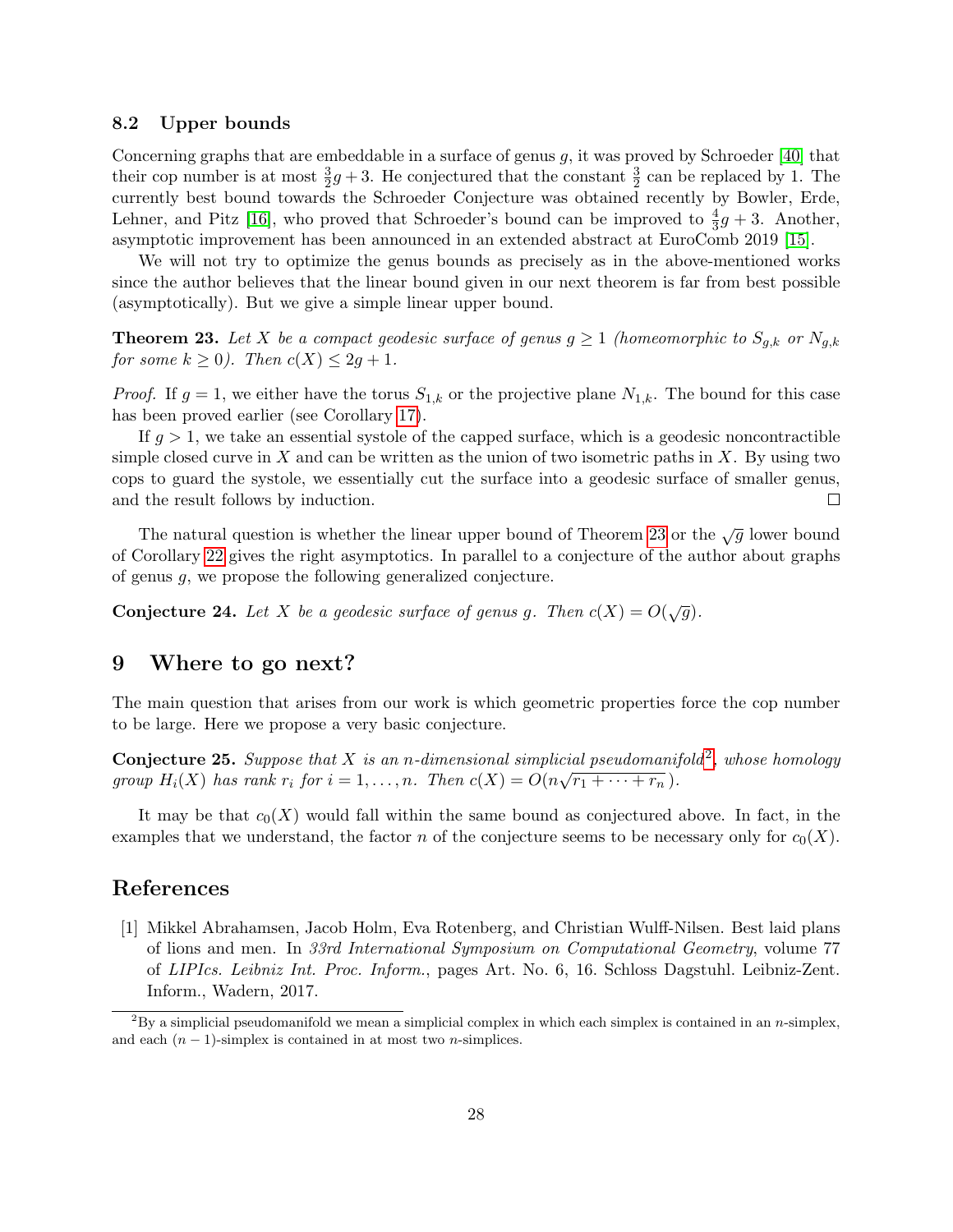- <span id="page-28-7"></span>[2] Mikkel Abrahamsen, Jacob Holm, Eva Rotenberg, and Christian Wulff-Nilsen. Escaping an infinitude of lions. Amer. Math. Monthly, 127(10):880–896, 2020.
- <span id="page-28-1"></span>[3] M. Aigner and M. Fromme. A game of cops and robbers. Discrete Applied Mathematics, 8(1):1  $-12, 1984.$
- <span id="page-28-13"></span>[4] A. D. Aleksandrov. Foundations of the inner geometry of surfaces. Doklady Akad. Nauk SSSR  $(N.S.), 60:1483-1486, 1948.$
- <span id="page-28-12"></span>[5] A. D. Aleksandrov and V. A. Zalgaller. Intrinsic geometry of surfaces. Translations of Mathematical Monographs, Vol. 15. American Mathematical Society, Providence, R.I., 1967. Translated from the Russian by J. M. Danskin.
- <span id="page-28-2"></span>[6] Thomas Andreae. Note on a pursuit game played on graphs. Discrete Applied Mathematics, 9:111–115, 1984.
- <span id="page-28-3"></span>[7] Thomas Andreae. On a pursuit game played on graphs for which a minor is excluded. J. Combin. Theory Ser. B, 41(1):37–47, 1986.
- <span id="page-28-8"></span>[8] A. A. Azamov, A. Sh. Kuchkarov, and A. G. Holboyev. The pursuit-evasion game on the 2-skeleton graph of a regular polyhedron. I. Autom. Remote Control, 78(4):754–761, 2017. Translation of Mat. Teor. Igr Prilozh. 7 (2015), no. 3, 3–15.
- <span id="page-28-9"></span>[9] Abdulla A. Azamov, Atamurat Sh. Kuchkarov, and Azamat G. Kholboev. A pursuit-evasion game on the skeleton of regular polyhedra. II. Mat. Teor. Igr Prilozh., 8(4):3–13, 2016.
- <span id="page-28-10"></span>[10] Abdulla A. Azamov, Atamurat Sh. Kuchkarov, and Azamat G. Kholboev. A pursuit-evasion game on the skeleton of regular polyhedra. III. Mat. Teor. Igr Prilozh., 11(4):5–23, 2019.
- <span id="page-28-6"></span>[11] William Baird and Anthony Bonato. Meyniel's conjecture on the cop number: a survey. J. Comb., 3(2):225–238, 2012.
- <span id="page-28-0"></span>[12] B. Bollobás, I. Leader, and M. Walters. Lion and man—can both win? Israel J. Math., 189:267–286, 2012.
- <span id="page-28-5"></span>[13] Anthony Bonato and Bojan Mohar. Topological directions in cops and robbers. J. Comb., 11(1):47–64, 2020.
- <span id="page-28-4"></span>[14] Anthony Bonato and Richard J. Nowakowski. The game of cops and robbers on graphs, volume 61 of Student Mathematical Library. American Mathematical Society, Providence, RI, 2011.
- <span id="page-28-15"></span>[15] N. Bowler, J. Erde, F. Lehner, and M. Pitz. Bounding the cop number of a graph by its genus. Acta Math. Univ. Comenian. (N.S.), 88(3):507–510, 2019.
- <span id="page-28-14"></span>[16] Nathan Bowler, Joshua Erde, Florian Lehner, and Max Pitz. Bounding the cop number of a graph by its genus. SIAM J. Discrete Math., 35(4):2459–2489, 2021.
- <span id="page-28-11"></span>[17] Dmitri Burago, Yuri Burago, and Sergei Ivanov. A course in metric geometry, volume 33 of Graduate Studies in Mathematics. American Mathematical Society, Providence, RI, 2001.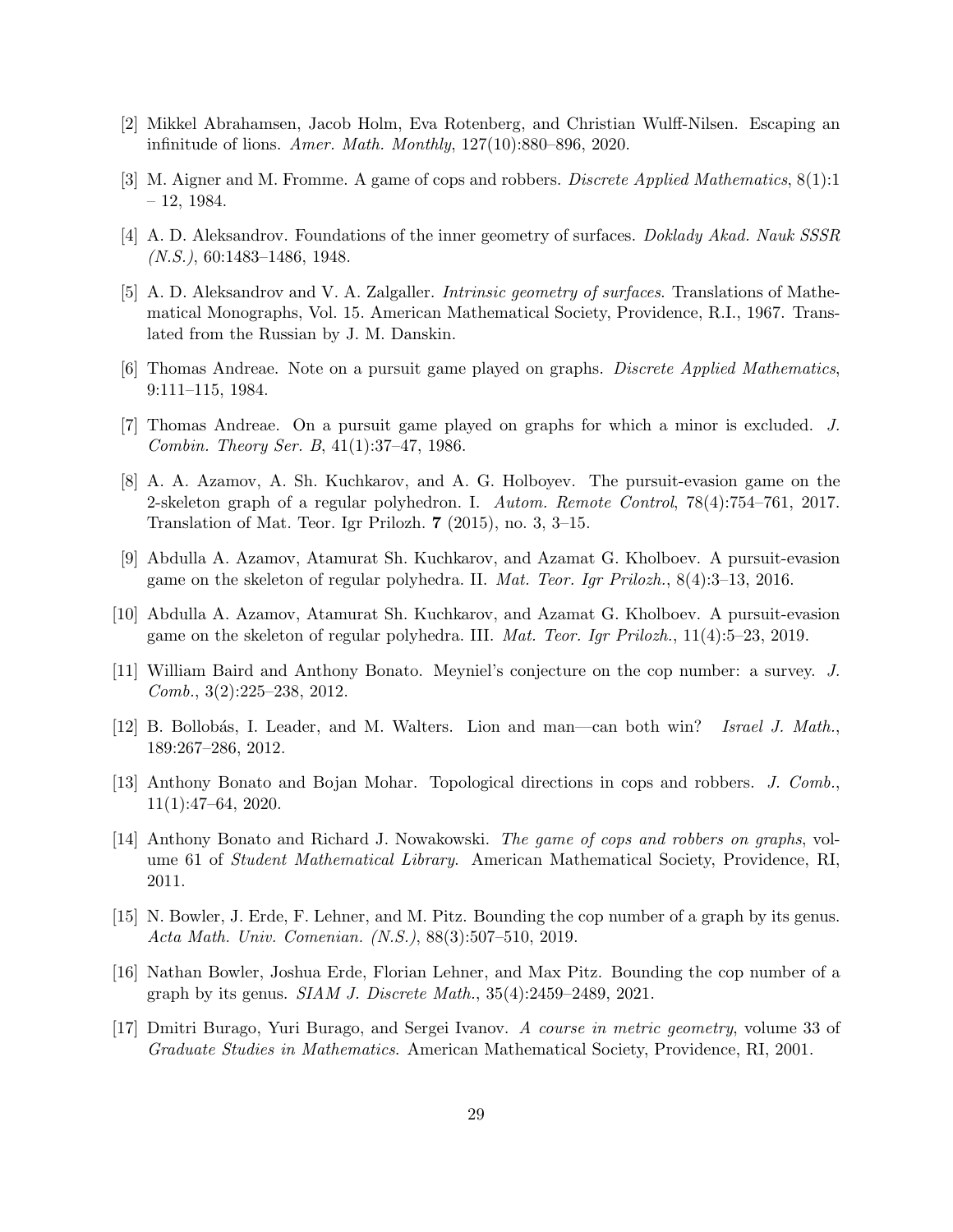- <span id="page-29-12"></span>[18] Yuri Burago and David Shoenthal. Metric geometry. In New analytic and geometric methods in inverse problems, pages 3–50. Springer, Berlin, 2004.
- <span id="page-29-4"></span>[19] F. L. Chernous'ko. A problem of evasion from many pursuers. J. Appl. Math. Mech., 40:11–20, 1976.
- <span id="page-29-13"></span>[20] Paul Creutz and Matthew Romney. Triangulating metric surfaces. arXiv: 2102.06667, 2021.
- <span id="page-29-10"></span>[21] H. T. Croft. 'Lion and man': A postscript. J. Lond. Math. Soc., 39:385–390, 1964.
- <span id="page-29-6"></span>[22] Massimiliano Ferrara, Gafurjan Ibragimov, Idham Arif Alias, and Mehdi Salimi. Pursuit differential game of many pursuers with integral constraints on compact convex set. Bull. Malays. Math. Sci. Soc., 43(4):2929–2950, 2020.
- <span id="page-29-3"></span>[23] P. Hagedorn and J. V. Breakwell. A differential game with two pursuers and one evader. J. *Optim. Theory Appl.*,  $18(1):15-29$ , 1976. Differential game issue.
- <span id="page-29-15"></span>[24] Seyyed Aliasghar Hosseini. Game of Cops and Robbers on Eulerian digraphs. PhD Thesis, Simon Fraser University, 2018.
- <span id="page-29-17"></span>[25] Seyyed Aliasghar Hosseini, Bojan Mohar, and Sebastian Gonzalez Hermosillo de la Maza. Meyniel's conjecture on graphs of bounded degree. J. Graph Theory, 97(3):401–407, 2021.
- <span id="page-29-14"></span>[26] Vesna Iršič, Bojan Mohar, and Alexandra Wesolek. Cops and robber on balls and spheres in higher dimensions. ArXiv e-prints, June 2022.
- <span id="page-29-1"></span>[27] Rufus Isaacs. Differential games. A mathematical theory with applications to warfare and pursuit, control and optimization. John Wiley & Sons, Inc., New York-London-Sydney, 1965.
- <span id="page-29-11"></span>[28] Kyle Klein and Subhash Suri. Pursuit evasion on polyhedral surfaces. Algorithmica, 73(4):730– 747, 2015.
- <span id="page-29-16"></span>[29] Florian Lehner. On the cop number of toroidal graphs. J. Combin. Theory Ser. B, 151:250–262, 2021.
- <span id="page-29-5"></span>[30] A. Yu. Levchenkov and A. G. Pashkov. A game of optimal pursuit of one noninertial object by two inertial objects. Prikl. Mat. Mekh., 49(4):536–547, 1985.
- <span id="page-29-2"></span>[31] Joseph Lewin. Differential games. Springer-Verlag London, Ltd., London, 1994. Theory and methods for solving game problems with singular surfaces.
- <span id="page-29-8"></span>[32] J. E. Littlewood. A mathematician's miscellany. Methuen & Co., Ltd., London, 1953.
- <span id="page-29-9"></span>[33] J. E. Littlewood. Littlewood's miscellany. Cambridge University Press, Cambridge, 1986. Edited and with a foreword by Béla Bollobás.
- <span id="page-29-0"></span>[34] Bojan Mohar. Min-max theorem for the game of cops and robber on geodesic spaces.  $arXiv$ : 2112.03018, December 2021.
- <span id="page-29-7"></span>[35] Richard Nowakowski and Peter Winkler. Vertex-to-vertex pursuit in a graph. Discrete Mathematics, 43(2):235–239, 1983.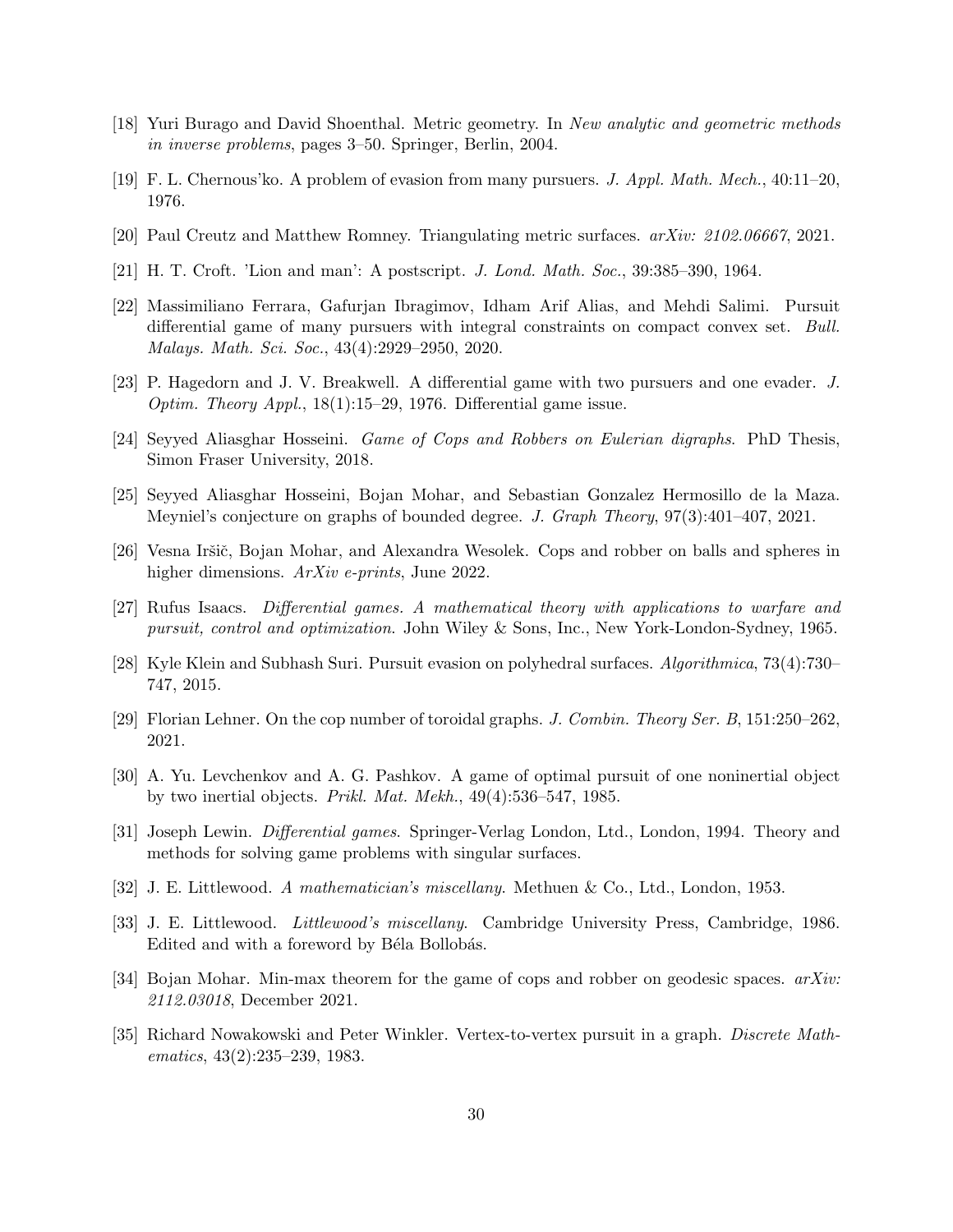- <span id="page-30-1"></span>[36] A. G. Pashkov. On a certain convergence game. J. Appl. Math. Mech., 34:772–778, 1970.
- <span id="page-30-2"></span>[37] Leon A. Petrosjan. Differential games of pursuit, volume 2 of Series on Optimization. World Scientific Publishing Co., Inc., River Edge, NJ, 1993. Translated from the Russian by J. M. Donetz and the author.
- <span id="page-30-3"></span>[38] B. N. Pshenichnyj. Simple pursuit by several objects. Kibernetika, 12(3):145–146, 1976.
- <span id="page-30-4"></span>[39] A Quilliot. Jeux et pointes fixes sur les graphes. Thèse de  $3\text{e}$ me cycle, Université de Paris, VI:131–145, 1978.
- <span id="page-30-5"></span>[40] Bernd S. W. Schröder. The Copnumber of a Graph is Bounded by  $[3/2 \text{ genus}(G)] + 3$ , pages 243–263. Birkh¨auser Boston, Boston, MA, 2001.
- <span id="page-30-0"></span>[41] Jiongmin Yong. Differential games. World Scientific Publishing Co. Pte. Ltd., Hackensack, NJ, 2015. A concise introduction.
- <span id="page-30-6"></span>[42] V. A. Zalgaller. On the foundations of the theory of two-dimensional manifolds of bounded curvature. Dokl. Akad. Nauk SSSR (N.S.), 108:575–576, 1956.

# A Making the boundary piecewise geodesic

In order to use Theorem [1,](#page-4-0) we need piecewise geodesic boundary. In this appendix we prove that any more complicated boundary component can be well approximated by cutting an  $\varepsilon$ -neighborhood around it.

<span id="page-30-7"></span>**Theorem 26.** Let X be a compact geodesic surface and  $\varepsilon > 0$ . Then X contains a geodesic surface  $X' \subseteq X$  that is homeomorphic to X and has the following properties:

- (i)  $X'$  is isometric in X.
- (ii)  $X'$  has piecewise geodesic boundary.
- (iii) Every point in  $X \setminus X'$  is at distance less than  $\varepsilon$  from  $X'$ .

*Proof.* We may assume that the length of every noncontractible closed curve in  $X$  and the minimum distance between two boundary components is at least  $3\varepsilon$ . This will enable us to treat each boundary component separately as all points in  $X \setminus X'$  will be at distance at most  $\varepsilon$  from the boundary.

Let B be a boundary component of X. We may assume that any closed curve  $\gamma$  homotopic to B with each of its points at distance less than  $\varepsilon$  from B has length  $\ell(\gamma) > 4\varepsilon$ . We claim that there is a positive constant r,  $0 < r < \varepsilon/4$  such that for any  $x, y \in B$  with  $d(x, y) < r$  the subset of X bounded by the  $(x, y)$ -segment of B and any  $(x, y)$ -geodesic  $\alpha$  has diameter at most  $\varepsilon$ . If not, we consider a sequence of pairs  $(x_n, y_n)$  with  $d(x_n, y_n) < 1/n$  contradicting the stated property. By compactness, we may assume that  $x_1, x_2, \ldots$  converge to a point  $x \in B$ . Then also  $y_1, y_2, \ldots$ converge to x, and there is a sequence of corresponding geodesics  $\alpha_1, \alpha_2, \ldots$ , each of which cuts a subset with a point  $z_i$  at distance more than  $\varepsilon/2$  from x. Let z be a limit point of the sequence  $z_1, z_2, \ldots$ . Then a subsequence of  $(\alpha_i)_{i\geq 1}$  cuts out the limit point z. That subsequence of geodesics converges to the point x, which means that x is a "pinch point", contradicting the fact that X is a surface. This proves the claim.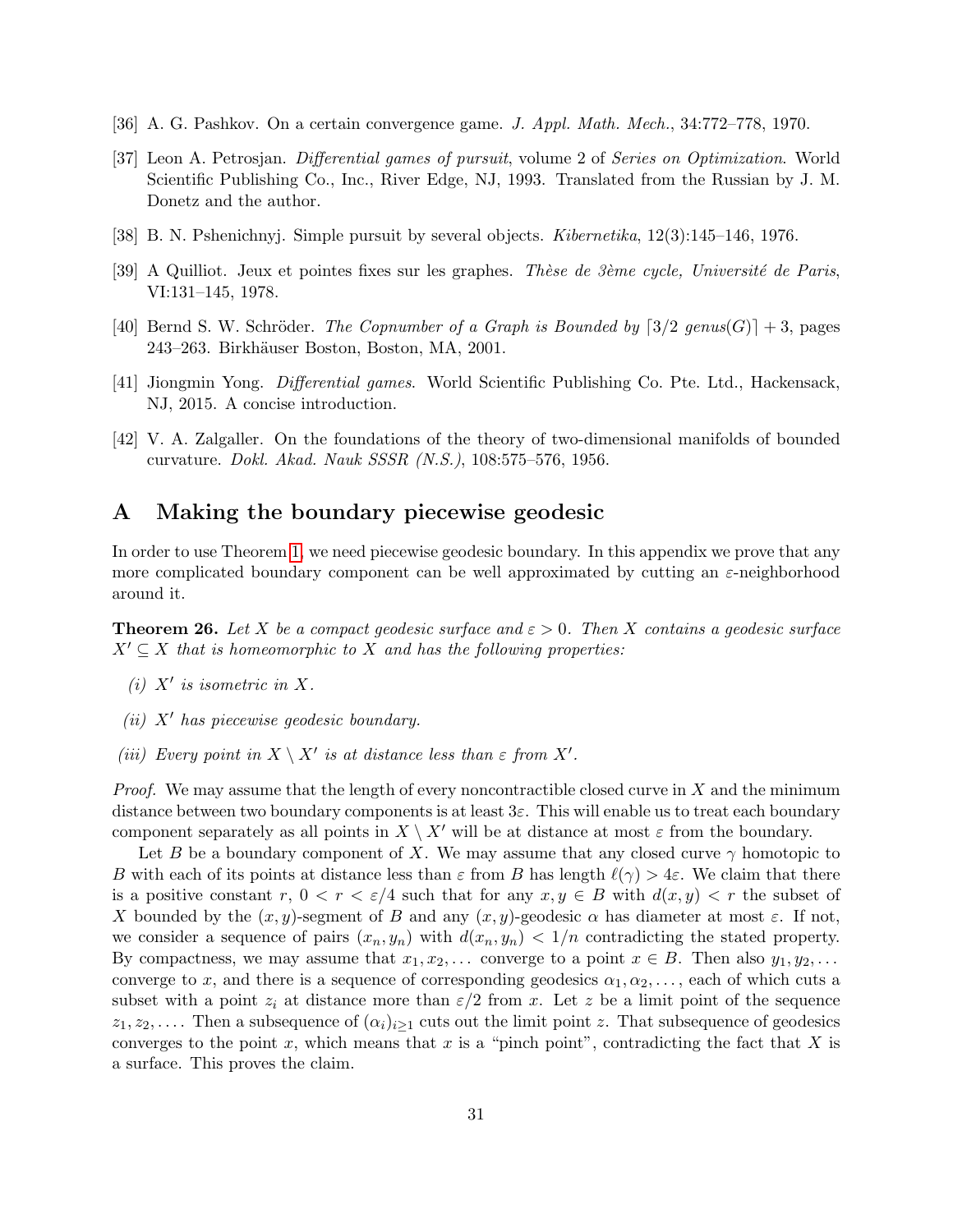

Figure 10: The figure shows the  $(x_i, x_{i+1})$ -geodesic  $\alpha_i$  which may intersect B outside of the  $(x_i, x_{i+1})$ -segment on B. Then we define the leftmost and the righmost points  $w_i, z_i$ , the geodesic  $\gamma_i = \alpha_i[w_i, z_i]$  joining them, and the (degenerate) disk  $D_i$  bounded by  $\gamma_i$  and B. The  $(w_i, z_i)$ geodesic  $\gamma_i$  is shown bold;  $D_i$  consists of the two shaded disks together with the joining segment on B.

In what follows we use the following notation. If  $x, y \in B$ , then we denote by  $B[x, y]$  the  $(x, y)$ segment on  $B$ , taken in the preferred direction on  $B$ . In our figures the surface will be on the left side of B when we traverse B in the preferred direction. If  $\alpha : [0,1] \to X$  is a simple curve and points  $x = \alpha(t)$  and  $y = \alpha(t')$  are on  $\alpha$  with  $t \leq t'$ , then we denote by  $\alpha[x, y]$  the segment of  $\alpha$  from  $x$  to  $y$ .

Since B is homeomorphic to a circle, for each point  $x \in B$ , there is a positive constant  $0 <$  $r_x < r/2$  such that each point on an open interval  $I_x$  around x on B is at distance in X at most  $r_x$ from x. Let  $x_1, x_2, \ldots, x_s$  be a finite set of points in B of minimum possible cardinality such that  ${I_{x_i} \mid i \in [s]}$  is a cover of B. (The fact that the set is finite follows from compactness.) We may assume that the points are listed in the cyclic order as they appear on B. We will use the notation  $x_1 < x_2 < \cdots < x_s < x_1$  to denote this cyclic order and, in particular, imply that no other point  $x_j$  is in the segment of B from  $x_i$  to  $x_{i+1}$   $(i \in [s], j \neq i, i+1)$ .

Let us now consider two consecutive points  $x_i$  and  $x_{i+1}$  and their intervals  $I_{x_i}$  and  $I_{x_{i+1}}$ . By the minimality of s, the union of these two (closed) intervals contains the whole  $(x_i, x_{i+1})$ -segment on B, so there is a point in the intersection, and hence  $d(x_i, x_{i+1}) \leq r_{x_i} + r_{x_{i+1}} < r$ . Thus every  $(x_i, x_{i+1})$ -geodesic cuts off a subset  $A_i$  of diameter at most  $\varepsilon$ . By compactness, there is an  $(x_i, x_{i+1})$ geodesic  $\alpha_i$ , for which  $A_i$  is (inclusion-wise) minimal. Let  $w_i$  ( $z_i$ ) be the "leftmost" ("rightmost") point of  $\alpha_i[x_i, x_{i+1}] \cap B$ , so that the order on B is  $w_i \leq x_i < x_{i+1} \leq z_i$  and  $\alpha_i$  has no points in  $B \setminus B[w_i, z_i]$ . We also take the  $(w_i, z_i)$ -geodesic  $\gamma_i = \alpha_i[w_i, z_i]$ . The geodesic  $\gamma_i$  together with the  $(w_i, z_i)$ -segment on B bounds a *degenerate disk*, which we denote by  $D_i$ .

The constituents  $w_j, z_j, \gamma_j, D_j$  for  $j \in [s]$  have the following properties for every  $j \in [s]$  (with all indices considered modulo s):

- (1) The pairs  $(w_j, z_j)$  and  $(w_{j+1}, z_{j+1})$  interlace on B, i.e.  $w_j < w_{j+1} \leq z_j < z_{j+1}$ , and the union of all segments  $B[w_i, z_i]$  covers B.
- (2) The  $(w_i, z_j)$ -geodesic  $\gamma_i$  bounds a (possibly degenerate) disk  $D_i$  together with  $B[w_i, z_j]$ ,  $\gamma_i$ is the unique geodesic from  $w_j$  to  $z_j$  contained in  $D_j$ , and  $\gamma_j[w_j, z_j] \cap B \subseteq B[w_j, z_j]$ .
- (3) The length of  $\gamma_j$  is less than r,  $\ell(\gamma_j) < r$ , and the diameter of  $D_j$  is smaller than  $\varepsilon$ .

We will change the constituents (and possibly decrease their number  $s$ ) so that they will still satisfy  $(1)$ – $(3)$ , and will also satisfy the following:

(4)  $\gamma_j$  intersects  $\gamma_{j-1}$  and  $\gamma_{j+1}$ , but is disjoint from all other  $\gamma_m$ ,  $m \notin \{j-1, j, j+1\}$ .